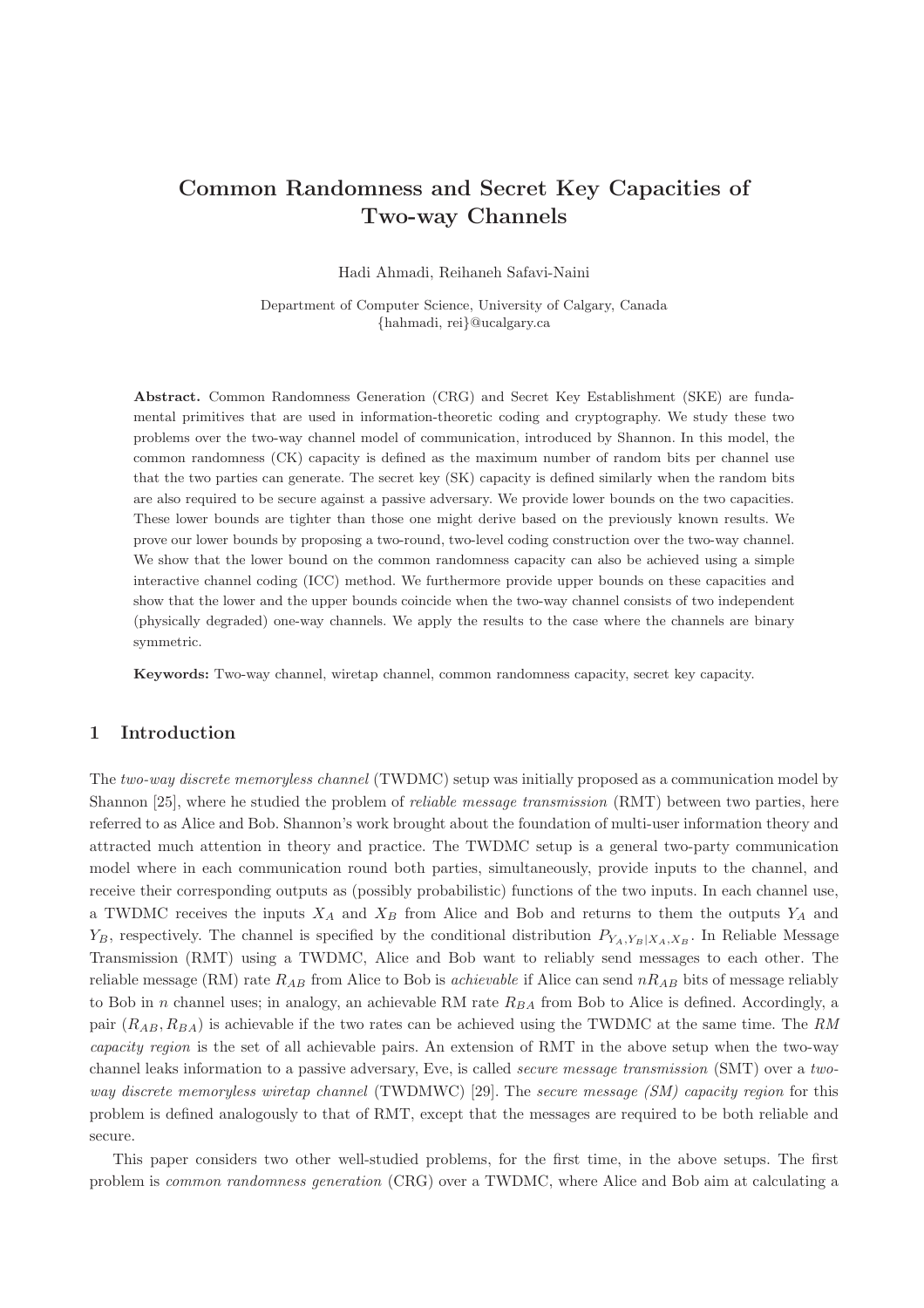shared random variable. The common randomness  $(CR)$  rate  $R_{cr}$  is called achievable if the parties can generate  $nR_{cr}$  shared random bits in n channel uses, and the CR capacity is the highest achievable CR rate.

The second problem is *secret key establishment* (SKE) over a TWDMWC, where Alice and Bob aim at calculating a shared random variable that is unknown to the adversary, Eve. This problem can be seen as an extension of CRG when the two-way channel leaks information to Eve and the parties want their shared randomness to be secure from her. Accordingly, the *Secret Key (SK) capacity* is defined similarly to the CR capacity with the extra requirement that the randomness must satisfy reliability and security, both. This immediately induces the following question.

### Question 1. What is the CR/SK capacity of an arbitrarily given two-way channel?

We remark that the two problems of RMT and CRG over TWDMCs are different in general: An RMT protocol is used to deliver given messages reliably to their destinations, while a CRG protocol produces shared randomness. However, these problems are related. In particular, when the parties have free access to independent sources of randomness (which is also assumed in this paper), any RMT protocol can be used to obtain a CRG protocol by Alice and Bob generating their random variables and sending them to each other reliably using RMT. A similar argument holds to relate SMT and SKE. As a consequence, an achievable pair  $(R_{AB}, R_{BA})$  for RMT (resp. SMT) results in an achievable rate  $R_{AB} + R_{BA}$  for CRG (resp. SKE). This leads to the following natural question.

**Question 2.** Can the CR/SK capacity be obtained from the RM/SM capacity region by maximizing  $R_{AB} + R_{BA}$ over all choices of  $(R_{AB}, R_{BA})$ ?

Certainly, this maximization suggests a lower bound on the CR/SK capacity; nevertheless, this trivial lower bound may not be tight since the shared randomness could also be generated as a result of interaction between the two parties.

#### 1.1 Our work

We give general descriptions of multi-round CRG and SKE protocols in the above setups and formally define the CR and the SK capacities. We first use the previous results on RMT and SMT, esp., those in [25, 29], to derive "trivial lower bounds" on the CR and the SK capacities. Next, we prove that the trivial bounds cannot be tight by giving a simple two-way channel example, where one bit of common randomness (or secret key) per channel use is achievable while the trivial bound is zero. We finally show that the lower bounds can be improved using interaction over the channel. The improved lower bounds on the CR and the SK capacities are achieved by a two-round construction that uses a two-level coding method, i.e., applying two sequential encoding functions to a message. However, we prove that the lower bound on the CR capacity can also be achieved using a two-round, but one-level, interactive channel coding (ICC) method, introduced in [6]. In both constructions, the first round involves sending independent and identically distributed (i.i.d.) random variables and the second round is used to send encoding information.

We also prove upper bounds on the CR and the SK capacities. We show that the two bounds on the CR capacity coincide if the TWDMC consists of two independent DMCs in the two directions, and the two bounds on the SK capacity coincide if the TWDMWC consists of two independent, physically degraded DMWCs. It is worth mentioning that the bounds proved in this paper are expressed by single-letter formulas, i.e., they can easily be derived from the channel probability distribution.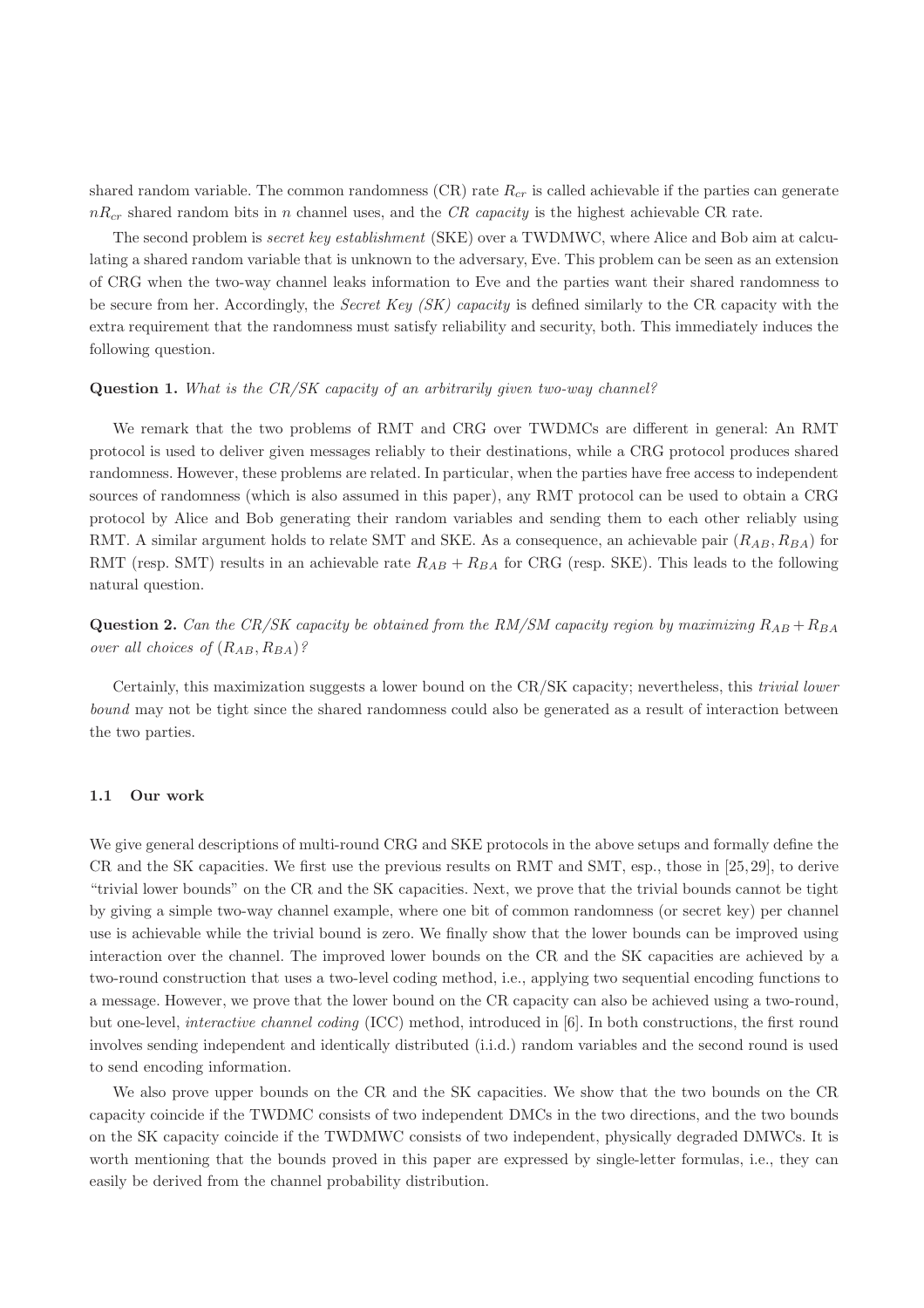#### 1.2 Related work

We first provide a selected summary of the literature on reliable/secure message transmission as related problems, and then discuss the work in the area of CRG and SKE. The systematic study of reliable message transmission over noisy channels is due to Shannon [24]. The problem has since been extended to many other communication setups, e.g., [1,8,25,30]. Shannon [25] introduced the two-way channel setup as an interesting scenario to model a two-party communication environment, and proved inner and outer bounds on the RM capacity region. In general, an inner bound contains a subset (not necessarily all) of the achievable pairs of RM rates  $(R_{AB}, R_{BA})$ , whereas an outer bound is a superset of the set of all these pairs. The inner bound in [25] was shown not to be tight in [13] and was improved later in [15]. The outer bound was also improved in [33]; yet, due to the gap between the two bounds, finding the capacity region in this setup remains an open problem.

Transmission of secure messages over noisy channels was first considered by Wyner [31] and later discussed in several other setups, e.g., [10, 20, 27]. Secure message transmission over special cases of two-way wiretap channels was first investigated by Tekin and Yener [28, 29], where inner bounds on the SM capacity region were derived. The bounds were improved, more recently, in [14, 16, 21] using feedback and key exchange mechanisms as techniques to increase achievable rates.

The problem of two-party common randomness generation (CRG) has been previously studied in other setups, e.g., CRG over noiseless channels using correlated randomness [3, 12] or CRG over noisy channels [26], where the authors derived expressions for the CR capacity. Determining the CR capacity is important due to the role of common randomness in building two-party randomized protocols that, compared to deterministic protocols, have higher computation and communication efficiencies. Examples of such applications appear in random coding over arbitrarily varying channels (AVC) [11], identification over noisy channels [4], and oblivious transfer and bit commitment schemes [23, 32].

The CRG problem when the communication is over a hostile environment turns into the fundamental problem of secret key establishment (SKE) in cryptography: Alice and Bob want to share a common key about which an adversary Eve should be uncertain. The problem has been studied in numerous setups including noisefree public channels and noisy broadcast channels. The results on "secure transmission" over one-way wiretap channels [10, 31] imply the possibility of secure key establishment as long as the wiretap channel is not in Eve's favor, e.g., adversary's channel is noisier than the main channel. Maurer [18], concurrently with Ahlswede and Csiszár [2], showed that by assuming an additional noiseless public discussion channel, available to the parties in both ways, SKE may be possible even when the wiretap channel is in Eve's favor. Noiseless channels in practice are realized from physical noisy channels using error correcting codes. Noting that this approach does not always lead to the highest achievable secret key rates, recent work studied SKE in setups that replace the above public discussion channel with other resources, e.g., a wiretap noisy channel in the opposite direction [5] or correlated sources of randomness [17, 22].

#### 1.3 Discussion

The two-way (wiretap) channel setup naturally captures a communication environment between two parties with no prior correlated information. The channel combines the inputs that the two parties provide and returns to each of them a noisy version of this combination. The channel may also leak a noisy version to an eavesdropper in the environment. Examples of such a communication scenario are mobile ad hoc networks and wireless sensor networks. We note that noiseless public channel, one-way wiretap channel, or a pair of independent wiretap channels, studied in [10, 18, 26], are in essence special cases of the general two-way (wiretap) channel setup. However, none of these settings can model combination of two inputs that are transmitted over the channel simultaneously.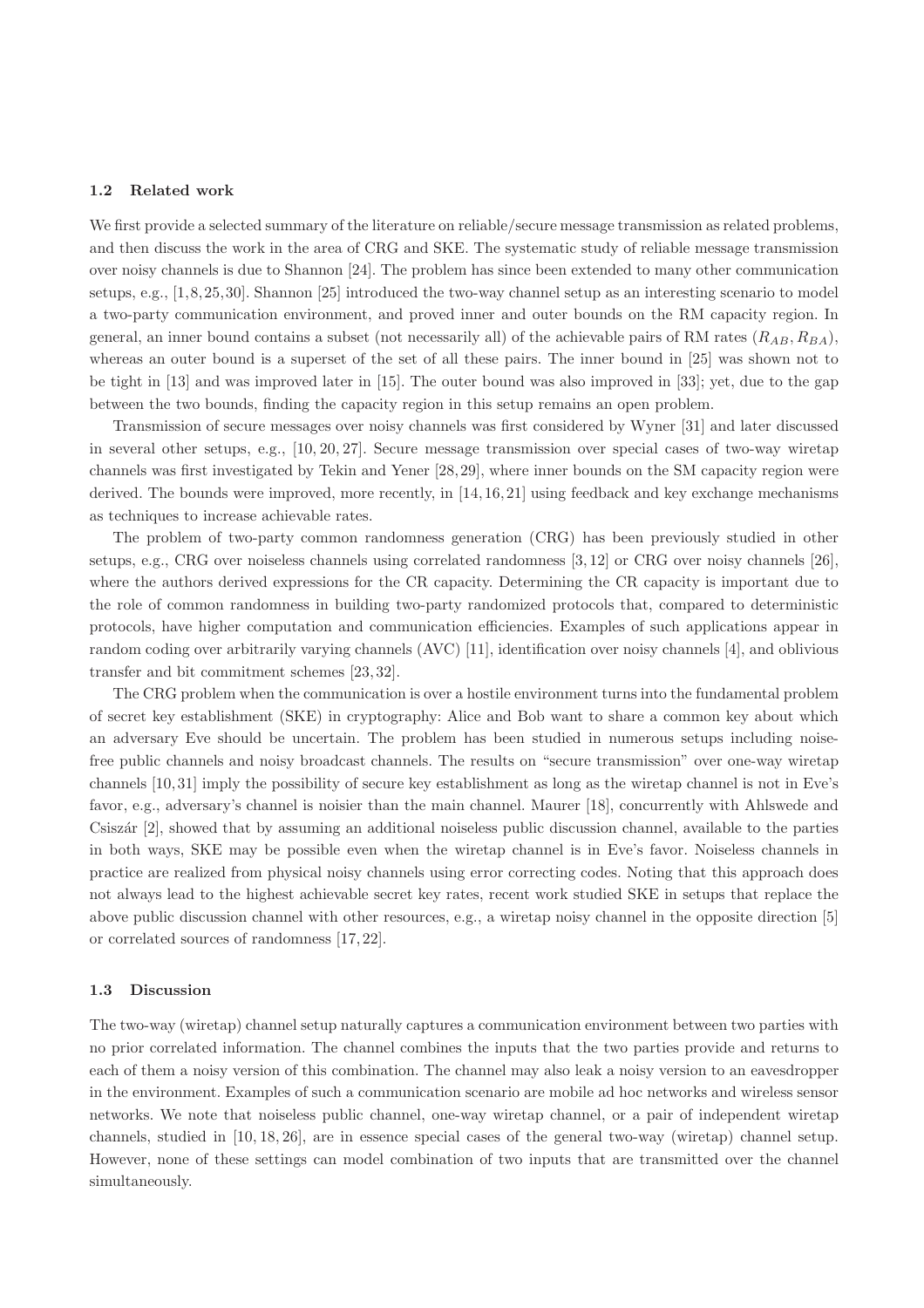In this paper, we prove lower and upper bounds on the CR and the SK capacities. The lower bound proofs use random coding arguments to show the existence of CRG and SKE constructions that achieve the bounds. One can, however, design practical constructions by using concrete primitives in the CRG/SKE protocols that are proposed in this paper. An example of such approaches to construct concrete protocols is the work in [7] that proposes a practical wireless key establishment scheme based on the theoretical results of [18, 31].

### 1.4 Notation

We use calligraphic letters  $(X)$ , uppercase letters  $(X)$ , and lowercase letters  $(x)$  to denote finite alphabets, random variables (RVs), and their realizations over sets, respectively. The size of  $\mathcal X$  is denoted by  $|\mathcal X|$ .  $\mathcal X^n$  is the set of all sequences of length n (so called n-sequences) with elements from  $\mathcal{X}$ .  $X^n = (X_1, X_2, \ldots, X_n) \in \mathcal{X}^n$ denotes a random *n*-sequence in  $\mathcal{X}^n$ , and  $X_i^j = (X_i, X_{i+1}, \ldots, X_j)$  is a subsequence. To save space, we may use bold **X** and **x** to denote a random sequence and its realization. For the RVs X, Y, and Z, we use  $X \leftrightarrow Y \leftrightarrow Z$ to denote a Markov chain between them. '||' denotes concatenation of sequences. For a value x, we use  $[x]_+$  to show max $\{0, x\}$  and, for  $0 \le p \le 1$ ,  $h(p) = -p \log p - (1 - p) \log(1 - p)$  denotes the binary entropy function. Hereafter, we use the terms CRG and SKE specifically for the two-way (wiretap) channel setup.

### 1.5 Paper organization

Section 2 describes the two-way channel model, related problems, and current results. Section 3 summarizes our main results in the paper, including lower and upper bounds and their coincidence. In Section 4, we briefly present our CRG and SKE constructions that achieve the lower bounds on the CR and the SK capacities. Section 5 applies the lower bound results to the case of two-way binary channels. We conclude the paper in Section 6.

# 2 Model and Definitions

### 2.1 CRG in the TWDMC setup

Alice and Bob are connected by a Two-Way Discrete Memoryless Channel (TWDMC) that is denoted by  $(X_A, X_B) \to (Y_A, Y_B)$  and specified by the conditional probability distribution  $P_{Y_A, Y_B|X_A, X_B}$  over the finite sets  $X_A, X_B, Y_A, Y_B$ . The channel is indicated in Fig. 1. We furthermore assume that each party has free access to an independent source of randomness.



Fig. 1. The Two-Way Discrete Memoryless Channel (TWDMC) setup.

Alice and Bob follow a Common Randomness Generation (CRG) protocol over the TWDMC to generate a shared random variable. In general, the protocol consists of a certain number of communication rounds, denoted by t. In each round,  $1 \le r \le t$ , Alice and Bob send sequences of random variables (RVs)  $\mathbf{X}_{A}^{:r}$  and  $\mathbf{X}_{B}^{:r}$ , each of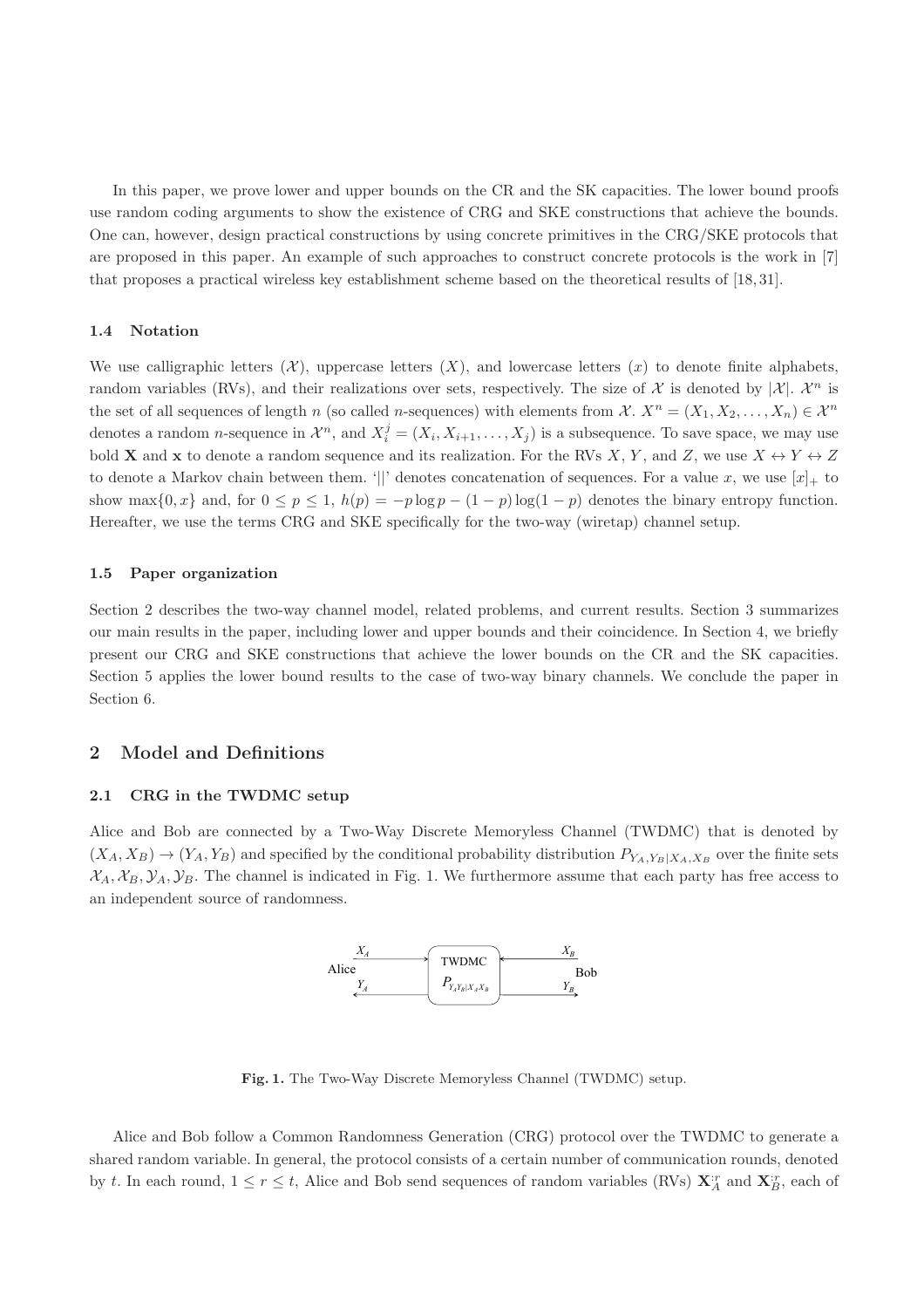length  $n_r$ , and receive the  $n_r$ -sequences  $\mathbf{Y}_A^{:r}$  and  $\mathbf{Y}_B^{:r}$ , respectively. The sequence  $\mathbf{X}_A^{:r}$  (resp.  $\mathbf{X}_B^{:r}$ ) is determined as a function of some independent randomness and the previously communicated (sent and received) sequences by Alice (resp. Bob). At the end of round  $r$ , the view of each party from the protocol is the set of their communicated sequences. Letting  $V_A^{,r}$  and  $V_B^{,r}$  be respectively the views of Alice and Bob at the end of round r, we have

$$
V_A^{:r} = ||_{i=1}^r (\mathbf{X}_A^{:i} || \mathbf{Y}_A^{:i}), \qquad V_B^{:r} = ||_{i=1}^r (\mathbf{X}_B^{:i} || \mathbf{Y}_B^{:i}). \tag{1}
$$

Finally,  $View_A = V_A^{it}$  and  $View_B = V_B^{it}$  are the views at the end of the last communication round. Alice uses  $View_A$  to calculate  $S_A \in \mathcal{S}$  and Bob uses  $View_B$  to calculate  $S_B \in \mathcal{S}$ . The total number of channel uses is calculated as

$$
n = \sum_{r=1}^{t} n_r.
$$
\n
$$
(2)
$$

Fig. 2(a) indicates the relationship between the final randomness and the views of the parties in rounds t and  $t-1$  of a CRG protocol. For instance, Alice calculates  $X_A^{:t}$  based on her view  $V_A^{:t-1}$  as  $X_A^{:t} = f(R_t, V_A^{:t-1})$ , where f is a deterministic function and  $R_t$  is her local randomness that is used in round t and is independent of the views in round  $t-1$ . This means that, given  $V_A^{t-1}$ ,  $X_A^{t}$  is independent of  $V_B^{t-1}$  which implies the Markov chain  $V_B^{:t-1} \leftrightarrow V_A^{:t-1} \leftrightarrow X_A^{:t}$ . In a similar way, one can derive Markov chains between other sets of variables in a general CRG protocol. These Markov chains are later used in proving of an upper bound on the capacity.



Fig. 2. The relationship between variables in the CRG/SKE protocol

**Definition 1.** For  $R_{cr} \geq 0$  and  $0 \leq \delta \leq 1$ , the CRG protocol  $\Pi$  in the TWDMC setup is  $(R_{cr}, \delta)$ -reliable if there exists a random variable  $S \in \mathcal{S}$  such that

$$
\frac{H(S)}{n} > R_{cr} - \delta,\tag{3}
$$

$$
\Pr(S_A = S_B = S) > 1 - \delta. \tag{4}
$$

**Definition 2.** The common randomness (CR) rate  $R_{cr} \geq 0$  in the TWDMC setup is achievable if for an arbitrarily small  $\delta > 0$ , there exists an  $(R_{cr}, \delta)$ -reliable CRG protocol. The CR capacity in this setup is denoted by  $C_{cr}^{TWDMC}$  and is defined as the highest achievable CR rate.

### 2.2 SKE in the TWDMWC setup

As indicated in Fig. 3, Alice and Bob are connected by the Two-Way Discrete Memoryless Wiretap Channel (TWDMWC)  $(X_A, X_B) \to (Y_A, Y_B, Z)$  that receives inputs from Alice and Bob and returns outputs to Alice,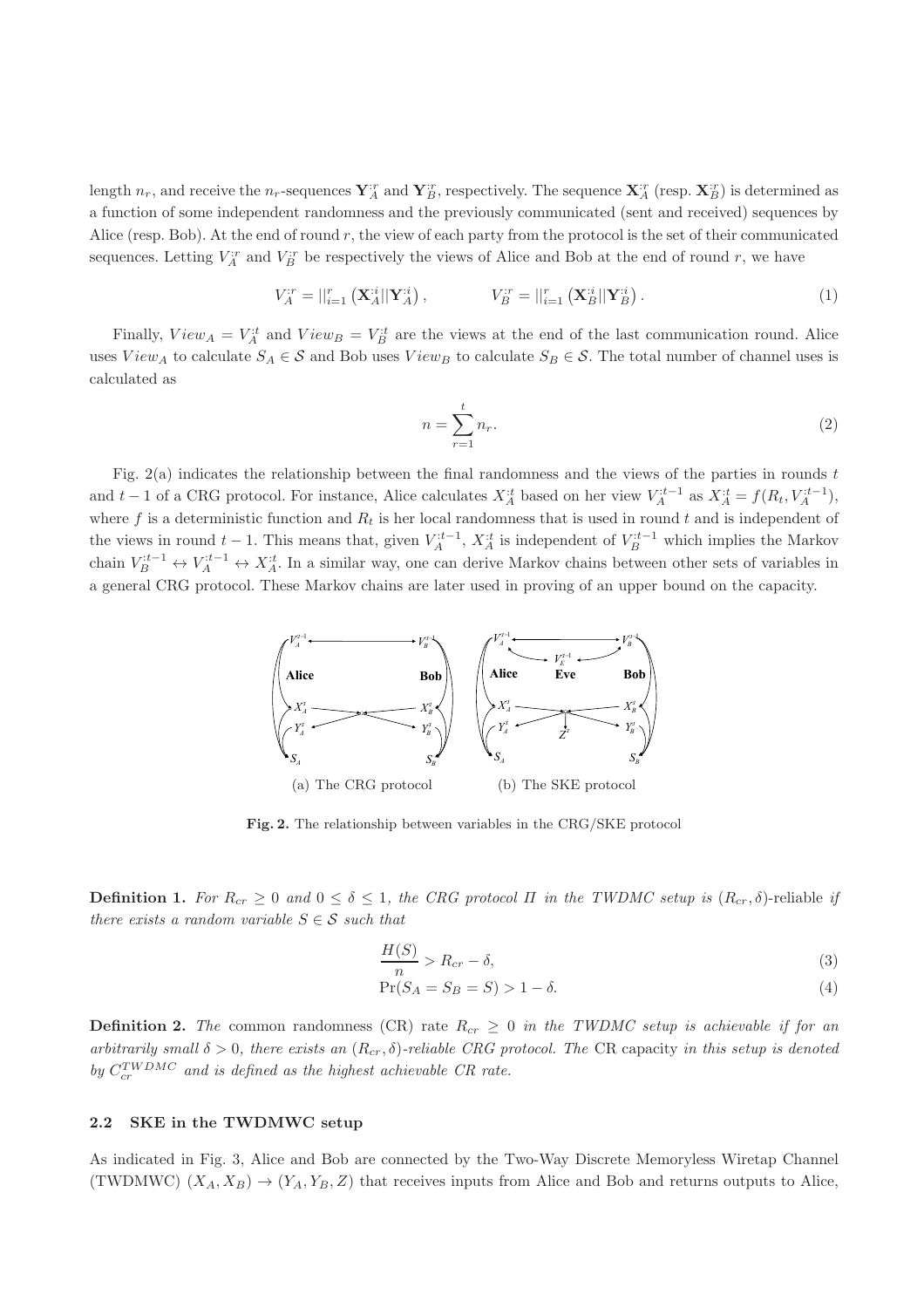

Fig. 3. The Two-Way Discrete Memoryless Wiretap Channel (TWDMWC) setup.

Bob, and the adversary, Eve, respectively. The channel is specified by the conditional distribution  $P_{Y_A,Y_B,Z|X_A,X_B}$ over the finite sets  $\mathcal{X}_A, \mathcal{X}_B, \mathcal{Y}_A, \mathcal{Y}_B, \mathcal{Z}$ . Again, the parties have free access to independent sources.

A general t-round SKE protocol in this setup is described analogously to a general CRG protocol except that, in each round r, Eve receives an  $n_r$ -sequence  $\mathbf{Z}^r$  and her view at the end of this round is written as

$$
V_E^{:r} = ||_{i=1}^r \mathbf{Z}^{:i}.\tag{5}
$$

Eve's view at the end of the protocol is  $View_E = V_E^{,t}$ . Fig. 2(b) shows how the parties' views in round  $t-1$  and t are related to the keys, calculated by Alice and Bob.

**Definition 3.** For  $R_{sk} > 0$  and  $0 < \delta < 1$ , the SKE protocol  $\Pi$  in the TWDMWC setup is  $(R_{sk}, \delta)$ -secure if there exists a random variable  $S \in \mathcal{S}$  such that

$$
\frac{H(S)}{n} > R_{sk} - \delta,\tag{6}
$$

$$
\Pr(S_A = S_B = S) > 1 - \delta,\tag{7}
$$
\n
$$
H(S|V(\text{sum}))
$$

$$
\frac{H(S|ViewE)}{H(S)} > 1 - \delta.
$$
\n(8)

**Definition 4.** The secret key (SK) rate  $R_{sk} \geq 0$  in the TWDMWC setup is achievable if for an arbitrarily small  $\delta > 0$ , there exists an  $(R_{sk}, \delta)$ -secure SKE protocol. The secret key capacity in this setup is denoted by  $C_{sk}^{TWDMWC}$  and is defined as the highest achievable SK rate.

Remark 1. The above definition of SK capacity follows those in [2, 10, 17, 18, 22, 31]. This definition is referred to as the weak SK capacity as it requires Eve's uncertainty rate about the secret key to be negligible (as in  $(8)$ ), whereas the "strong" SK capacity [19] requires Eve's total uncertainty to be negligible, i.e., requiring

$$
H(S|View_E) > H(S) - \delta.
$$
\n(9)

It is shown [19] that, for the setups in [10, 18, 31], the weak definition can be replaced by the strong definition without sacrificing the SK capacity. This result can also be extended to the TWDMBC setup by modifying the proof in [19]. This is left as future work.

### 2.3 Known results on two-way channels

Shannon's work [25] on reliable message transmission (RMT) over TWDMCs proved the following inner bound,  $G_I$ , and outer bound,  $G_O$ , on the RM capacity region of the channel  $(X_A, X_B) \rightarrow (Y_A, Y_B)$ . Letting  $P =$  $P_{X_A,X_B,Y_A,Y_B},$ 

$$
\mathcal{R}(P) = \{ (R_{AB}, R_{BA}) : R_{AB} \leq I(X_A; Y_B | X_B), R_{BA} \leq I(X_B; Y_A | X_A) \},\
$$

$$
G_I = \bigcup_{P_{X_A, X_B} = P_{X_A}.P_{X_B}} \mathcal{R}(P),\tag{10}
$$

$$
G_O = \bigcup_{P_{X_A, X_B}} \mathcal{R}(P),\tag{11}
$$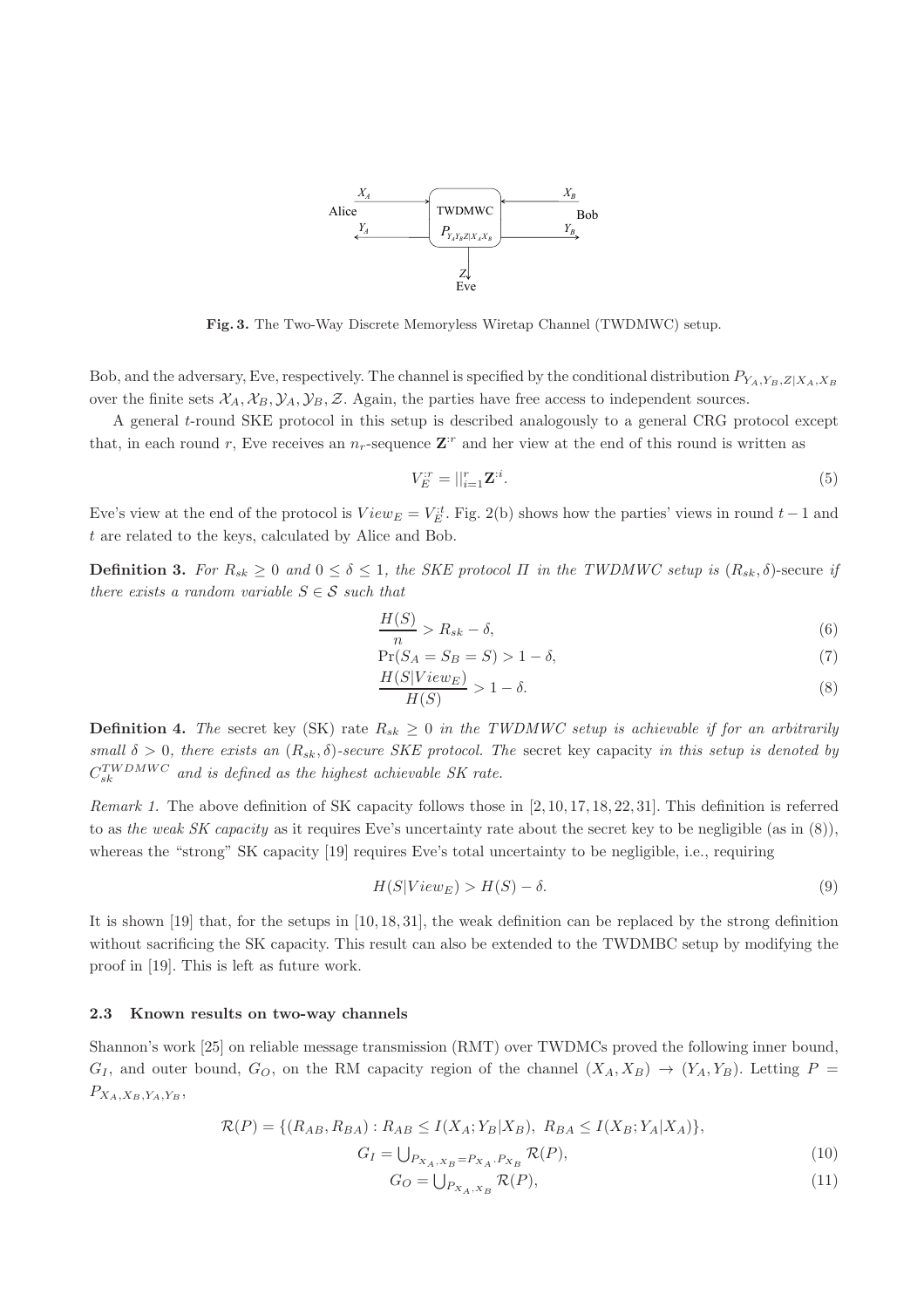where, by  $\cup$ , we mean the convex closure of the union of  $\mathcal{R}(P)$ 's. The bound on  $R_{AB}$  (if maximized w.r.t.  $P_{X_A,X_B}$ ) somehow reflects the capacity of the one-way channel  $X_A \to Y_B$  from Alice to Bob when  $X_B$  is known to Bob; similarly, one can interpret the bound on  $R_{BA}$ . The two inner and outer bounds in (10) and (11) have been later discussed and slightly improved (see, e.g., [13, 15, 33]).

Tekin and Yener [28, 29] considered secure message transmission (SMT) over Gaussian and binary two-way wiretap channels. The authors proved the following set of achievable pairs as an inner bound on the SM capacity region. Letting  $P = P_{X_A, X_B, Y_A, Y_B, Z}$ ,

$$
\mathcal{R}_{s}(P) = \{ (R_{s,AB}, R_{s,BA}) : R_{s,AB} \leq [I(X_A; Y_B|X_B) - I(X_A; Z)]_+, R_{s,BA} \leq [I(X_B; Y_A|X_A) - I(X_B; Z)]_+,
$$
  
\n
$$
R_{s,AB} + R_{s,BA} \leq [I(X_A; Y_B|X_B) + I(X_B; Y_A|X_A) - I(X_A, X_B; Z)]_+ \},
$$
  
\n
$$
G_{s,I} = \bigcup_{P_{X_A,X_B} = P_{X_A}, P_{X_B}} \mathcal{R}_{s}(P).
$$
\n(12)

The bound on  $R_{s,AB}$  (if maximized w.r.t.  $P_{X_A,X_B}$ ) shows the SM capacity of the channel  $X_A \rightarrow (Y_A, Z)$ when  $X_B$  is known to Bob; similar is the bound on  $R_{BA}$ . It is noteworthy that the inner bound (12) has been improved in [14, 16, 21] using techniques such as feedback and key exchange mechanisms in addition to cooperative jamming.

### 2.4 Two-way channels with independent components

A special class of TWDMCs includes those which consist of two independent DMCs in the two directions, i.e.,

$$
P_{Y_A,Y_B|X_A,X_B} = P_{Y_B|X_A}.P_{Y_A|X_B}.
$$

We refer to this class as 2DMC. The CRG problem in this setup when Alice and Bob have "limited" access to independent sources of randomness has been considered in [26], where a single letter formula for the capacity was determined.

Likewise, 2DMWCs refer to a class of TWDMWCs that consist of two independent DMWCs in opposite directions. More precisely, a TWDMWC  $(X_A, X_B) \rightarrow (Y_A, Y_B, Z)$  is a 2DMWC when

$$
Z = (Z_1, Z_2), \text{ and}
$$
  

$$
P_{YA, Y_B, Z|X_A, X_B} = P_{Y_B, Z_1|X_A} \cdot P_{Y_A, Z_2|X_B}.
$$

The SKE problem in this setup has been recently studied in [5], where lower and upper bounds on the SK capacity were provided and were shown to coincide when each DMWC is physically degraded. Informally, in a physically degraded DMWC, one of the receivers always receives a noisy version (though a noisy channel) of what the other receiver receives. This can be modeled using a Markov chain. e.g., the Markov chain  $X \leftrightarrow Y \leftrightarrow Z$ indicates a degraded channel where Y is a noisy version of the input X and Z (as a noisy version of Y) is a noisier version of X. This Markov chain implies  $I(X;Z|Y) = 0$ .

**Definition 5.** The DMWC  $X \to (Y, Z)$  is called obversely degraded if  $X \leftrightarrow Y \leftrightarrow Z$  forms a Markov chain. It is called reversely degraded if  $X \leftrightarrow Z \leftrightarrow Y$  forms a Markov chain. The DMWC is called physically degraded if we can write  $X = [X_O, X_R]$ ,  $Y = [Y_O, Y_R]$ , and  $Z = [Z_O, Z_R]$ , where

$$
Z_O \leftrightarrow Y_O \leftrightarrow X_O \leftrightarrow X_R \leftrightarrow Z_R \leftrightarrow Y_R
$$

holds.

In this paper, we verify our results on SKE in the TWDMWC setup by simplifying them for the case of 2DMWCs with degraded components and seeing whether our results are consistent with the results in [5]. For simplicity, we only consider obversely degraded channels; nonetheless, the results of this verification can be easily extended to the general physically degraded DMWCs, as defined above.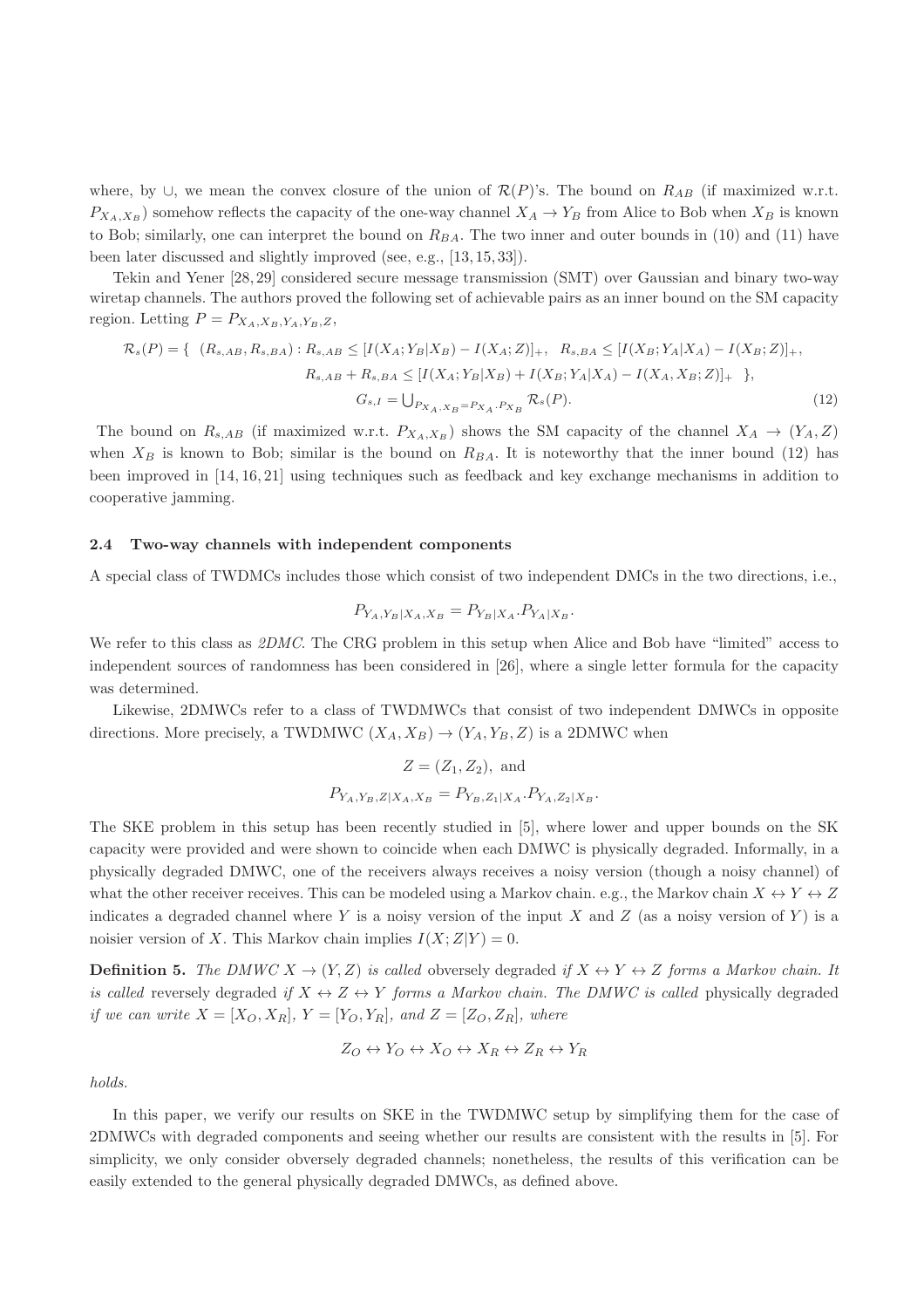# 3 Statement of the Main Results

# 3.1 Trivial lower bounds and a TWDMC example

From (10) and (12), we can derive trivial lower bounds on the CR and the SK capacities, respectively. Again, note that if  $(R_{AB}, R_{BA})$  is an achievable RM/SM rate, then  $R_{AB} + R_{BA}$  is an achievable CR/SK rate. As a consequence, the two following expressions respectively give trivial lower bounds on the CR capacity,  $C_{cr}^{TWDMC}$ , and the SK capacity,  $C_{sk}^{TWDMWC}$ .

$$
C_{cr}^{TWDMC} \ge \max_{P_{X_A, X_B} = P_{X_A}.P_{X_B}} [I(X_A; Y_B | X_B) + I(X_B; Y_A | X_A)],\tag{13}
$$

$$
C_{sk}^{TWDMWC} \ge \max_{P_{X_A, X_B} = P_{X_A}, P_{X_B}} \left[ [I(X_A; Y_B | X_B) - I(X_A; Z)]_+ + [I(X_B; Y_A | X_A) - I(X_B; Z)]_+ \right].
$$
 (14)

One may ask whether the above trivial lower bounds cannot be improved or, more generally, whether the RM/SM capacity region specifies a tight lower bound on the CR/SK capacity, by maximizing  $R_{AB} + R_{BA}$  over all choices of achievable pairs. We give a negative answer to this question using the following simple example.

Consider the TWDMC shown in Fig. 4 which is a modified version of Shannon's modulo-two additive twoway channel example [25, Fig. 4], where there exists a binary symmetric channel (BSC) with bit error probability  $\frac{1}{2}$ , right after the XOR operand. In this example, the channel outputs are independent of the inputs; hence, little chance of reliable message transmission. This implies that no pair of rates except  $(R_{AB} = 0, R_{BA} = 0)$  is achievable; in this case, the inner bound (10) is tight and represents the capacity region.



Fig. 4. A TWDMC example.

Using (13), which is obtained from (10), we derive a "zero" lower bound on the CR capacity. However, this lower bound is not tight since Alice and Bob can share one random bit  $(Y_A = Y_B)$  each time they use the channel. The key observation is that the common randomness is a function of channel noise and the parties' inputs, and it does not need to be selected a priori by the parties. Since RMT and CRG in TWDMC are viewed respectively as special cases of SMT and SKE in TWDMWC, the above example also lets us conclude that the SM capacity region of a TWDMWC does not necessarily give a tight lower bound on the SK capacity in general.

#### 3.2 Common randomness capacity

We provide lower and upper bounds on the CR capacity in the TWDMC setup, present give our informal interpretation of the expressions. Let the RVs  $X_A, Y_A, X_B$ , and  $Y_B$  correspond to the channel probability distribution  $P_{Y_A,Y_B|X_A,X_B}$ . Let  $U_A$  and  $U_B$  be random variables from arbitrary sets  $\mathcal{U}_A$  and  $\mathcal{U}_B$  such that

$$
U_A \leftrightarrow (X_A, Y_A) \leftrightarrow (X_B, Y_B) \leftrightarrow U_B
$$

forms a Markov chain.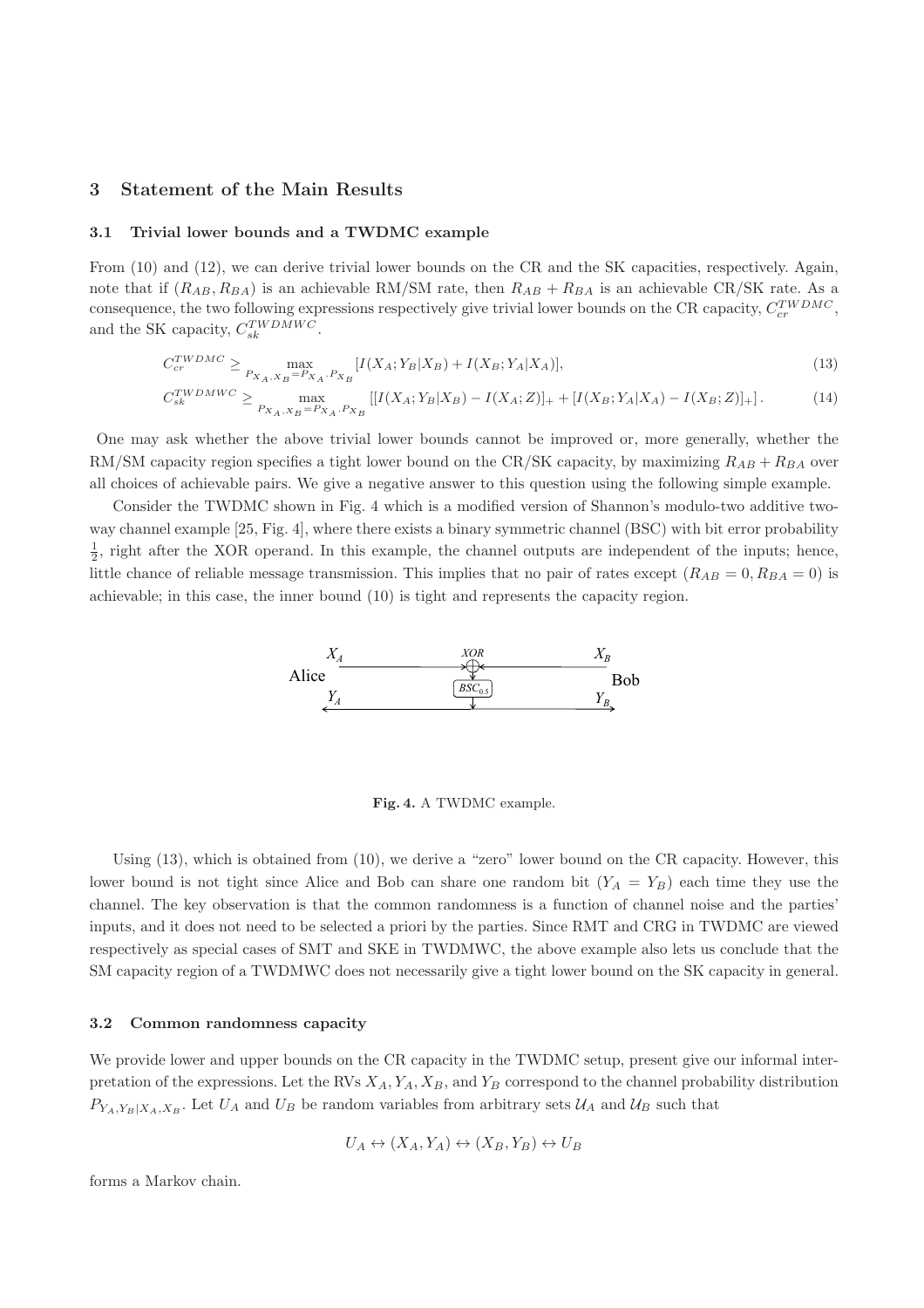**Theorem 1.** The CR capacity in the TWDMC setup is lower bounded as

$$
C_{cr}^{TWDMC} \ge \max_{n_1, n_2, P_{U_A, X_A} P_{U_B, X_B}} \left[ \frac{n_1[I(U_A; X_B, Y_B) + I(U_B; X_A, Y_A | U_A)] + n_2[I(X_A; Y_B, X_B) + I(X_B; Y_A, X_A)]}{n_1 + n_2}, \right],
$$
(15)

s.t. 
$$
P_{X_A, X_B} = P_{X_A} . P_{X_B}, \qquad (16)
$$

$$
n_1I(U_A; X_A, Y_A|X_B, Y_B) < n_2I(X_A; X_B, Y_B),\tag{17}
$$

$$
n_1 I(U_B; X_B, Y_B | X_A, Y_A) < n_2 I(X_B; X_A, Y_A)].\tag{18}
$$

Proof. See Appendix A.

Remark 2. Since  $X_A$  and  $X_B$  are independent, the second term can also be written as  $n_2[I(X_B; Y_A|X_A) + I(X_B; Y_A|X_B)]$  $I(X_A; Y_B | X_B)$ ; hence, when  $n_1 = 0$  the argument equals that of (13). This shows that the new lower bound is greater than or equal to the trivial lower bound in (13).

Remark 3. The above lower bound is achieved using a two-round coding construction (as in Appendix A). The terms in (15) can be interpreted as follows. The first term  $n_1[I(U_A; X_B, Y_B) + I(U_B; X_A, Y_A | U_A)]$  shows the amount of raw (uncoded) correlated information that is provided in the first communication round with  $n_1$  channel uses. This information is obtained based on the inputs and the outputs of the channel. The second term  $n_2[I(X_B; Y_A, X_A) + I(X_A; Y_B, X_B)]$  indicates the amount of correlated information, provided in the second communication round, following the coding construction. This information equals the sum of the RM rates of the channel in both directions (i.e., the bounds on  $R_{AB}$  and  $R_{BA}$  in (10)). The conditions (17) and (18) mean that the amount of confusion (uncertainty) about the transmitted information in the first round can not be more than the capability of the channel for reliable transmission in the second round.

The next theorem determines an upper bound on the CR capacity in the TWDMC setup, i.e., the highest CR rate that all CRG protocols can achieve.

Theorem 2. The CR capacity in the TWDMC setup is upper bounded as

$$
C_{cr}^{TWDMC} \le \max_{P_{X_A, X_B}} \left[ I(X_B; Y_A | X_A) + I(X_A; Y_B | X_B) + I(Y_A; Y_B | X_A, X_B) \right].
$$
\n(19)

Proof. See Appendix B.

Remark 4. The first two terms of (19) are the same as those of (11) for the RM capacity region. The third term, however, is due to the exclusive property of CRG that the common randomness may be obtained from the correlated information between the outputs. This again articulates the essential difference between the two problems in the TWDMC setup.

Theorems 1 and 2 are proved as special cases of Theorems 4 and 5 (in the sequel) in Appendices A and B, respectively. The proof for the lower bound (in Appendix A) is based on a two-round SKE protocol that uses a two-level coding construction. Although the proposed construction is convenient for the lower bound proof, it will be of practical significance to construct a simpler protocol that achieves the same lower bound. This motivated us to propose a new CRG protocol that achieves the lower bound given by (15). The protocol uses Interactive Channel Coding (ICC) [6] that is an extension of systematic channel coding to a two-round protocol. The messages in the two-round ICC are essentially parts of a codeword from a systematic channel code, split into two parts: one obtained in the first round and one sent in the second round. In a systematic code, each codeword consists of a message (information sequence), followed by a parity-check sequence. Bipartite systematic codes generalize this definition by allowing the two (information and parity-check) parts to come from (possibly) different alphabets.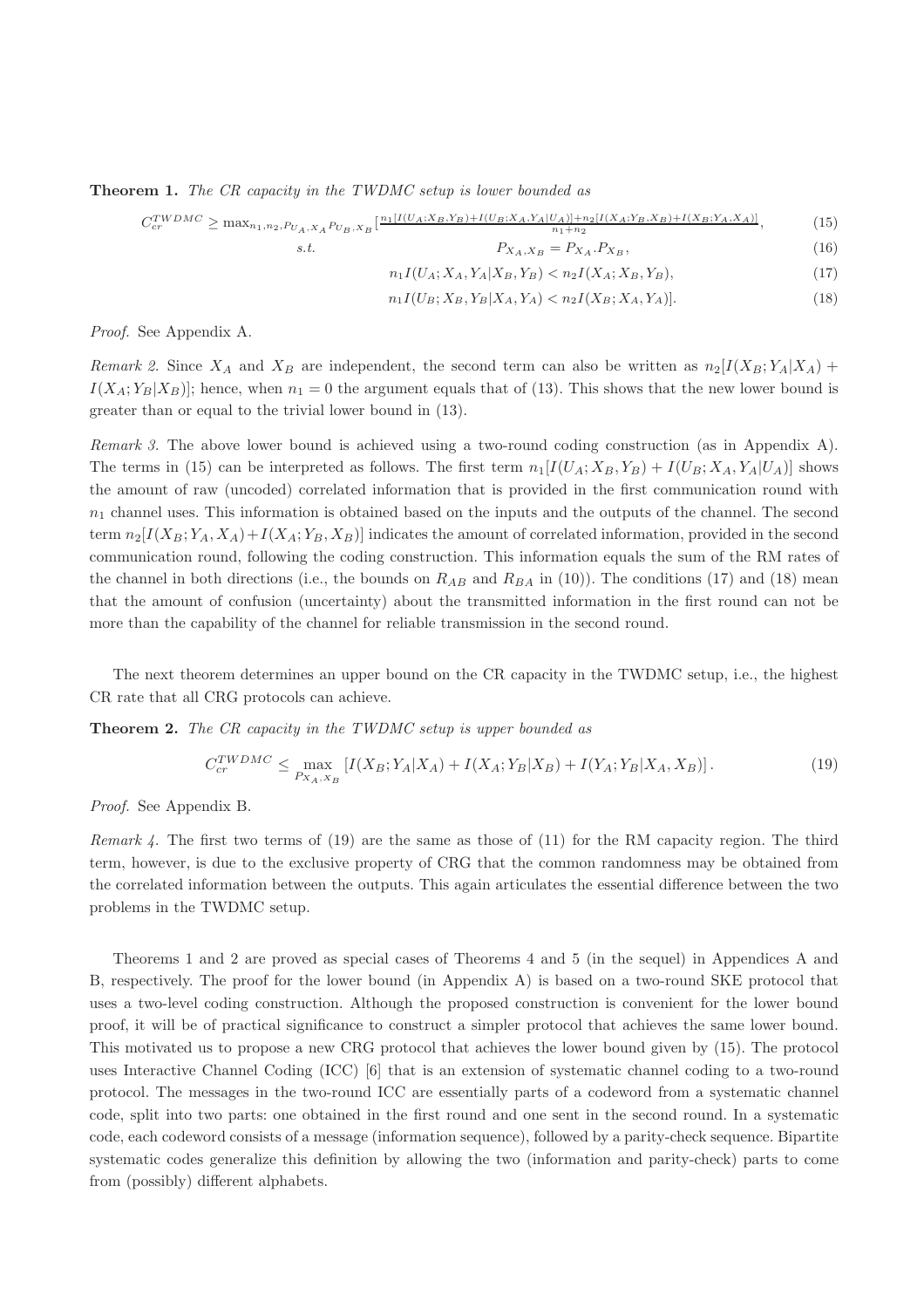**Definition 6.** A (bipartite) systematic channel code, with encoding alphabets  $(\mathcal{T}, \mathcal{U})$  and decoding alphabets  $(V, W)$ , is a pair of encoding/decoding functions (Enc/Dec), where

- $Enc : T^{n_1} \times U^{n_{2,i}} \to V^{n_1} \times W^{n_2}$  deterministically maps  $(t^{n_1}||u^{n_{2,i}})$  (as the information sequence) to a sequence  $(t^{n_1}||u^{n_2})$ , such that  $(u^{n_2} = u^{n_{2,i}}||u^{n_{2,p}})$  and  $n_2 = n_{2,i} + n_{2,p}$ ; we call  $u^{n_{2,p}}$  the parity check sequence.
- $Dec: \mathcal{V}^{n_1} \times \mathcal{W}^{n_2} \rightarrow \mathcal{T}^{n_1} \times \mathcal{U}^{n_{2,i}}$  assigns a guess sequence  $(\hat{t}^{n_1} || \hat{u}^{n_{2,i}})$  to each input  $(v^{n_1} || w^{n_2}).$

The ICC method has been proposed in [6] and was shown to be useful in achieving the lower bound on the SK capacity of a 2DMWC under certain conditions [6].

**Theorem 3.** The lower bound  $(15)$  on the CR capacity can be achieved using the one-level interactive channel coding method.

Proof. See Section 4.2 and Appendix C.

In the following, we consider the 2DMC setup as described in Section 2.4, and show that the lower and the upper bounds on the CR capacity coincide for this class of TWDMCs. We note that the CR capacity (20) matches the result in [26], on CRG over 2DMCs, when there is no limit on the available independent randomness.

Proposition 1. When the TWDMC consists of two independent DMCs in the two directions (called a 2DMC), the two bounds coincide and the CR capacity equals

$$
C_{cr}^{2DMC} = \max_{P_{X_A}, P_{X_B}} \{ I(X_A; Y_B) + I(X_B; Y_A) \}.
$$
\n(20)

Proof. See Appendix D.

Proposition 1 implies that, in the 2DMC setup, the RM capacity region, e.g., obtained from the results of [25] (see (10)), can be used to obtain the CR capacity (i.e., a tight lower bound), by solving the sum maximization problem.

### 3.3 Secret key capacity

We provide lower and upper bounds on the SK capacity in the TWDMWC setup. These bounds are generalizations of the bounds, given in Section 3.2, to the cases when the communication is eavesdropped by Eve. Let the RVs  $X_A, Y_A, X_B, Y_B$ , and Z correspond to the channel probability distribution  $P_{Y_A, Y_B, Z|X_A, X_B}$  and let  $U_A, W_{1A}, W_{2A}, U_B, W_{1B}$ , and  $W_{2B}$  be random variables from arbitrary sets  $U_A, W_{1A}, W_{2A}, U_B, W_{1B}$ , and  $W_{2B}$ , respectively, such that the following Markov chains hold,

$$
U_A \leftrightarrow (X_A, Y_A) \leftrightarrow (X_B, Y_B) \leftrightarrow U_B,\tag{21}
$$

$$
W_{2A} \leftrightarrow W_{1A} \leftrightarrow X_A \leftrightarrow (X_B, Y_A, Y_B, Z), \tag{22}
$$

$$
W_{2B} \leftrightarrow W_{1B} \leftrightarrow X_B \leftrightarrow (X_A, Y_A, Y_B, Z). \tag{23}
$$

Theorem 4. The SK capacity in the TWDMWC setup is lower bounded as

$$
C_{sk}^{TWDMWC} \ge \max_{n_1, n_2, P_{W_{2A}, W_{1A}, U_A, X_A} P_{W_{2B}, W_{1B}, U_B, X_B}} \left[ \frac{1}{n_1 + n_2} (n_1[I(U_A; X_B, Y_B) + I(U_B; X_A, Y_A | U_A) - I(U_A, U_B; Z)] + n_2[I(W_{1A}; X_B, Y_B | W_{2A}) + I(W_{1B}; X_A, Y_A | W_{2B}) - I(W_{1A}, W_{1B}; Z | W_{2A}, W_{2B})] + \right),
$$
(24)

$$
+ n_2 \left[ \frac{I(W1A, AB, IB|W2A) + I(W1B, AA, IA|W2B) - I(W1A, W1B, Z|W2A, W2B)] + \right],
$$
\n
$$
P_{X_A, X_B} = P_{X_A}. P_{X_B}
$$
\n(25)

$$
s.t
$$

$$
n_1 I(U_A; X_A, Y_A | X_B, Y_B) < n_2 I(W_{1A}; X_B, Y_B),\tag{26}
$$

$$
n_1 I(U_B; X_B, Y_B | X_A, Y_A) < n_2 I(W_{1B}; X_A, Y_A)].\tag{27}
$$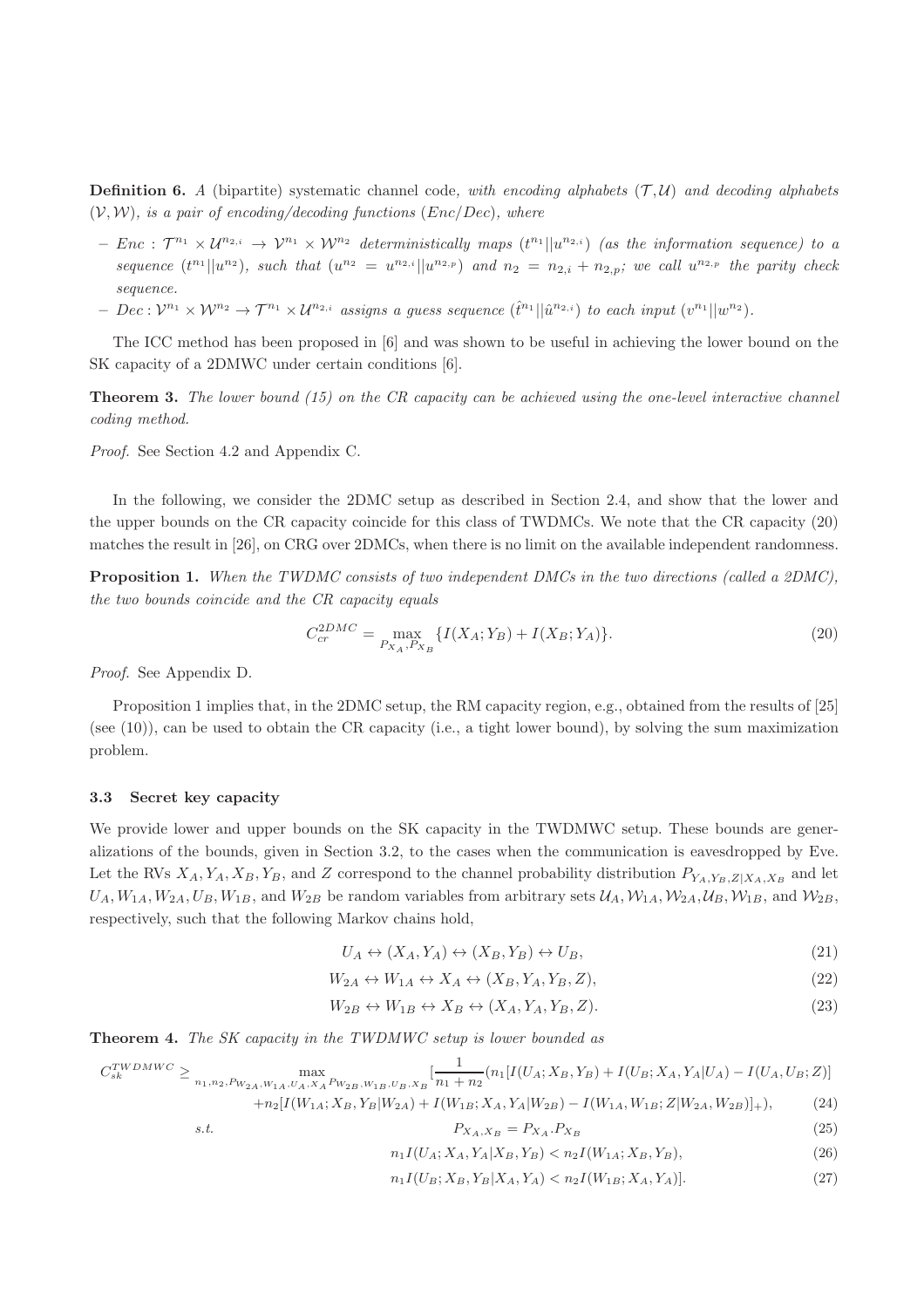Proof. See Section 4.1 and Appendix A.

The terms in (24) can be interpreted in analogy to the argument following (15), adding that the shared information is required to remain secure from Eve and, hence, a privacy amplification is needed. Informally, the terms  $n_1I(U_A, U_B; Z)$  and  $n_2I(W_{1A}, W_{1B}; Z|W_{2A}, W_{2B})$  show the amount of leakage of shared randomness in the first and the second rounds, respectively.

The upper bound on the SK capacity is provided in the following. Let Q be a random variable from an arbitrary set Q such that

$$
Q \leftrightarrow (X_A, X_B) \leftrightarrow (Y_A, Y_B, Z)
$$

forms a Markov chain.

**Theorem 5.** The SK capacity in the TWDMWC setup,  $C_{sk}^{TWDMWC}$ , is upper bounded by

$$
\max_{P_{Q,X_A,X_B}}\left[I(X_A;Y_B|X_B,Z)+I(X_B;Y_A|X_A,Z)+I(Y_A;Y_B|X_A,X_B,Z)+I(X_A;X_B|Z,Q)-I(X_A;X_B|Q)\right].
$$
 (28)

Proof. See Appendix B.

The following proposition states that if the TWDMWC consists of two independent DMWCs with degraded channels (see Section 2.4), then the lower and the upper bounds coincide and the SK capacity is achieved by a one-round protocol. In [5], SKE over 2DMWCs has been considered in the half-duplex communication model where the two forward and backward channels could be used for different number of times. The following special case of TWDMWC, however, complies a full-duplex communication model where the channels are used together and the number of channel uses must be the same for the two channels. The results in [5] are consistent to those in Proposition 2, assuming the full-duplex communication model.

**Proposition 2.** When the 2DMWC consists of degraded DMWCs  $X_A \leftrightarrow Y_B \leftrightarrow Z_1$  and  $X_B \leftrightarrow Y_A \leftrightarrow Z_2$  (as in Definition 5), the lower bound coincides with the upper bound, and the SK capacity equals

$$
C_{sk}^{2DMWC} = \max_{P_{X_A}, P_{X_B}} \{ I(X_A; Y_B | Z_1) + I(X_B; Y_A | Z_2) \}.
$$
\n(29)

Furthermore, the SK capacity is achieved by a one-round protocol.

Proof. See Appendix D.

# 4 CRG/SKE Protocol Outline

 $\eta_{b,f} \approx n_1 I(U_B;$ 

The complete structure of the protocols are described in the lower bound proofs in the appendix. In this section, we present a brief explanation to give the intuition behind these constructions.

#### 4.1 The two-round CRG/SKE protocol (Theorems 1 and 4)

For simplicity, we give an outline of the SKE protocol in the following special case:  $W_{1A} = X_A$ ,  $W_{1B} = X_B$ ,  $W_{2A} = W_{2B} = 0$ , and the two conditions in (26) and (27) hold with almost equality. Let  $n_1, n_2, P_{U_A, X_A}$ , and  $P_{U_B, X_B}$  be those that maximize the right side of (24), which is written as

$$
R_{sk} = \frac{1}{n_1 + n_2} \left( n_1 \left[ I(U_A; X_B, Y_B) + I(U_B; X_A, Y_A | U_A) - I(U_A, U_B; Z) \right] + n_2 \left[ I(X_A; X_B, Y_B) + I(X_B; X_A, Y_A) - I(X_A, X_B; Z) \right] + \right).
$$
\n(30)

Define

$$
\eta_{a,f} \approx n_1 I(U_A; X_A, Y_A), \qquad \eta_{a,t} \approx n_2 I(X_A; X_B, Y_B) \tag{31}
$$

$$
X_B, Y_B), \qquad \eta_{b,t} \approx n_2 I(X_B; X_A, Y_A), \qquad (32)
$$

$$
\eta \approx n_1 I(U_A, U_B; X_A, Y_A, X_B, Y_B), \qquad \kappa = (n_1 + n_2) R_{sk}, \qquad \gamma = \eta - \kappa. \tag{33}
$$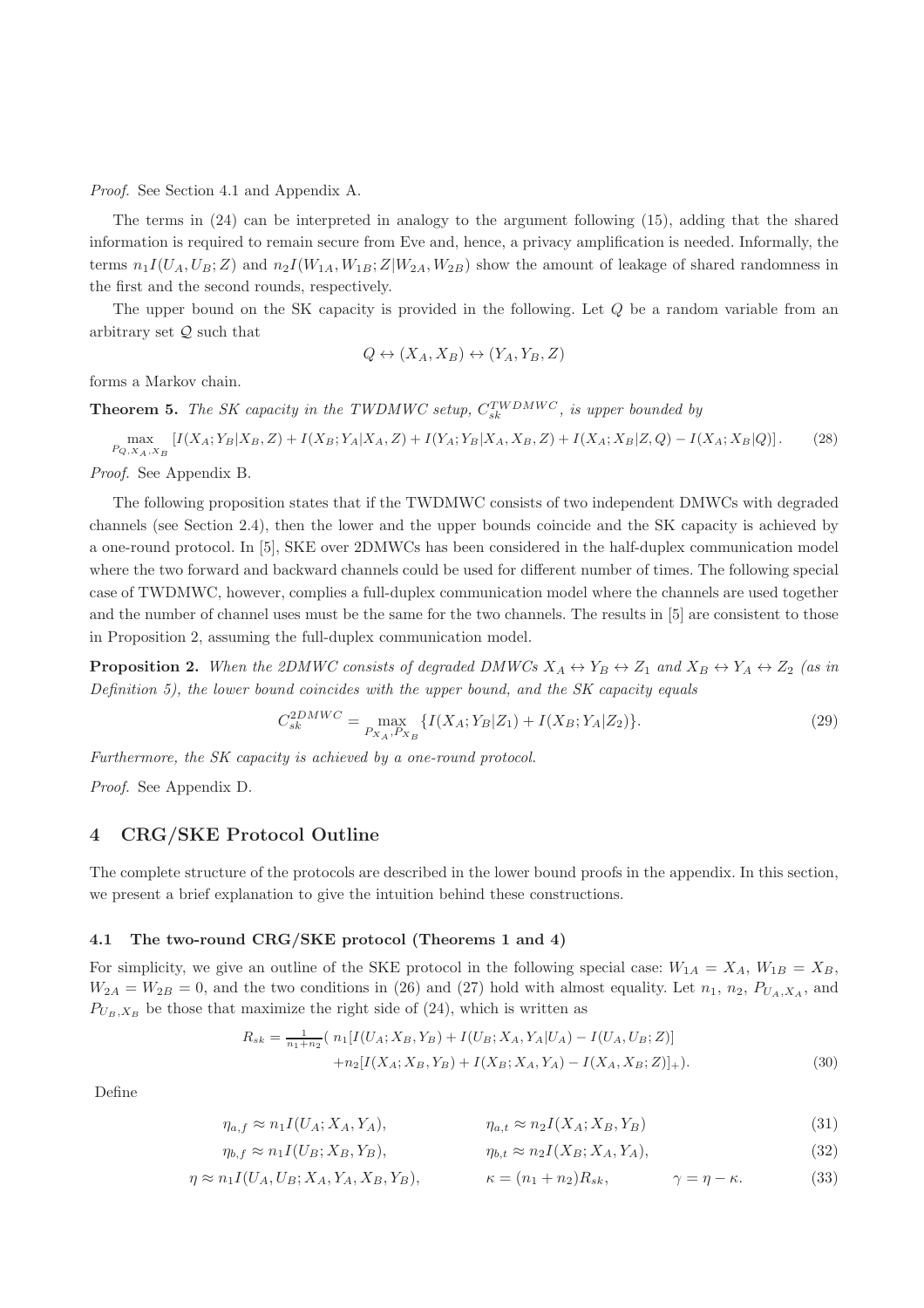- Let  $\mathcal{U}_{A,\epsilon}^{n_1}$  (resp.  $\mathcal{U}_{B,\epsilon}^{n_1}$ ) be obtained by randomly and independently choosing  $2^{n_{a,f}}$  (resp.  $2^{n_{b,f}}$ ) typical sequences from  $\mathcal{U}_A^{n_1}$  (resp.  $\mathcal{U}_B^{n_1}$ ).
- Let  $\{\mathcal{U}_{A,\epsilon,i}^{n_1}\}_{i=1}^{2^{n_{a,t}}}$  be a partition of  $\mathcal{U}_{A,\epsilon}^{n_1}$  into  $2^{n_{a,t}}$  equal-sized parts. Define the function  $\mathfrak{t}_A: \mathcal{U}_{A,\epsilon}^{n_1} \to \mathcal{T}_A$  $\{1, 2, \ldots, 2^{n_{a,t}}\}$  such that, for any input in  $\mathcal{U}_{A,\epsilon,i}^{n_1}$ , it outputs i. Similarly define the partition  $\{\mathcal{U}_{i,B,\epsilon}^{n_1}\}_{i=1}^{2^{n_{b,t}}}$  $i=1$ and the function  $t_B$ .
- $-\text{ Let } {\{\mathcal{K}_s\}}_{s=1}^{2^n}$  be a partition of  $\mathcal{U}_{A,\epsilon}^{n_1} \times \mathcal{U}_{B,\epsilon}^{n_1}$  into equal-sized parts of size  $2^{\gamma}$ . Define the key derivation function  $\phi: \mathcal{U}_{A,\epsilon}^{n_1} \times \mathcal{U}_{B,\epsilon}^{n_1} \rightarrow \{1,2,\ldots,2^{\kappa}\}\$  such that, for any input in  $\mathcal{K}_s$ , it outputs s.

The protocol proceeds in two rounds. In round 1, Alice and Bob send i.i.d.  $n_1$ -sequences  $\mathbf{X}_A^{:1}$  and  $\mathbf{X}_B^{:1}$  according to  $P_{X_A}$  and  $P_{X_B}$ , and receive the  $n_1$ -sequences  $\mathbf{Y}_A^1$  and  $\mathbf{Y}_B^1$ , respectively, while Eve receives  $\mathbf{Z}^1$ . Alice searches in  $\mathcal{U}_{A,\epsilon}^{n_1}$  to find a sequence  $U_A^{n_1}$  that is jointly typical to  $(\mathbf{X}_A^1, \mathbf{Y}_A^1)$  w.r.t.  $P_{(X_A, Y_A), U_A}$ . Similarly, Bob searches for a sequence  $U_B^{n_1}$  that is jointly typical to  $(\mathbf{X}_{B}^{:1}, \mathbf{Y}_{B}^{:1})$  w.r.t.  $P_{(X_B, Y_B), U_B}$ . Now,  $(U_A^{n_1}, U_B^{n_1})$  represents the common randomness that needs to be made reliable in the second round.

In round 2, Alice computes  $T_A = \mathfrak{t}_A(U_A^{n_1})$ , which can help Bob decode his  $(\mathbf{X}_B^{:1}, \mathbf{Y}_B^{:1})$  to  $U_A^{n_1}$ . Bob also computes  $T_B = \mathfrak{t}_B(U_B^{n_1})$ . Alice and Bob encode  $T_A$  and  $T_B$  to  $n_2$ -sequences  $\mathbf{X}_A^{\cdot 2} = Enc(T_A)$  and  $\mathbf{X}_B^{\cdot 2} = Enc(T_B)$ and send them over the channel. The parties and Eve receive  $Y_A^2$ ,  $Y_B^2$ , and  $Z^2$ , respectively. Alice first decodes  $(\mathbf{X}_A^{\cdot 2}, \mathbf{Y}_A^{\cdot 2})$  to  $\hat{T}_B \approx T_B$ , and uses this for decoding  $(\mathbf{X}_A^{\cdot 1}, \mathbf{Y}_A^{\cdot 1})$  to  $\hat{U}_B^{n_1} \approx U_B^{n_1}$ . The decoding function relies on the jointly-typical decoding technique for long sequences (see, e.g., [9, Chapter 8]). Similarly Bob finds  $T_A \approx T_A$  and then  $\hat{U}^{n_1}_A \approx U^{n_1}_A$ . Now, the parties have a reliable common randomness, but it is not perfectly secure against Eve. To derive a secret key, the parties compute  $\phi(U_A^{n_1}, U_B^{n_1})$ . The rest of the proof is to show that there exist encoding/decoding functions and a key derivation function for the above construction with parameters (31)-(33), such that the protocol achieves the lower bound (24) and satisfies reliability and secrecy requirements (7) and (8) for an arbitrarily small  $\delta > 0$ .

### 4.2 The CRG construction using the ICC method (Theorem 3)

Again for simplicity, let the two conditions in (17) and (18) hold with almost equality. Also let  $n_1$ ,  $n_2$ ,  $P_{X_A}$ , and  $P_{X_B}$  be those that maximize the right side of (15). The protocol has two rounds. The first round is the same as that in Section 4.1, and so the common randomness is defined to be  $(U_A^{n_1}, U_B^{n_1})$ . However, the second round differs as follows.

Alice and Bob use their systematic coding functions to encode  $(U_A^{n_1}, \mathbf{X}_A^{:2}) = Enc(U_A^{n_1})$  and  $(U_B^{n_1}, \mathbf{X}_B^{:2}) =$  $Enc(U_B^{n_1})$ , respectively. Next, they send the parity-check sequences  $\mathbf{X}_{A}^{:2}$  and  $\mathbf{X}_{B}^{:2}$ , and receive  $\mathbf{Y}_{A}^{:2}$  and  $\mathbf{Y}_{B}^{:2}$ . Using the bipartite jointly typical decoding method (see Appendix C), Alice decodes  $(\mathbf{X}_A^{\cdot 1}, \mathbf{Y}_A^{\cdot 1}, \mathbf{X}_A^{\cdot 2}, \mathbf{Y}_A^{\cdot 2})$  to  $\hat{U}_B^{n_1} \approx U_B^{n_1}$ , and Bob decodes  $(\mathbf{X}_{B}^{:1}, \mathbf{Y}_{B}^{:1}, \mathbf{X}_{B}^{:2}, \mathbf{Y}_{B}^{:2})$  to  $\hat{U}_{A}^{n_{1}} \approx U_{A}^{n_{1}}$ . Overall, the common randomness is  $S = (U_{A}^{n_{1}}, U_{B}^{n_{1}})$ : Alice obtains  $S_A = (U_A^{n_1}, \hat{U}_B^{n_1})$ , and Bob obtains  $S_B = (\hat{U}_A^{n_1}, U_B^{n_1})$ . Appendix C shows that the rate achieved by this construction matches the lower bound in (15) and the protocol satisfies the reliability requirement (4) for an arbitrarily small  $\delta > 0$ .

# 5 Achievable Rates over Two-Way Binary Wiretap Channels

Consider the Two-Way Binary Wiretap Channel (TWBWC) setup as in Fig. 5, where the inputs and the outputs are binary variables. In this model, the two input bits  $X_A$  and  $X_B$  to the channel are XORed (added modulo two). Alice and Bob receive noisy versions of the XOR bit through independent BSCs, with noises  $N_{rA}$  and  $N_{rB}$ , respectively, where  $Pr(N_{rA} = 1) = p_{r_a}$  and  $Pr(N_{rB} = 1) = p_{r_b}$ ; Eve also receives a noisy version through an eavesdropping channel with noise  $N_E$ , where  $Pr(N_E = 1) = p_e$ . One can relate the channel output bits to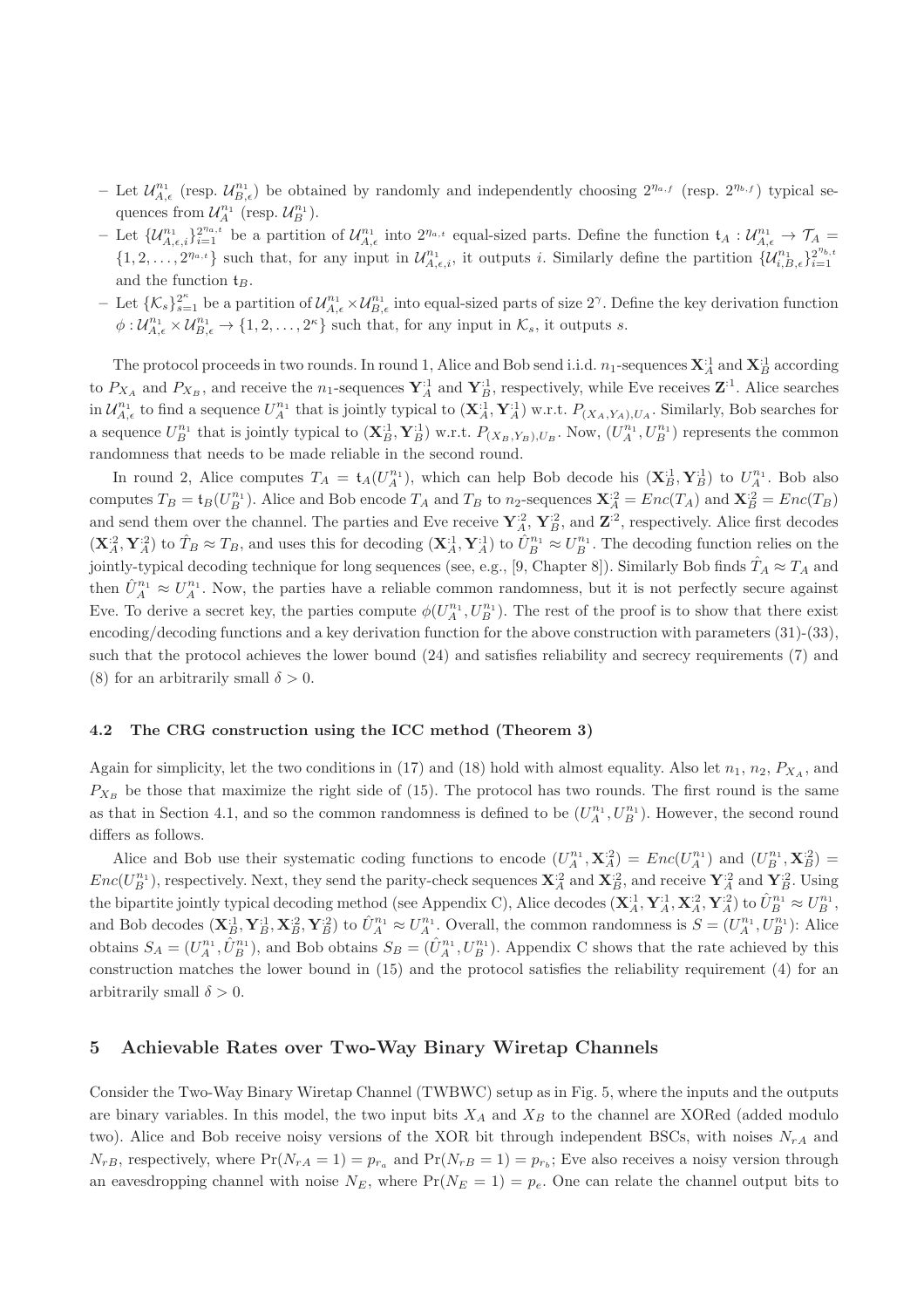the input bits as

$$
Y_A = X_A + X_B + N_{rA},\tag{34}
$$

$$
Y_B = X_A + X_B + N_{rB},\tag{35}
$$

$$
Z = X_A + X_B + N_E,\tag{36}
$$

where  $+$  indicates modulo-two addition.



Fig. 5. Two-way binary wiretap channel.

In this section, we study the behavior of the lower bounds, proved in Section 3, for the case of binary channels and compare them to the trivial lower bounds that are obtained based on the previous work on message transmission. Since the CRG problem can be viewed as a spacial case of SKE, where Eve receives no information about the transmitted sequences (i.e., when  $p_e = 0.5$ ), we only focus on the SKE problem. Throughout, for two real values  $0 \le x, y \le 1$ , we use  $x \star y$  to denote the error probability in the cascade of two BSCs with error probabilities  $x$  and  $y$ , i.e.,

$$
x \star y = x + y - 2xy.
$$

The following lemma indicates the the cascade of any two BSCs is noisier, compared to each of them.

**Lemma 1.** For any real values  $0 \le x, y \le 1$ , we have

$$
|x \star y - 0.5| \le \min\{|x - 0.5|, |y - 0.5|\},\tag{37}
$$

and

$$
h(x \star y) \ge \max\{h(x), h(y)\}.\tag{38}
$$

Proof. See Appendix E.

We use Theorem 4 to obtain a lower bound,  $Lbound_N$ , on the SK capacity in the above model.

Lemma 2. The SK capacity in the TWBWC setup is lower bounded as

$$
C_{sk}^{TWBWC} \geq Lbound_N \stackrel{\triangle}{=} \max_{0 \leq p_1, p_2 \leq 1} \left[ \mu L_1 + (1 - \mu)[L_2]_+ \right],\tag{39}
$$

where

$$
L_1 = 1 + h(p_1 \star p_2 \star p_{r_a} \star p_{r_b} \star p_e) - h(p_1 \star p_{r_a}) - h(p_2 \star p_{r_b}),
$$
\n(40)

$$
L_2 = 1 + h(p_1 \star p_2 \star p_e) - h(p_1 \star p_{r_a}) - h(p_2 \star p_{r_b}),
$$
\n
$$
1 - h(p_1 \star p_a) - h(p_2 \star p_{r_b})
$$
\n
$$
(41)
$$

$$
\mu = \min\{\frac{1 - h(p_1 \star p_{r_a})}{1 - h(p_1 \star p_{r_a}) + h(p_2 \star p_{r_b})}, \frac{1 - h(p_2 \star p_{r_b})}{1 - h(p_2 \star p_{r_b}) + h(p_1 \star p_{r_a})}\};
$$
(42)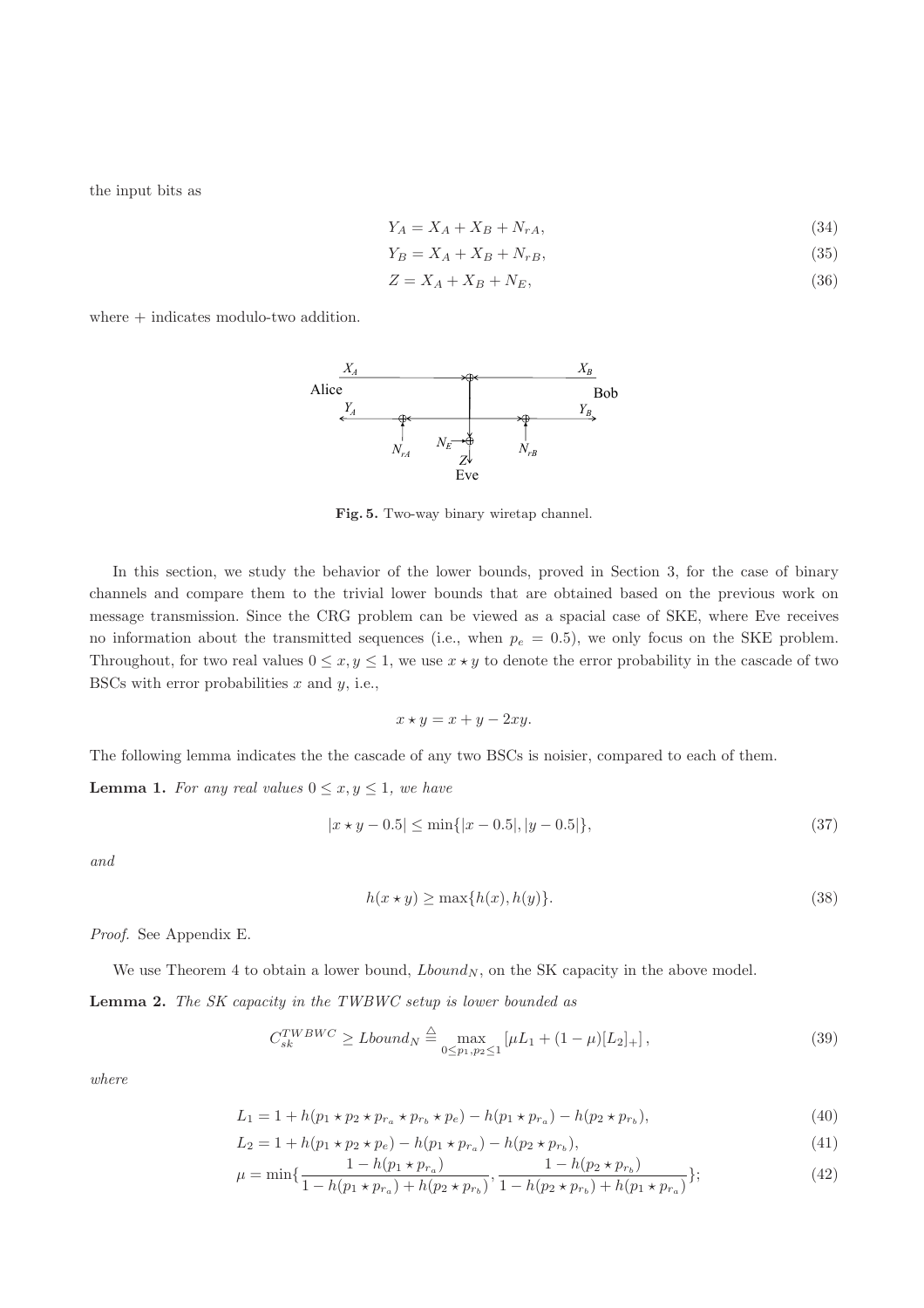furthermore,

$$
Lbound_N \ge \max_{0 \le p_1, p_2 \le 1} [L_2]_+.
$$
\n
$$
(43)
$$

Proof. See Appendix F.

Remark 5. Lemma 2 provides a lower bound on the SK capacity that dominates the trivial lower bound, achieved from the previous work. This is shown in the sequel. Nevertheless, the lower bound (39) is not the highest rate one can obtain from the results of Theorem 4; in other words, one may use the result of Theorem 4 to derive a tighter lower bound in the TWBWC model. This is left as future work.

Secure message transmission in the above TWBWC model has been considered in [14, 28]. We choose to study the results in [14], which provide a strictly larger achievable rate region for secure message transmission. The achievable rate region in [14] is given as follows:

$$
G_{s,I} = \text{convex hull of } \{ (R_{s,AB}, R_{s,BA}), \text{ s.t. } \exists 0 \le p_1, p_2 \le 1 : R_{s,AB} \le 1 - h(p_2 \star p_{r_b}), R_{s,BA} \le 1 - h(p_1 \star p_{r_a}),
$$
  

$$
R_{s,AB} + R_{s,BA} \le [1 + h(p_1 \star p_2 \star p_e) - h(p_1 \star p_{r_a}) - h(p_2 \star p_{r_b})] + \}.
$$
 (44)

This implies the following lower bound on the SK capacity.

$$
Lbound_T = \max_{(R_{s,AB}, R_{s,BA}) \in G_{s,I}} [R_{s,AB} + R_{s,BA}]
$$
  
= 
$$
\max_{0 \le p_1, p_2 \le 1} [1 + h(p_1 \star p_2 \star p_e) - h(p_1 \star p_{r_b}) - h(p_2 \star p_{r_a})]_{+}
$$
  
= 
$$
\max_{0 \le p_1, p_2 \le 1} [L_2]_{+},
$$
 (45)

where the last equality follows from (41). Comparing (43) and (45) leads to the following corollary.

Corollary 1. The lower bound (39), proved in this paper, on the SK capacity in the TWBWC setup is always greater than or equal to the trivial lower bound  $(45)$ , i.e.,

$$
Lbound_N \geq Lbound_T. \tag{46}
$$



Fig. 6. Comparison of the lower bound values with respect to the error probabilities.

To better understand the gap between the trivial lower bound  $Lbound_T$  and the newly proved lower bound  $Lbound_N$ , we evaluate these two quantities with respect to different choices of channel error probabilities in Fig. 6, where the two bounds are indicated by dashed and solid lines, respectively. For simplicity, we assume that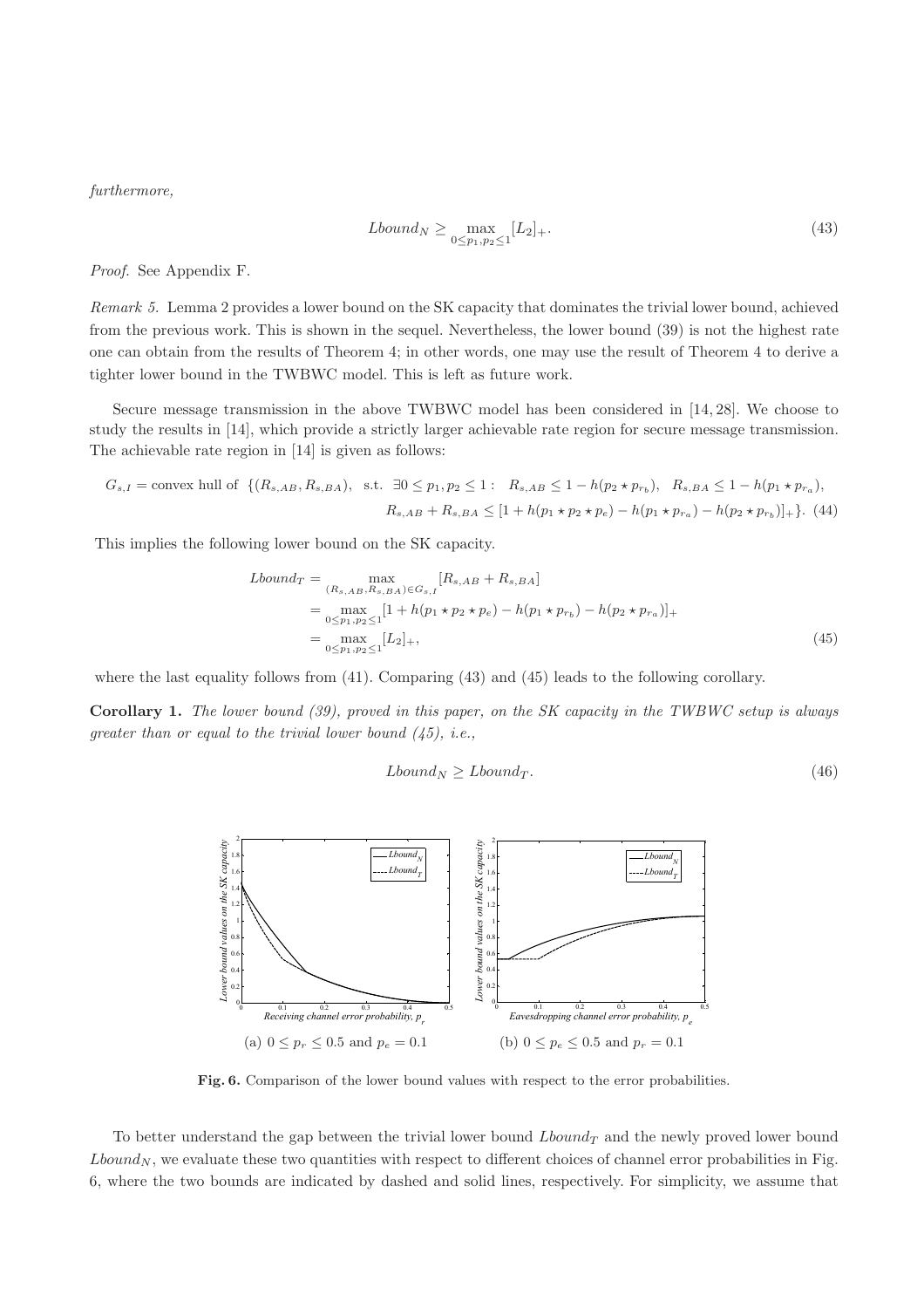the receiving channel noise for Alice and Bob is the same, i.e.,  $p_{r_a} = p_{r_b} = p_r$ . Fig. 6(a) compares the two lower bound values with respect to  $p_r$  when  $p_e = 0.1$ . Observe the non-zero gap between Lbound<sub>N</sub> and Lbound<sub>T</sub> for receiving channel noise  $p_r < 0.15$ . This confirms that the lower bounds proved in this paper strictly dominate those which can be obtained using the previous results on secure message transmission. Fig. 6(b) compares the bound values as functions of  $p_e$  when  $p_r = 0.1$ . It shows the gap between the two bounds expect for much small or much large values of the eavesdropping channel error probability  $p_e$ .

# 6 Conclusion

We considered the two-way channel setup and studied the problems of common randomness generation and secret key establishment for the first time in this setup. We discussed the relation between the above problems and reliable/secure message transmission over two-way channels, which are previously studied in the literature. We defined the common randomness and the secret key capacities and derived trivial lower bounds on these capacities based on the previously known results. Next, we showed that these trivial lower bounds can be improved by proposing two-round protocols that can achieve higher rates of common randomness/secret key. We applied the results to the case of two-way binary channels, where we showed the gap between the trivial lower bounds and those derived in this paper. We also proved upper bounds on the capacities and discussed the cases that the lower and the upper bounds coincide. It has not been shown whether any of the bounds are tight in general, or more specifically, whether one can improve the bounds by allowing more rounds of interaction. These open questions proffer directions to future work.

# References

- 1. Ahlswede, R.: Multi-way communication channels. In: 2nd International Symposium Information Theory, pp. 103135 (1971)
- 2. Ahlswede, R., Csisz´ar, I.: Common randomness in information theory and cryptography. Part I: secret sharing. IEEE Transactions on Information Theory, vol. 39, pp. 1121-1132 (1993)
- 3. Ahlswede, R., Csisz´ar, I.: Common randomness in information theory and cryptography. Part II: CR capacity. IEEE Transactions on Information Theory, vol. 44, pp. 225-240 (1998)
- 4. Ahlswede, R., Dueck, G.: Identification via channels. IEEE Transactions on Information Theory, vol. 35, pp. 15-29 (1989)
- 5. Ahmadi, H., Safavi-Naini, R.: Secret key establishment over a pair of independent broadcast channels. In: International Symposium Information Theory and its Application, 2010. Full version on the arXiv preprint server, arXiv:1001.3908
- 6. Ahmadi, H., Safavi-Naini, R.: New results on key establishment over a pair of independent broadcast channels. In: International Symposium Information Theory and its Application, 2010. Full version on the arXiv preprint server, arXiv:1004.4334v1
- 7. Bloch, M., Barros, J., Rodrigues, M.R.D., McLaughlin, S.W.: Wireless Information Theoretic Security. IEEE Transactions on Information Theory, vol. 54, pp. 2515-2534 (2008)
- 8. Cover, T.M.: Broadcast channels. IEEE Transactions on Information Theory, vol. 18, pp. 2-14 (1972)
- 9. Cover, T.M., Thomas, J.A.: Elements of Information Theory. Wiley-IEEE, Edition 2 (2006)
- 10. Csiszár, I., Körner, J.: Broadcast channels with confidential messages. IEEE Transactions on Information Theory, vol. 24, pp. 339-348 (1978)
- 11. Csisz´ar, I., Narayan P.: The capacity of the arbitrarily varying channel revisited: positivity, constraints. IEEE Transactions on Information Theory, vol. 34, pp. 181-193 (1988)
- 12. Csisz´ar, I., Narayan P.: Common randomness and secret key generation with a helper. IEEE Transactions on Information Theory, vol. 46, pp. 344-366 (2000)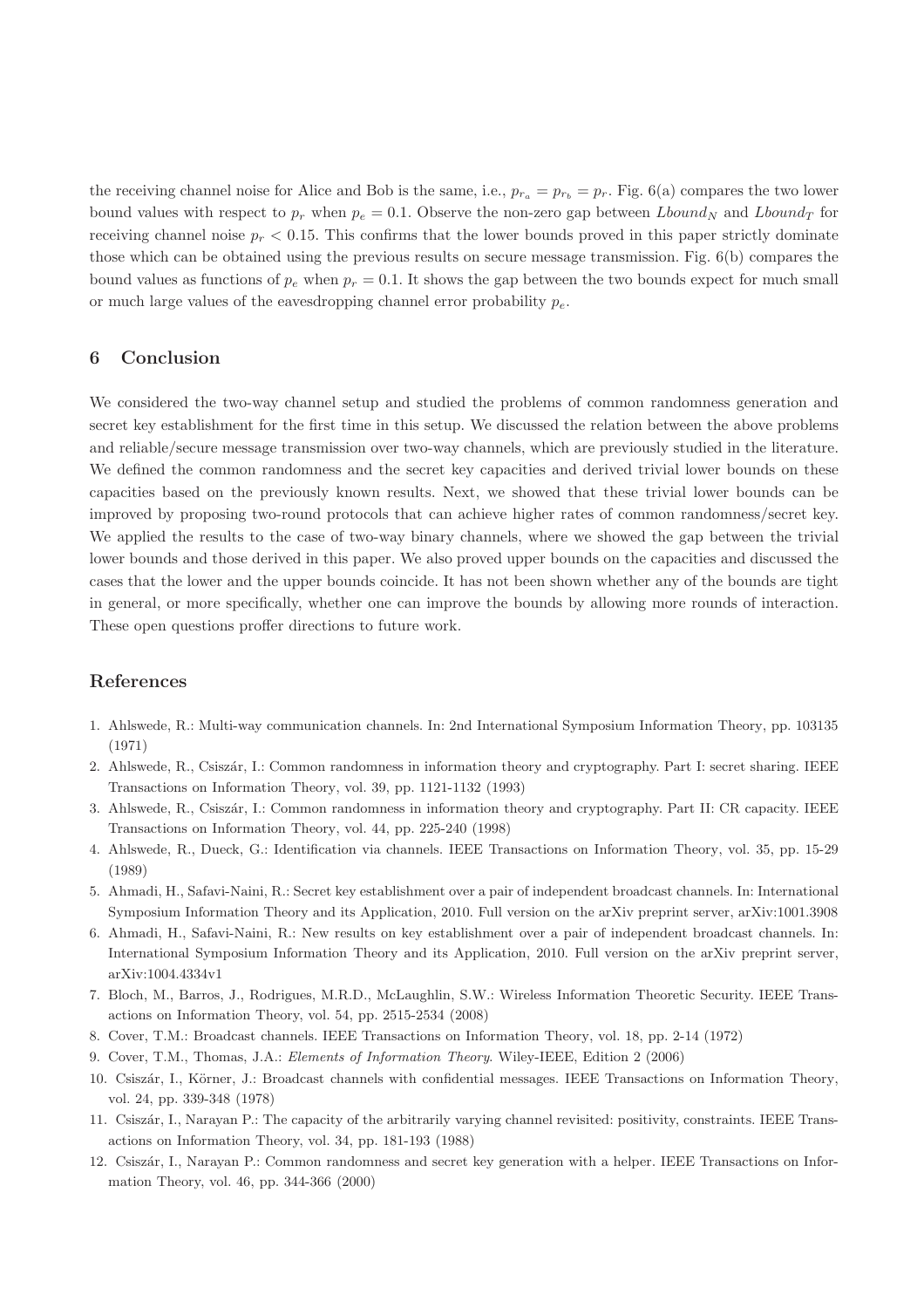- 13. Dueck, G.: The capacity region of the two-way channel can exceed the inner bound. Information and Control, vol. 40, pp. 258266 (1979)
- 14. El Gamal, A., Koyluoglu, O.O., Youssef, M., El Gamal, H.: The two way wiretap channel: theory and practice. Available on the arXiv preprint server, arXiv:1006.0778v1 (2010)
- 15. Han, T.S.: A general coding scheme for the two-way channel. IEEE Transactions on Information Theory, vol. 30, pp. 3544 (1984)
- 16. He, X., Yener, A.: The role of feedback in two-way secure communications. Available on the arXiv preprint server, arXiv:0911.4432v1 (2009)
- 17. Khisti, A., Diggavi, S., Wornell, G.: Secret key generation with correlated sources and noisy channels. In: IEEE International Symposium Information Theory (ISIT), pp. 1005-1009 (2008)
- 18. Maurer U.: Secret key agreement by public discussion from common information. IEEE Transactions on Information Theory, vol. 39, pp. 733-742 (1993)
- 19. Maurer, U., Wolf, S.: Information-theoretic key agreement: from weak to strong secrecy for free. In: Eurocrypt, LNCS 1807, pp. 351-351 (2000)
- 20. Oohama, Y.: Coding for relay channels with confidential messages. In: IEEE Information Theory Workshop, pp. 8789 (2001)
- 21. Pierrot, A.J., Bloch, M.R.: Strongly secure communications over the two-Way wiretap channel. Available on the arXiv preprint server, arXiv:1010.0177v1 (2010)
- 22. Prabhakaran, V., Eswaran, K., Ramchandran, K.: Secrecy via sources and channels a secret key secret message rate trade-off region. In: IEEE International Symposium Information Theory (ISIT), pp. 1010-1014 (2008)
- 23. Rivest, R.L.: Unconditionally secure commitment and oblivious transfer schemes using private channels and a trusted initializer, 1999. Available online at: http://theory.lcs.mit.edu/ rivest/Rivest-commitment.pdf.
- 24. Shannon, C.E.: A mathematical theory of communication. Bell System Technical Journal, vol. 27, pp. 379423 and 623656 (1948)
- 25. Shannon, C.E.: Two-way communication channels. In: 4th Berkeley Symposium on Mathematical Statistics and Probability, vol. 1, pp. 611644 (1961)
- 26. Venkatesan, S., Anantharam, V.: The common randomness capacity of a pair of independent discrete memoryless channels. IEEE Transactions on Information Theory, vol. 44, pp. 215224 (1998)
- 27. Tekin E., Yener, A.: The Gaussian multiple-access wire-tap channel with collective secrecy constraints. In: IEEE International Symposium Information Theory (ISIT), pp. 11641168 (2006)
- 28. Tekin E., Yener, A.: Achievable rates for two-way wire-tap channels. In: IEEE International Symposium on Information Theory (ISIT), pp. 941-945 (2007)
- 29. Tekin E., Yener, A.: The general Gaussian multiple access channel and two-way wire-tap channels: achievable rates and cooperative jamming. IEEE Transactions on Information Theory, vol. 54, pp. 2735-2751 (2008)
- 30. Van Der Meulen, E.C.: Three-terminal communication channels. In: Advances in Applied Probability, Vol. 3, pp. 120-154 (1971)
- 31. Wyner, A.D.: The wire-tap channel. Bell System Technical Journal, vol. 54, pp. 1355-1367 (1975)
- 32. Winter, A., Nascimento, A.C.A., Imai, H.: Commitment capacity of discrete memoryless channels. In: Cryptography and Coding, LNCS 2898, pp. 3551 (2003)
- 33. Zheng, Z., Berger, T., Schalkwijk, J.P.M.: New outer bounds to capacity region of two-way channels. IEEE Transaction Information Theory, vol. 32, pp. 383-386 (1986)

# A Proving Theorems 1 and 4

We prove Theorem 4 and the proof of Theorem 1 follows as a special case where there is no adversary, i.e.,  $Z = 0$ , and when we choose  $W_{1A} = X_A$ ,  $W_{1B} = X_B$ , and  $W_{2A} = W_{2B} = 0$ .

Let  $R_{sk}$  be the expression to be maximized on the right side of (24), i.e.,

$$
R_{sk} = \frac{1}{n_1 + n_2} \left( n_1[I(U_A; X_B, Y_B) + I(U_B; X_A, Y_A | U_A) - I(U_A, U_B; Z) ] \right)
$$

$$
+ n_2[I(W_{1A}; X_B, Y_B | W_{2A}) + I(W_{1B}; X_A, Y_A | W_{2B}) - I(W_{1A}, W_{1B}; Z | W_{2A}, W_{2B})] + ).
$$
(47)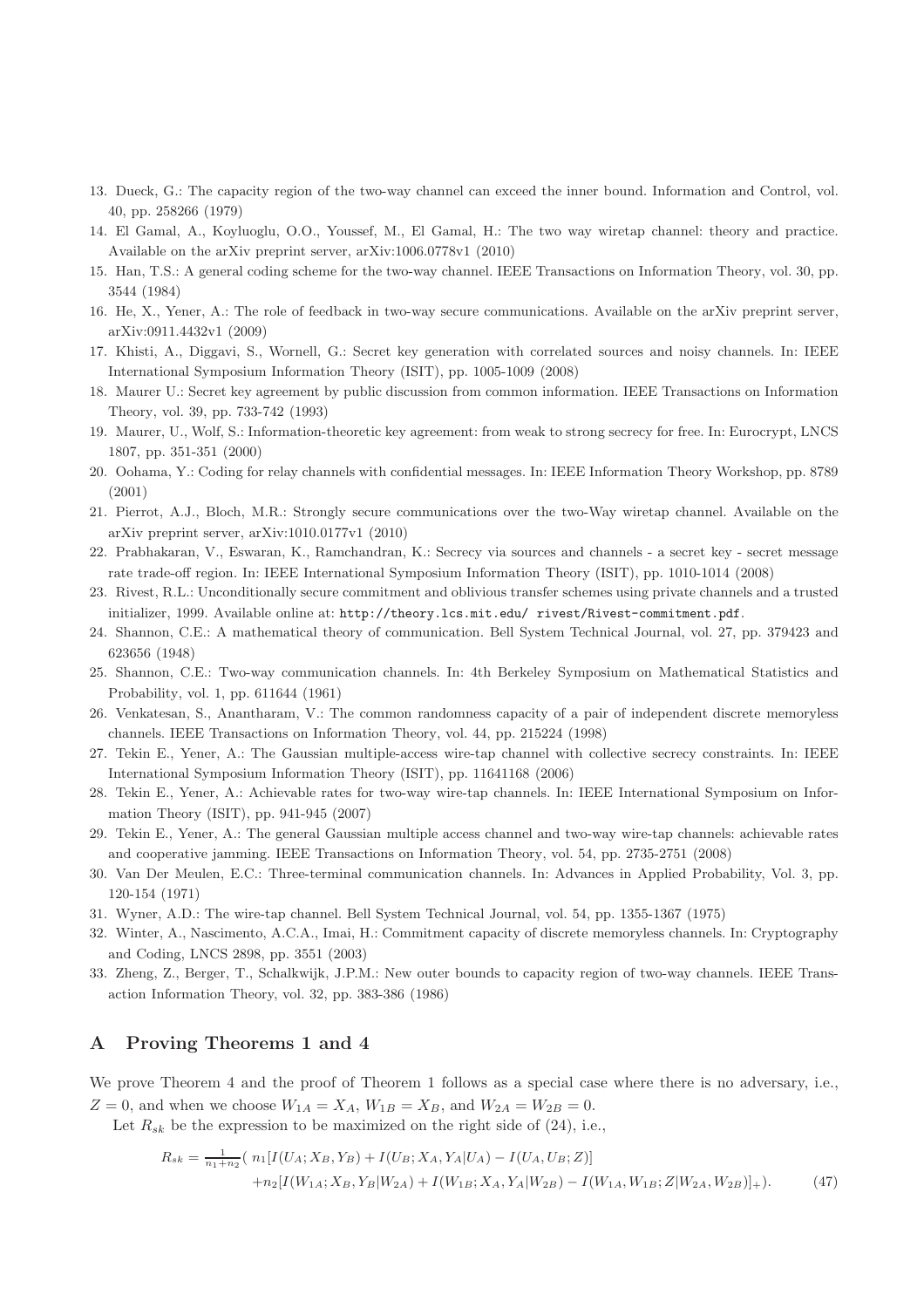Also let (26) and (27) be respectively rephrased as

$$
n_1[I(U_A; X_A, Y_A | X_B, Y_B) + 3\alpha] \le n_2 I(W_{1A}; X_B, Y_B),\tag{48}
$$

$$
n_1[I(U_B; X_B, Y_B | X_A, Y_A) + 3\alpha] \le n_2 I(W_{1B}; X_A, Y_A),\tag{49}
$$

where  $\alpha > 0$  is a sufficiently small constant to be determined from the arbitrarily small  $\delta$ . Given  $n_2$ , let  $n_{2,a_1} + n_{2,a_2} = n_{2,b_1} + n_{2,b_2} = n_2$ , where  $n_{2,a_2}$  and  $n_{2,b_2}$  are chosen respectively to satisfy

$$
n_{2,a2}I(W_{1A}; X_B, Y_B) = n_1[I(U_A; X_A, Y_A | X_B, Y_B) + 3\alpha],
$$
\n(50)

$$
n_{2,b2}I(W_{1B}; X_A, Y_A) = n_1[I(U_B; X_B, Y_B | X_A, Y_A) + 3\alpha].
$$
\n(51)

Let  $n = n_1 + n_2$ ; also let  $\epsilon$  and  $\beta$  be small constants such that  $3n\epsilon < n_2\beta = n_1\alpha$ . Define

$$
\eta_{a,f} = n_1[I(U_A; X_A, Y_A) + \alpha] \tag{52}
$$

$$
\eta_{a,g} = n_{2,a1}[I(W_{1A}; X_B, Y_B) - \beta], \qquad \eta_{a,g,2} = n_{2,a1}I(W_{2A}; X_B, Y_B), \quad \eta_{a,g,1} = \eta_{a,g} - \eta_{a,g,2}, \tag{53}
$$

$$
\eta_{a,t} = n_{2,a2}[I(W_{1A}; X_B, Y_B) - \beta], \qquad \eta_{a,t,2} = n_{2,a2}I(W_{2A}; X_B, Y_B), \quad \eta_{a,t,1} = \eta_{a,t} - \eta_{a,t,2}, \tag{54}
$$

$$
\eta_{b,f} = n_1[I(U_B; X_B, Y_B) + \alpha],\tag{55}
$$

$$
\eta_{b,g} = n_{2,b1}[I(W_{1B}; X_A, Y_A) - \beta], \qquad \eta_{b,g,2} = n_{2,b1}I(W_{2B}; X_A, Y_A), \qquad \eta_{b,g,1} = \eta_{b,g} - \eta_{b,g,2}, \tag{56}
$$

$$
\eta_{b,t} = n_{2,b2}[I(W_{1B}; X_A, Y_A) - \beta], \qquad \eta_{b,t,2} = n_{2,b2}I(W_{2B}; X_A, Y_A), \quad \eta_{b,t,1} = \eta_{b,t} - \eta_{b,t,2}, \qquad (57)
$$

$$
\eta_{ab,f} = n_1[I(U_A, U_B; X_A, Y_A, X_B, Y_B) + 2\alpha], \quad \eta = \eta_{a,g} + \eta_{b,g} + \eta_{ab,f},
$$
  
\n
$$
\kappa = (n_1 + n_2)R_{sk}, \quad \gamma = \eta - \kappa.
$$
\n(58)

Quantities in (52)-(54) (resp. (55)-(57)) are used in the calculation of what Alice (resp. Bob) needs to send during the communication. Although the quantities obtained in  $(50)-(52)$  are real values, for sufficiently small  $\beta$  and sufficiently large  $n_1$  and  $n_2$ , we can assume they are non-negative integers. Furthermore, we shall show that  $\eta_{a,f} \geq \eta_{a,t}, \eta_{b,f} \geq \eta_{b,t}$ , and  $\eta \geq \kappa$ . The former is shown below.

$$
\eta_{a,f} = n_1[I(U_A; X_A, Y_A) + \alpha] \stackrel{(a)}{=} n_1[I(U_A; X_A, Y_A, X_B, Y_B) + \alpha]
$$
  
\n
$$
= n_1[I(U_A; X_B, Y_B) + I(U_A; X_A, Y_A | X_B, Y_B) + \alpha]
$$
  
\n
$$
\stackrel{(b)}{=} n_1I(U_A; X_B, Y_B) + n_{2,a2}I(W_{1A}; X_B, Y_B) - 2n_1\alpha
$$
  
\n
$$
\ge n_{2,a2}[I(W_{1A}; X_B, Y_B) - \beta] - 2n_1\alpha
$$
  
\n
$$
\stackrel{(c)}{=} \eta_{a,t} - 2n_1\alpha.
$$

Equality (a) is due to the Markov chain (21), and equalities (b) and (c) follow from (50) and (54), respectively. For sufficiently small  $\alpha$ , we have  $\eta_{a,f} \geq \eta_{a,t}$ . Similarly, one can show  $\eta_{b,f} \geq \eta_{b,t}$ . To show  $\eta \geq \kappa$ , we calculate  $\eta$ as follows.

$$
\eta = \eta_{a,g} + \eta_{b,g} + \eta_{ab,f}
$$
\n
$$
\stackrel{(a)}{=} n_{2,a1}[I(W_{1A}; X_B, Y_B) - \beta] + n_{2,b1}[I(W_{1B}; X_A, Y_A) - \beta] + n_1[I(U_A, U_B; X_A, Y_A, X_B, Y_B) + 2\alpha]
$$
\n
$$
= n_{2,a1}[I(W_{1A}; X_B, Y_B) - \beta] + n_{2,b1}[I(W_{1B}; X_A, Y_A) - \beta] + n_1I(U_A; X_A, Y_A, X_B, Y_B)
$$
\n
$$
+ n_1I(U_B; X_A, Y_A, X_B, Y_B | U_A) + 2n_1\alpha
$$
\n
$$
\stackrel{(b)}{=} n_{2,a1}[I(W_{1A}; X_B, Y_B) - \beta] + n_{2,b1}[I(W_{1B}; X_A, Y_A) - \beta] + n_1I(U_A; X_B, Y_B) + n_1I(U_A; X_A, Y_A | X_B, Y_B)
$$
\n
$$
+ n_1I(U_B; X_A, Y_A | U_A) + n_1I(U_B; X_B, Y_B | X_A, Y_A) + 2n_1\alpha
$$
\n
$$
\stackrel{(c)}{=} n_{2,a1}[I(W_{1A}; X_B, Y_B) - \beta] + n_{2,b1}[I(W_{1B}; X_A, Y_A) - \beta] + n_1I(U_A; X_B, Y_B) + n_{2,a2}I(W_{1A}; X_B, Y_B)
$$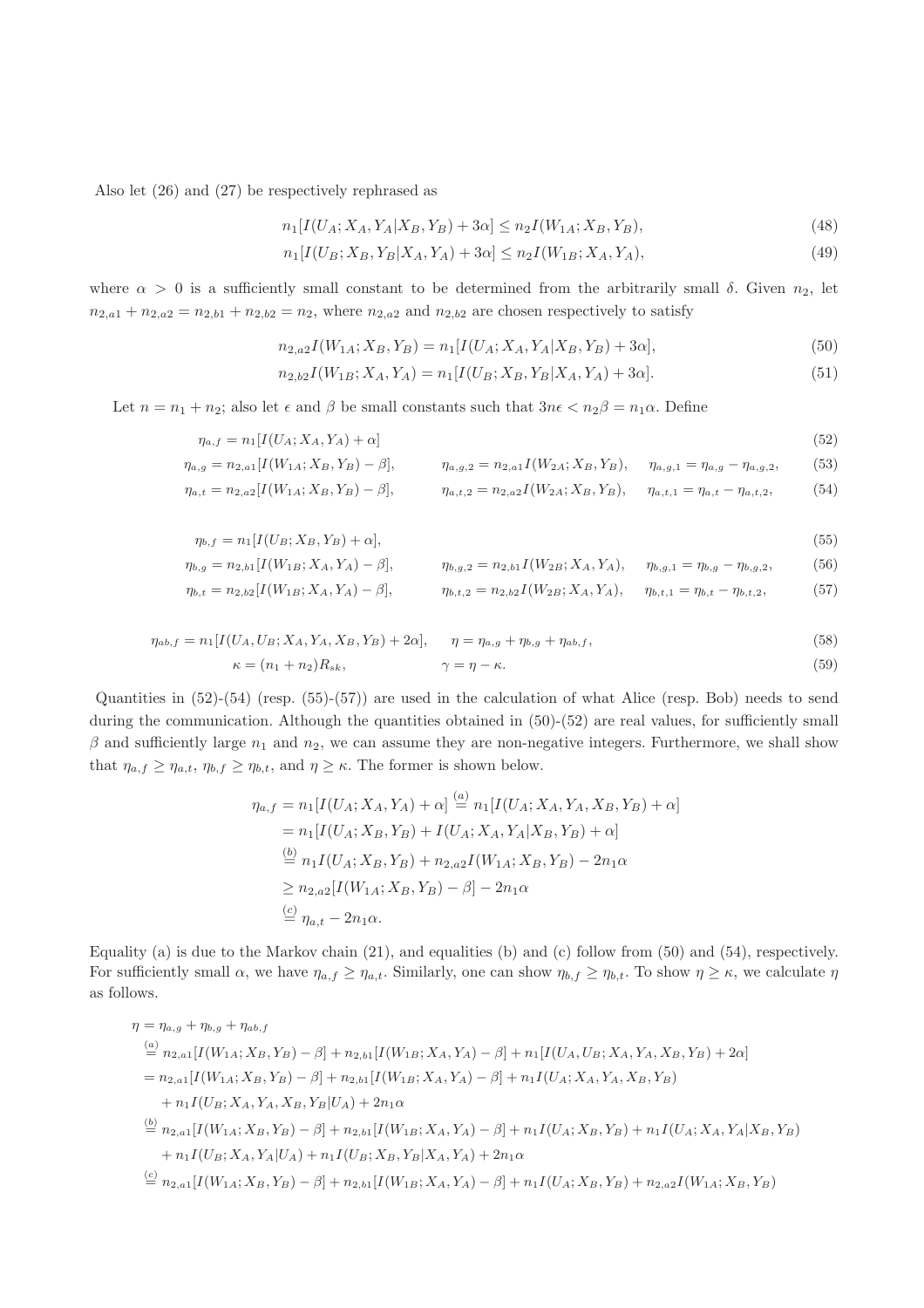+ 
$$
n_1I(U_B; X_A, Y_A|U_A) + n_{2,b2}I(W_{1B}; X_A, Y_A) - 4n_1\alpha
$$
  
\n=  $n_2[I(W_{1A}; X_B, Y_B) + I(W_{1B}; X_A, Y_A)]$   
\n+  $n_1[I(U_A; X_B, Y_B) + I(U_B; X_A, Y_A|U_A)] - (n_{2,a1} + n_{2,b1})\beta - 4n_1\alpha.$  (60)

Inequality (a) follows from (52), equality (b) relies on the Markov chain (21), and equality (c) follows from (50) and (51). Comparing (60) with (47), for sufficiently small  $\alpha$  and  $\beta$ , reveals  $\eta \geq \kappa$ .

The following is a list of sets, variables, and functions that are used in the SKE construction.

- (i) Let  $\mathcal{U}_{A,\epsilon}^{n_1}$  (resp.  $\mathcal{U}_{B,\epsilon}^{n_1}$ ) be obtained by randomly and independently choosing  $2^{n_{a,f}}$  (resp.  $2^{n_{b,f}}$ )  $\epsilon$ -typical sequences from  $\mathcal{U}_A^{n_1}$  (resp.  $\mathcal{U}_B^{n_1}$ ).
- (ii) Let  $f_A: U_{A,\epsilon}^{n_1} \to \mathcal{F}_A = \{1,2,\ldots,2^{n_a,f}\}\$  and  $f_B: U_{B,\epsilon}^{n_1} \to \mathcal{F}_B = \{1,2,\ldots,2^{n_b,f}\}\$  be arbitrary bijective mappings.
- (iii) Let  $\{\mathcal{U}_{A,\epsilon,i}^{n_1}\}_{i=1}^{2^{n_a,t}}$  be a partition of  $\mathcal{U}_{A,\epsilon}^{n_1}$  into  $2^{n_a,t}$  equal-sized parts. Define the function  $\mathfrak{t}_A: \mathcal{U}_{A,\epsilon}^{n_1} \to \mathcal{T}_A$  $\{1, 2, \ldots, 2^{n_{a,t}}\}$  such that, for any input in  $\mathcal{U}_{A,\epsilon,i}^{n_1}$ , it outputs i. Similarly define the partition  $\{\mathcal{U}_{i,B,\epsilon}^{n_1}\}_{i=1}^{2^{n_{b,t}}}$  $i=1$ and the function  $t_B$ .
- (iv) Let  $\{\mathcal{T}_{A,i}\}_{i=1}^{2^{n_a,t,2}}$  be a partition of  $\mathcal{T}_A$  into  $2^{n_a,t,2}$  equal-sized parts; each of size  $2^{n_a,t,1}$ . Label elements of  $\mathcal{T}_{A,i}$  by  $\mathcal{T}_{A,i} = \{t_{A,i,j}\}_{j=1}^{\eta_{a,t,1}}$ . Define the index function  $t_{A,indx} : \mathcal{T}_A \to \{1, \ldots, 2^{\eta_{a,t,2}}\} \times \{1, \ldots, 2^{\eta_{a,t,1}}\}$  such that  $\mathfrak{t}_{A,indx}(t) = (i, j)$ , if t is labeled by  $t_{A,i,j}$ . Similarly define the partition  $\{\mathcal{T}_{B,i}\}_{i=1}^{2^{\eta_{b,i,2}}}$  and the function  ${\mathfrak t}_{B,indx}.$
- (v) Let  $\mathcal{G}_A = \{1, 2, \ldots, 2^{n_{a,g}}\}$ . In analogy to  $\mathcal{T}_A$ , let  $\{\mathcal{G}_{A,i}\}_{i=1}^{2^{n_{a,g,2}}}$  be a partition of  $\mathcal{G}_A$ , where  $\mathcal{G}_{A,i} = \{g_{A,i,j}\}_{j=1}^{2^{n_{a,g,1}}}$ . Define the index function  $\mathfrak{g}_{A,indx} : \mathcal{G}_A \to \{1, \ldots, 2^{\eta_{a,g,2}}\} \times \{1, \ldots, 2^{\eta_{a,g,1}}\}$  such that  $\mathfrak{g}_{A,indx}(g) = (i, j)$ , if g is labeled by  $g_{A,i,j}$ . Similarly, define  $\mathcal{G}_B = \{1, 2, ..., 2^{\eta_{b,g}}\}$ , the partition  $\{\mathcal{G}_{B,i}\}_{i=1}^{2^{\eta_{b,g,2}}}$ , and the function  $\mathfrak{g}_{B,indx}.$
- (vi) Define the code book  $C_{2A}$  as the collection of  $2^{n_{a,g,2}+n_{a,t,2}}$  codewords  $\{w_{2A,i,i'}^{n_2}: i=1,2,\ldots,2^{n_{a,g,2}}, i'=\}$  $1, 2, \ldots, 2^{n_{a,t,2}}\}$ , where each codeword  $w_{2A,i,i'}^{n_2}$  is of length  $n_2$  and is independently generated according to the distribution

$$
\prod_{l=1}^{n_2} p(W_{2A} = w_{2A,i,i'}(l)).
$$

Similarly, define the code book  $C_{2B} = \{w_{2B,i,i'}^{n_2} : i = 1, 2, ..., 2^{\eta_{b,g,2}}, i' = 1, 2, ..., 2^{\eta_{b,t,2}}\}.$ 

(vii) For each codeword  $w_{2A,i,i'}^{n_2}$ , define the code book  $\mathcal{C}_{1A}(w_{2A,i,i'}^{n_2})$  as the collection of  $2^{n_{a,g,1}+n_{a,t,1}}$  words  $\{w_{1A,i,i',j,j'}^{n_2}: j=1,2,\ldots,2^{n_{a,g,1}}, j'=1,2,\ldots,2^{n_{a,t,1}}\},\$  where each codeword  $w_{1A,i,i',j,j'}^{n_2}$  is of length  $n_2$ and is independently generated according to the distribution

$$
\prod_{l=1}^{n_2} p(W_{1A} = w_{1A,i,i',j,j'}(l) | W_{2A} = w_{2A,i,i'}(l)).
$$

The code book  $C_{1A}$  is the set of all code books  $C_{1A}(w_{2A,i,j}^{n_2})$  and hence includes  $2^{n_{a,g}+n_{a,t}}$  codewords. Similarly, define the code books  $C_{1B}(w_{2B,i,i'}^{n_2}) = \{w_{1B,i,i',j,j'}^{n_2}: j = 1,2,\ldots,2^{n_{b,g,1}}, j' = 1,2,\ldots,2^{n_{b,t,1}}\}$ and the code book  $C_{1B}$  of size  $2^{\eta_{b,g} + \eta_{b,t}}$ .

- (viii) Let  $Enc_A : \mathcal{G}_A \times \mathcal{T}_A \to \mathcal{W}_{1A}^{n_2}$  be an encoding function such that  $Enc(g, t) = w_{1A, i, i', j, j'}^{n_2}$ , using the above code books, where  $(i, j) = \mathfrak{g}_{indx}(g)$  and  $(i', j') = \mathfrak{t}_{A, indx}(t)$ . Similarly, define the encoding function  $Enc_B$ :  $\mathcal{G}_B \times \mathcal{T}_B \rightarrow \mathcal{W}_{1B}^{n_2}.$
- (ix) Let  $DMC_{WA}$  and  $DMC_{WB}$  be DMCs, representing  $W_{1A} \rightarrow X_A$  and  $W_{1B} \rightarrow X_B$ , which are specified by  $P_{X_A|W_{1A}}$  and  $P_{X_B|W_{1B}}$ , respectively.
- (x) Let  $\{K_s\}_{s=1}^{2^{\kappa}}$  be a partition of  $\mathcal{F}_A \times \mathcal{G}_A \times \mathcal{F}_B \times \mathcal{G}_B$  into equal-sized parts of size  $2^{\gamma}$ . Define the key derivation function  $\phi : \mathcal{F}_A \times \mathcal{G}_A \times \mathcal{F}_B \times \mathcal{G}_B \to \{1, 2, ..., 2^{\kappa}\}\$  such that, for any input in  $\mathcal{K}_s$ , it outputs s.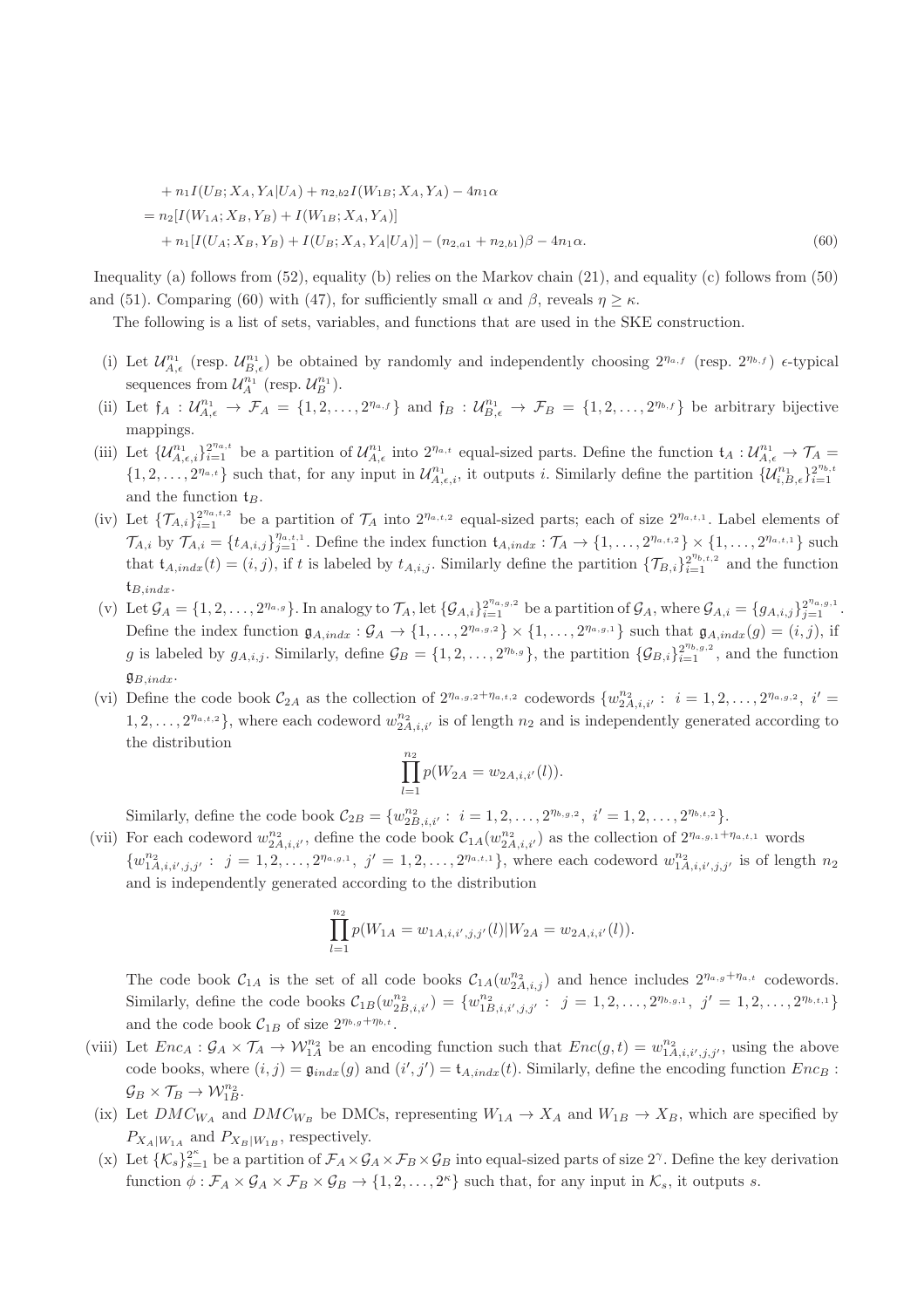**Encoding.** Alice and Bob generate i.i.d.  $n_1$ -sequences  $\mathbf{X}_A^{:1}$  and  $\mathbf{X}_B^{:1}$  according to the distributions  $P_{X_A}$  and  $P_{X_B}$ , respectively, and send them in the first communication round. They receive the  $n_1$ -sequences  $\mathbf{Y}_A^{\cdot 1}$  and  $\mathbf{Y}_B^{\cdot 1}$ , respectively, while Eve receives  $\mathbf{Z}^{:1}$ . Alice searches in  $\mathcal{U}_{A,\epsilon}^{n_1}$  to find a (not necessarily unique) sequence  $U_A^{n_1}$  such that  $(\mathbf{X}_A^{\cdot 1}, \mathbf{Y}_A^{\cdot 1})$  and  $U_A^{n_1}$  are  $\epsilon$ -jointly typical w.r.t.  $P_{(X_A, Y_A), U_A}$ . Similarly, Bob searches for a sequence  $U_B^{n_1}$  such that  $(\mathbf{X}_{B}^{:1}, \mathbf{Y}_{B}^{:1})$  and  $U_{B}^{n_1}$  are  $\epsilon$ -jointly typical w.r.t.  $P_{(X_{B}, Y_{B}), U_{B}}$ . A party that fails in finding such a sequence returns a NULL.

Assuming no NULL is returned, Alice computes  $T_A = \mathfrak{t}_A(U_A^{n_1})$  and selects uniformly at random  $G_A \in$  $\mathcal{G}_A$ . She calculates  $(T_{A,2}, T_{A,1}) = \mathfrak{t}_{A,indx}(T_A)$  and  $(G_{A,2}, G_{A,1}) = \mathfrak{g}_{A,indx}(G_A)$ , and uses them to calculate  $W_{1A}^{n_2} = Enc(G_A, T_A)$ . Similarly Bob computes  $T_B = \mathfrak{t}_B(U_B^{n_1})$ , selects uniformly at random  $G_B \in \mathcal{G}_B$ , calculates  $(T_{B,2}, T_{B,1}) = \mathfrak{t}_{B,indx}(T_B), (G_{B,2}, G_{B,1}) = \mathfrak{g}_{B,indx}(G_B),$  and then  $W_{1B}^{n_2} = Enc(G_B, T_B)$ . Alice and Bob input  $W_{1A}^{n_2}$  and  $W_{1B}^{n_2}$  to the DMCs  $DMC_{W_A}$  and  $DMC_{W_B}$  to obtain and send the  $n_2$  sequences  $\mathbf{X}_A^{:2}$  and  $\mathbf{X}_B^{:2}$  in the second communication round, respectively. Alice, Bob, and Eve receive the  $n_2$ -sequences  $\mathbf{Y}_A^2$ ,  $\mathbf{Y}_B^2$ , and  $\mathbf{Z}^2$ , respectively.

**Decoding.** Alice searches for a "unique" codeword  $\hat{W}_{1B}^{n_2} \in C_{1B}$  such that  $(\mathbf{X}_{A}^{:2}, \mathbf{Y}_{A}^{:2})$  and  $\hat{W}_{1B}^{n_2}$  are  $\epsilon$ -jointly typical w.r.t.  $P_{(X_A,Y_A),W_{1B}}$ . Alice returns a NULL if no such a sequence is found; otherwise, she obtains  $(\hat{G}_B, \hat{T}_B)$  such that  $Enc_B(\hat{G}_B, \hat{T}_B) = \hat{W}_{1B}^{n_2}$ , and then searches for a "unique" codeword  $\hat{U}_B^{n_1} \in \mathcal{U}_{\hat{T}_B,\epsilon}^{n_1}$  such that  $(\mathbf{X}_A^{:1}, \mathbf{Y}_A^{:1})$  and  $\hat{U}_{B}^{n_1}$  are  $\epsilon$ -jointly typical w.r.t.  $P_{(X_A,Y_A),U_B}$ ; she returns a NULL if no such a sequence is found. Bob follows a similar approach to obtain  $\hat{W}_{1A}^{n_2}$ ,  $(\hat{G}_A, \hat{T}_A)$ , and  $\hat{U}_A^{n_1}$ .

**Key derivation.** The secret key is  $S = \phi(F_A, G_A, F_B, G_B)$ . Alice computes  $S_A = \phi(F_A, G_A, \hat{F}_B, \hat{G}_B)$ , where  $F_A = \mathfrak{f}_A(U_A^{n_1})$  and  $\hat{F}_B = \mathfrak{f}_B(\hat{U}_B^{n_1})$ . Similarly, Bob computes  $S_A = \phi(\hat{F}_A, \hat{G}_A, F_B, G_B)$ , where  $\hat{F}_A = \mathfrak{f}_A(\hat{U}_A^{n_1})$  and  $F_B = \mathfrak{f}_B(U_A^{n_1})$ . Note that  $\hat{G}_A$  and  $\hat{G}_B$  have been obtained in the decoding phase.

# A.1 Randomness analysis, proving (6)

First we calculate the quantity  $H(U_A^{n_1}, U_B^{n_1})$  to be used in the sequel. From AEP for  $U_A$ , for every  $\mathbf{u} \in \mathcal{U}_{A,\epsilon}^{n_1}$ , we have

$$
\Pr\{U_A^{n_1} = \mathbf{u}\} \le \sum_{\substack{(\mathbf{X}, \mathbf{y}), \mathbf{u}\text{): } \epsilon-\text{jointly-typical} \\ \le 2^{n_1[H(X_A, Y_A | U_A) + 2\epsilon]} 2^{-n_1[H(X_A, X_A) - \epsilon]} = 2^{-n_1[I(U_A; X_A, Y_A) - 3\epsilon]}}.\tag{61}
$$

Note that  $U_A^{n_1}$  and  $U_B^{n_1}$  are chosen to be  $\epsilon$ -jointly-typical to  $(\mathbf{X}_A^{\cdot 1}, \mathbf{Y}_A^{\cdot 1})$  and  $(\mathbf{X}_B^{\cdot 1}, \mathbf{Y}_B^{\cdot 1})$ , respectively. On the other hand, due to AEP, for large enough  $n_1$ ,  $(\mathbf{X}_A^{\cdot 1}, \mathbf{Y}_A^{\cdot 1})$  and  $(\mathbf{X}_B^{\cdot 1}, \mathbf{Y}_B^{\cdot 1})$  are  $\epsilon$ -jointly-typical with probability arbitrarily close to 1. This implies that  $(\mathbf{X}_{B}^{:1}, \mathbf{Y}_{B}^{:1})$  and  $U_A^{n_1}$  are  $\epsilon$ -jointly-typical with probability arbitrarily close to 1. So, for every  $\mathbf{u} \in \mathcal{U}_{A,\epsilon}^{n_1}$  and  $\mathbf{u}' \in \mathcal{U}_{B,\epsilon}^{n_1}$ , we can write

$$
\Pr\{U_B^{n_1} = \mathbf{u}'|U_A^{n_1} = \mathbf{u}\} \le \sum_{\left((\mathbf{x}, \mathbf{y}), \mathbf{u}', \mathbf{u}'\right): \epsilon \text{ -jointly-typical} \atop \le 2^{n_1[H(X_B, Y_B | U_B, U_A) + 2\epsilon]} 2^{-n_1[H(X_B, Y_B | U_A) - \epsilon]} = 2^{-n_1[I(U_B; X_B, Y_B | U_A) - 3\epsilon]}.
$$
\n
$$
(62)
$$

From  $(61)$  and  $(62)$ , we have for all **u** and **u'** 

$$
\Pr\{U_A^{n_1} = \mathbf{u} \wedge U_B^{n_1} = \mathbf{u}'\} \le 2^{-n_1[I(U_A; X_A, Y_A) + I(U_B; X_B, Y_B | U_A) - 6\epsilon]}
$$
  
\n
$$
\stackrel{(a)}{=} 2^{-n_1[I(U_A, U_B; X_A, Y_A, X_B, Y_B) - 6\epsilon]}
$$
  
\n
$$
\stackrel{(b)}{=} 2^{-\eta_{ab,f} + 2n_1\alpha + 6n_1\epsilon}
$$
  
\n
$$
< 2^{-\eta_{ab,f} + 4n_1\alpha}
$$
\n(63)

$$
\Rightarrow H(U_A^{n_1}, U_B^{n_1}) > \eta_{ab,f} - 4n_1\alpha. \tag{64}
$$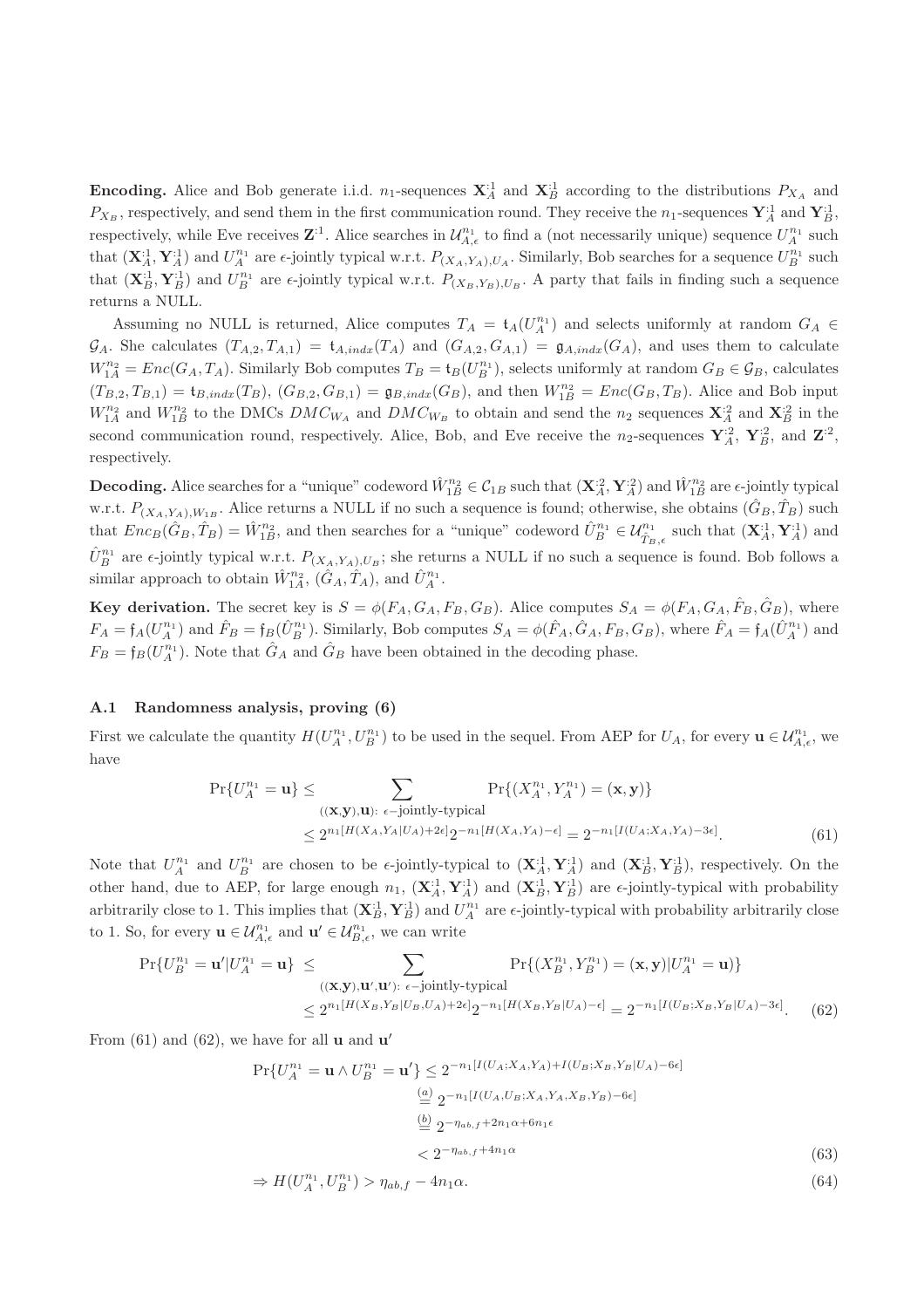Equality (a) is due to the Markov chain (21), and equality (b) follows from (58). Furthermore, for large enough  $n_1$ , with probability arbitrarily close to 1 the following happens.  $U_A^{n_1}$  and  $U_B^{n_1}$  become jointly typical and since the sets  $\mathcal{U}_{A,\epsilon}^{n_1}$  and  $\mathcal{U}_{B,\epsilon}^{n_1}$  are obtained independently according to distributions  $P_{U_A}$  and  $P_{U_B}$ , respectively, at most  $2^{n_{a,f} + n_{b,f} - n_1[I(U_A;U_B) - 3\epsilon]}$  e-jointly typical sequences exist in  $\mathcal{U}_{A,\epsilon}^{n_1} \times \mathcal{U}_{B,\epsilon}^{n_1}$ , and this implies that

$$
H(U_A^{n_1}, U_B^{n_1}) \le \eta_{a,f} + \eta_{b,f} - n_1[I(U_A; U_B) - 3\epsilon]
$$
  
\n
$$
\stackrel{(a)}{=} n_1[I(U_A; X_A, Y_A) + \alpha] + n_1[I(U_B; X_B, Y_B) + \alpha] - n_1[I(U_A; U_B) - 3\epsilon]
$$
  
\n
$$
\stackrel{(b)}{=} n_1[I(U_A, U_B; X_A, Y_A, X_B, Y_B) + 2\alpha + 3\epsilon]
$$
  
\n
$$
\stackrel{(c)}{=} \eta_{ab,f} + 3\eta_{1}\epsilon.
$$
  
\n(65)

Inequality (a) and equality (c) follow from (52), and equality (b) is due to the Markov chain (21). Since  $F_A$  and  $F_B$  are bijective functions of  $U_A^{n_1}$  and  $U_B^{n_1}$  (see (ii) and the encoding phase), we can write for all  $f_A$  and  $f_B$ 

$$
\Pr\{F_A = f_A \land F_B = f_B\} < 2^{-\eta_{ab,f} + 4n_1\alpha},\tag{66}
$$

$$
\eta_{ab,f} - 4n_1 \alpha \le H(F_A, F_B) \le \eta_{ab,f} - 3n_1 \epsilon. \tag{67}
$$

In addition,  $G_A$  and  $G_B$  are selected uniformly at random from the sets  $\mathcal{G}_A$  and  $\mathcal{G}_B$ , respectively. Hence,

$$
\forall g_A \in \mathcal{G}_A: \quad \Pr\{G_A = g_A\} = 2^{-\eta_{a,g}} \Rightarrow H(G_A) = \eta_{a,g},\tag{68}
$$

$$
\forall g_B \in \mathcal{G}_B: \quad \Pr\{G_B = g_B\} = 2^{-\eta_{b,g}} \Rightarrow H(G_B) = \eta_{b,g}.\tag{69}
$$

There are  $2^{\kappa}$  choices for the key S (see (x) and the key derivation phase) and, for every  $s \in \{1, 2, ..., 2^{\kappa}\},$ the probability that  $S = s$  equals to the probability that  $(F_A, G_A, F_B, G_B) \in \mathcal{K}_s$ , i.e.,

$$
\Pr(S = s) = \sum_{(f_A, g_A, f_B, g_B) \in \mathcal{K}_s} \Pr\{F_A = f_A \land F_B = f_B \land G_A = g_A \land G_B = g_B\}
$$
  
\n
$$
\stackrel{(a)}{=} \sum_{(f_A, g_A, f_B, g_B) \in \mathcal{K}_s} \Pr\{G_A = g_A\} \Pr\{G_B = g_B\} \Pr\{F_A = f_A \land F_B = f_B\}
$$
  
\n
$$
\leq 2^{\gamma} \cdot 2^{-\eta_{a,g}} \cdot 2^{-\eta_{b,g}} \cdot 2^{-\eta_{ab,f} + 4n_1\alpha}
$$
  
\n
$$
= 2^{\gamma - \eta + 4n_1\alpha}
$$
  
\n
$$
\Rightarrow H(S) \geq \eta - \gamma - 4n_1\alpha = \kappa - 4n_1\alpha.
$$

Equality (a) follows from the fact that  $G_A$  and  $G_B$  are chosen independently by Alice and Bob, respectively, and the rest follows from (52). We conclude that

$$
\frac{H(S)}{n} = \frac{H(S)}{n_1 + n_2} \ge \frac{\kappa - 4n_1\alpha}{n_1 + n_2} \ge R_{sk} - 4\alpha > R_{sk} - \delta.
$$

by selecting  $\alpha < \delta/4$ .

### A.2 Reliability analysis, proving (7)

To prove reliability means to prove that Alice and Bob will calculate the same valid shared key with probability arbitrarily close to 1. This happens if both encoding and decoding phases are successful without any party returning a NULL. We discuss each phase separately as follows.

Since  $\log|\mathcal{U}_{A,\epsilon}| = \eta_{a,f} = n_1[I(U_A; X_A, Y_A) + \alpha],$  for  $\epsilon > 0$  and large enough  $n_1$ , by choosing  $\alpha$  to be small but sufficiently larger than  $\epsilon$ , from AEP both  $(\mathbf{X}_A^{\cdot 1}, \mathbf{Y}_A^{\cdot 1})$  and  $U_A^{n_1}$  are  $\epsilon$ -jointly-typical with probability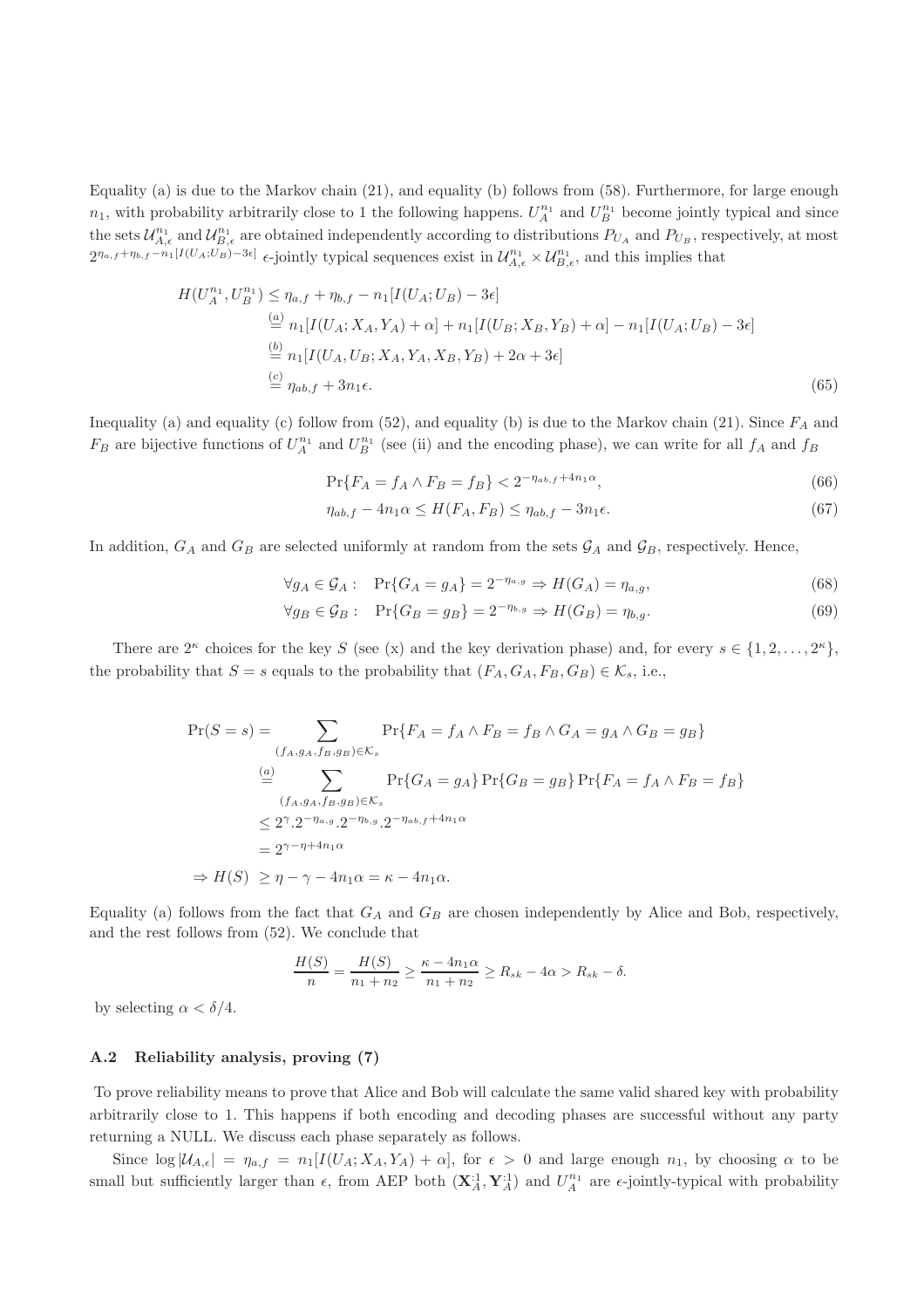arbitrarily close to 1; similarly  $(X_B^1, Y_B^1)$  and  $U_B^{n_1}$  are  $\epsilon$ -jointly-typical, and so the encoding phase is successful. The decoding phase includes two levels of decoding. In the first level, Alice decodes  $(\mathbf{X}_A^{\cdot2}, \mathbf{Y}_A^{\cdot2})$  to  $\hat{W}_{1B}^{n_2} \in \mathcal{C}_{1B}$ and Bob decodes  $(\mathbf{X}_{B}^{:2}, \mathbf{Y}_{B}^{:2})$  to  $\hat{W}_{1A}^{n_2} \in C_{1A}$ . If  $\log|\mathcal{C}_{1B}|$  (resp.  $\log|\mathcal{C}_{1A}|$ ) is less than  $n_2I(W_{1B}; X_A, Y_A)$  (resp.  $n_2I(W_{1A}; X_B, Y_B)$ ) then, from joint-AEP, the decoding error probabilities are arbitrarily close to zero. The two inequalities are shown below (see (vii) and (52)).

$$
\log |\mathcal{C}_{1B}| = \eta_{b,g} + \eta_{b,t} = n_{2,b1}[I(W_{1B}; X_A, Y_A) - \beta] + n_{2,b2}[I(W_{1B}; X_A, Y_A) - \beta]
$$
  
\n
$$
= n_2[I(W_{1B}; X_A, Y_A) - \beta] < n_2[I(W_{1B}; X_A, Y_A) - 3\epsilon],
$$
  
\n
$$
\log |\mathcal{C}_{1A}| = \eta_{a,g} + \eta_{a,t} = n_{2,a1}[I(W_{1A}; X_B, Y_B) - \beta] + n_{2,a2}[I(W_{1A}; X_B, Y_B) - \beta]
$$
  
\n
$$
= n_2[I(W_{1A}; X_B, Y_B) - \beta] < n_2[I(W_{1A}; X_B, Y_B) - 3\epsilon].
$$

In the second level of decoding, Alice decodes  $(\mathbf{X}_A^{\cdot 1}, \mathbf{Y}_A^{\cdot 1})$  to  $\hat{U}_B^{n_1} \in \mathcal{U}_{\hat{T}_B,\epsilon}^{n_1}$  and Bob decodes  $(\mathbf{X}_B^{\cdot 1}, \mathbf{Y}_B^{\cdot 1})$  to  $\hat{U}_{A}^{n_1} \in \mathcal{U}_{\hat{T}_A,\epsilon}^{n_1}$ . Given that the first level of decoding is successful, if  $\log|\mathcal{U}_{\hat{T}_B,\epsilon}^{n_1}|$  (resp.  $\log|\mathcal{U}_{\hat{T}_A,\epsilon}^{n_1}|$ ) is less than  $n_1I(U_B; X_A, Y_A)$  (resp.  $n_2I(U_A; X_B, Y_B)$ ) then, again from joint-AEP, the decoding error probabilities are arbitrarily close to zero. We have (see (iv) and (52))

$$
\log |\mathcal{U}_{\hat{T}_A,\epsilon}^{n_1}| = \eta_{a,f} - \eta_{a,t} = n_1[I(U_A; X_A, Y_A) + \alpha] - n_{2,a2}[I(W_{1A}; X_B, Y_B) - \beta]
$$
  
\n
$$
\stackrel{(a)}{=} n_1[I(U_A; X_B, Y_B) + I(U_A; X_A, Y_A | X_B, Y_B) + \alpha] - n_{2,a2}[I(W_{1A}; X_B, Y_B) - \beta]
$$
  
\n
$$
\stackrel{(b)}{=} n_1I(U_A; X_B, Y_B) + n_{2,a2}I(W_{1A}; X_B, Y_B) - n_{2,a2}I(W_{1A}; X_B, Y_B) - 2n_1\alpha + n_{2,a2}\beta
$$
  
\n
$$
= n_1I(U_A; X_B, Y_B) - 2n_1\alpha + n_{2,a2}\beta
$$
  
\n
$$
\le n_1I(U_A; X_B, Y_B) - n_1\alpha
$$
  
\n
$$
< n_1[I(U_A; X_B, Y_B) - 3\epsilon].
$$

Equality (a) is due to the Markov chain (21), and equality (b) follows from (50). Similarly, we can show that

$$
\log |\mathcal{U}_{\hat{T}_B,\epsilon}^{n_1}| < n_1[I(U_B;X_A,Y_A) - 3\epsilon].
$$

Hence, for sufficiently small  $\epsilon$  we conclude that

$$
\Pr(S_A = S_B = S) \ge \Pr\left(\hat{F}_A = F_A \land \hat{G}_A = G_A \land \hat{F}_B = F_B \land \hat{G}_B = G_B\right) > 1 - \delta. \tag{70}
$$

### A.3 Secrecy analysis, proving (8)

We shall show that  $H(S|\mathbf{Z}^{1}, \mathbf{Z}^{2})/H(S)$  is arbitrarily close to 1. First, we discuss the quantities  $H(T_A, T_B)$ ,  $H(T_{A,2}, T_{B,2}), H(G_{A,2})$  and  $H(G_{B,2})$  that are used in the proof. From the encoding phase, for all  $(t, t') \in \mathcal{T}_A \times \mathcal{T}_B$ (see (iv) and  $(52)$ ),

$$
\Pr\{T_A = t \land T_B = t'\} = \sum_{\mathbf{u} \in \mathcal{U}_{t,A,\epsilon}^{n_1}, \mathbf{u}' \in \mathcal{U}_{t',B,\epsilon}^{n_1}} \Pr(U_A^{n_1} = \mathbf{u} \land U_B^{n_1} = \mathbf{u}')
$$
\n
$$
\stackrel{(a)}{\leq} 2^{n_{a,f} - n_{a,t}} 2^{n_{b,f} - n_{b,t}} 2^{-n_{ab,f} + 4n_1 \alpha}
$$
\n
$$
= 2^{n_{a,f} + n_{b,f} - n_{ab,f}} 2^{-n_{a,t} - n_{b,t} + 4n_1 \alpha}
$$
\n
$$
= 2^{n_1[I(U_A; X_A, Y_A) + \alpha] + n_1[I(U_B; X_B, Y_B) + \alpha] - n_1[I(U_A, U_B; X_A, Y_A, X_B, X_B) + 2\alpha]} 2^{-n_{a,t} - n_{b,t} + 4n_1 \alpha}
$$
\n
$$
\stackrel{(b)}{=} 2^{n_1[I(U_A; X_A, Y_A) + I(U_B; X_B, Y_B) - I(U_A; X_A, Y_A) - I(U_B; X_B, X_B | U_A)]} 2^{-n_{a,t} - n_{b,t} + 4n_1 \alpha}
$$
\n
$$
= 2^{-n_{a,t} - n_{b,t} + n_1 I(U_A; U_B) + 4n_1 \alpha}
$$
\n(71)

 $\Rightarrow \eta_{a,t} + \eta_{b,t} - n_1 I(U_A; U_B) - 4n_1 \alpha \leq H(T_A, T_B) \stackrel{(d)}{\leq} \eta_{a,t} + \eta_{b,t} - n_1 I(U_A; U_B) + 3n_1 \epsilon,$  (72)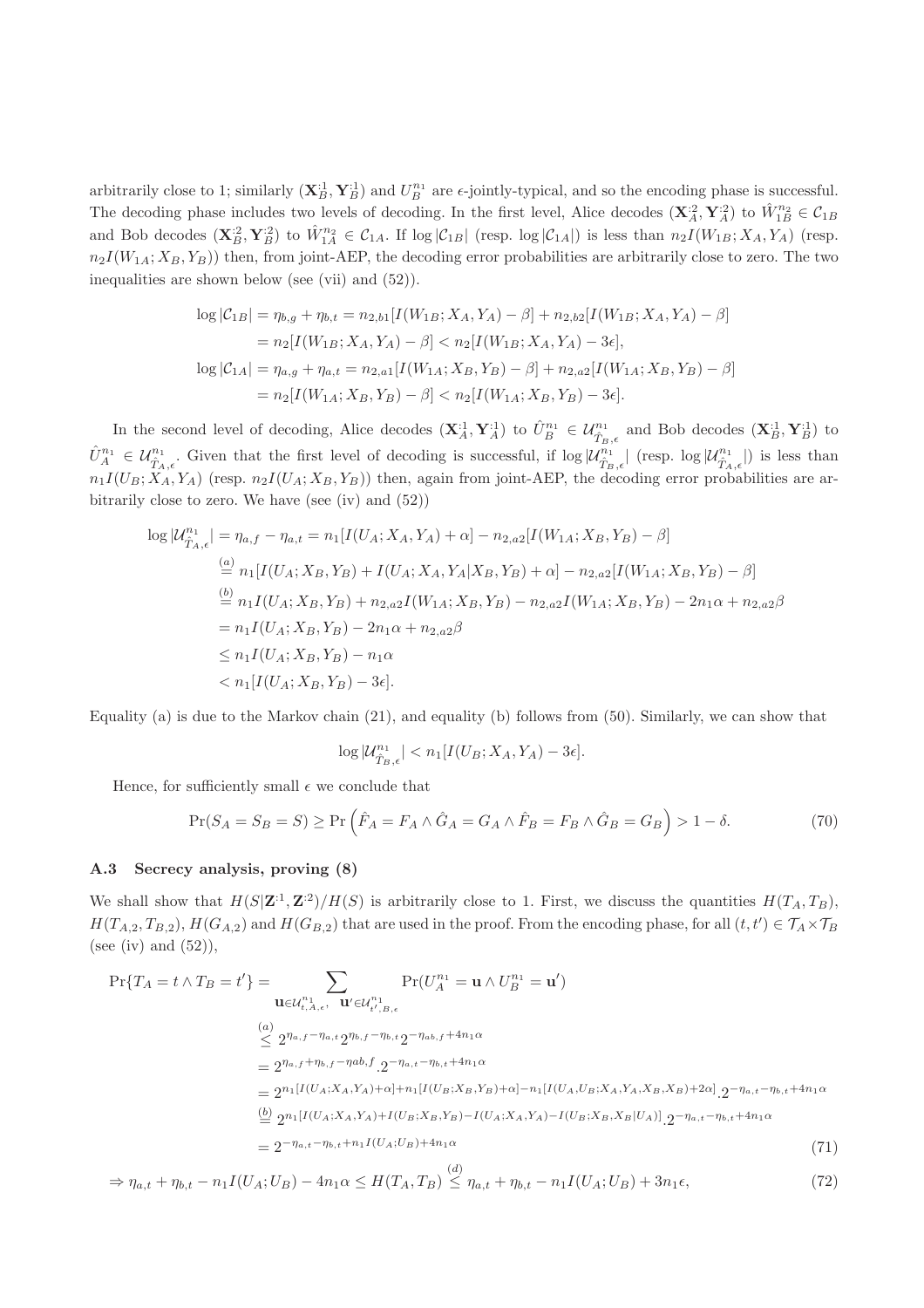Inequality (a) is obtained from (63), equality (c) is due to the Markov chain (21), and inequality (d) holds since, following the argument before (65), there are at most  $2^{n_{a,t} + n_{b,t} - n_1 I(U_A;U_B) + 3n_1 \epsilon}$  sequences in  $\mathcal{T}_A \times \mathcal{T}_B$  that correspond to the  $\epsilon$ -jointly typical sequences in  $\mathcal{U}_{A,\epsilon}^{n_1} \times \mathcal{U}_{B,\epsilon}^{n_1}$ .

Similarly, for all  $(i, i') \in \{1, ..., 2^{n_{a,t,2}}\} \times \{1, ..., 2^{n_{b,t,2}}\}$  (see (v) and (52)),

$$
\Pr\{T_{A,2} = i \land T_{B,2} = i'\} = \Pr\{T_A \in \mathcal{T}_{A,i} \land T_B \in \mathcal{T}_{B,i'}\}
$$
\n
$$
= \sum_{j=1}^{\eta_{a,t,1}} \sum_{j'=1}^{\eta_{b,t,1}} \Pr\{T_A = t_{A,i,j} \land T_B = t_{B,i',j'}\}
$$
\n
$$
\leq 2^{\eta_{a,t,1} + \eta_{b,t,1}} 2^{-\eta_{a,t} - \eta_{b,t} + n_1 I(U_A;U_B) + 4n_1 \alpha}
$$
\n
$$
= 2^{-\eta_{a,t,2} - \eta_{b,t,2} + n_1 I(U_A;U_B) + 4n_1 \alpha}
$$
\n
$$
\Rightarrow H(T_{A,2}, T_{B,2}) \geq \eta_{a,t,2} + \eta_{b,t,2} - n_1 I(U_A;U_B) - 4n_1 \alpha
$$
\n(74)

Since  $G_A$  and  $G_B$  have uniform distributions,  $G_{A,2}$  and  $G_{B,2}$  are uniformly distributed in the sets  $\{1, 2, \ldots, 2^{\eta_{a,g,2}}\}$ and  $\{1, 2, \ldots, 2^{\eta_{b,g,2}}\}$ , respectively, and we can write

$$
H(G_{A,2}) = \eta_{a,g,2}, \qquad H(G_{B,2}) = \eta_{b,g,2}.\tag{75}
$$

In the following, we prove that  $H(S|\mathbf{Z}^{\cdot 1}, \mathbf{Z}^{\cdot 2})$  is close to  $H(S)$ . We calculate a lower bound on  $H(S|\mathbf{Z}^{\cdot 1}, \mathbf{Z}^{\cdot 2})$ and next we use this to find a lower bound on  $H(S|\mathbf{Z}^{\text{-}1}, \mathbf{Z}^{\text{-}2})/H(S)$  that is arbitrarily close to 1.

$$
H(S|\mathbf{Z}^{:1}, \mathbf{Z}^{:2}) \geq H(S|T_{A,2}, G_{A,2}, T_{B,2}, G_{B,2}, \mathbf{Z}^{:1}, \mathbf{Z}^{:2})
$$
  
\n
$$
= H(S, F_A, G_A, F_B, G_B|T_{A,2}, G_{A,2}, T_{B,2}, G_{B,2}, \mathbf{Z}^{:1}, \mathbf{Z}^{:2})
$$
  
\n
$$
-H(F_A, G_A, F_B, G_B|S, T_{A,2}, G_{A,2}, T_{B,2}, G_{B,2}, \mathbf{Z}^{:1}, \mathbf{Z}^{:2})
$$
  
\n
$$
= H(F_A, G_A, F_B, G_B|T_{A,2}, G_{A,2}, T_{B,2}, G_{B,2}, \mathbf{Z}^{:1}, \mathbf{Z}^{:2})
$$
  
\n
$$
-H(F_A, G_A, F_B, G_B|S, T_{A,2}, G_{A,2}, T_{B,2}, G_{B,2}, \mathbf{Z}^{:1}, \mathbf{Z}^{:2})
$$
  
\n
$$
= H(F_A, G_A, F_B, G_B|T_{A,2}, G_{A,2}, T_{B,2}, G_{B,2}) - I(F_A, G_A, F_B, G_B; \mathbf{Z}^{:1}, \mathbf{Z}^{:2}|T_{A,2}, G_{A,2}, T_{B,2}, G_{B,2})
$$
  
\n
$$
-H(F_A, G_A, F_B, G_B|S, T_{A,2}, G_{A,2}, T_{B,2}, G_{B,2}, \mathbf{Z}^{:1}, \mathbf{Z}^{:2}).
$$
 (76)

We calculate each of the above three terms separately in the following. The first term in (76) is written as

$$
H(F_A, G_A, F_B, G_B | T_{A,2}, G_{A,2}, T_{B,2}, G_{B,2}) \stackrel{(a)}{=} H(F_A, F_B | T_{A,2}, T_{B,2}) + H(G_A | G_{A,2}) + H(G_B | G_{B,2})
$$
\n
$$
\stackrel{(b)}{=} H(F_A, F_B) + H(G_A) + H(G_B) - H(T_{A,2}, T_{B,2}) - H(G_{A,2}) - H(G_{B,2})
$$
\n
$$
\stackrel{(c)}{>} \eta_{ab,f} - 4n_1\alpha + \eta_{a,g} + \eta_{b,g} - [n_{a,i,2} + \eta_{b,i,2}] - \eta_{a,g,2} - \eta_{b,g,2}
$$
\n
$$
\stackrel{(d)}{=} n_1 I(U_A, U_B; X_A, Y_A, X_B, Y_B) - 2n_1\alpha + n_{2,a,1}[I(W_{1A}; X_B, Y_B) - \beta] + n_{2,b,1}[I(W_{1B}; X_A, Y_A) - \beta]
$$
\n
$$
- [n_{2,a,2}I(W_{2A}; X_B, Y_B) + n_{2,b}I(W_{2B}; X_A, Y_A)] - n_{2,a,1}I(W_{2A}; X_B, Y_B) - n_{2,b,1}I(W_{2B}; X_A, Y_A)
$$
\n
$$
- n_2 I(W_{2A}; X_B, Y_B) + n_{2,a,1}I(W_{1A}; X_B, Y_B) + n_{2,b,1}I(W_{1B}; X_A, Y_A)
$$
\n
$$
- n_2 I(W_{2A}; X_B, Y_B) - n_2 I(W_{2B}; X_A, Y_A) - 2n_1\alpha - 2n_2\beta
$$
\n
$$
\stackrel{(e)}{=} n_1 [I(U_A; X_B, Y_B) + I(U_A; X_A, Y_A | X_B, Y_B) + I(U_B; X_A, Y_A | U_A) + I(U_B; X_B, Y_B | X_A, Y_A)]
$$
\n
$$
+ n_{2,a,1}I(W_{1A}; X_B, Y_B) + n_{2,b,1}I(W_{1B}; X_A, Y_A) - n_2 I(W_{2A}; X_B, Y_B) - n_2 I(W_{2B}; X_A, Y_A) - 6n_1\alpha
$$
\n
$$
\stackrel{(f)}{=} n_1 I(U_A; X_B, Y_B) + n_{2,a,2}I(W_{1A}; X_B, Y_B) + n_1 I
$$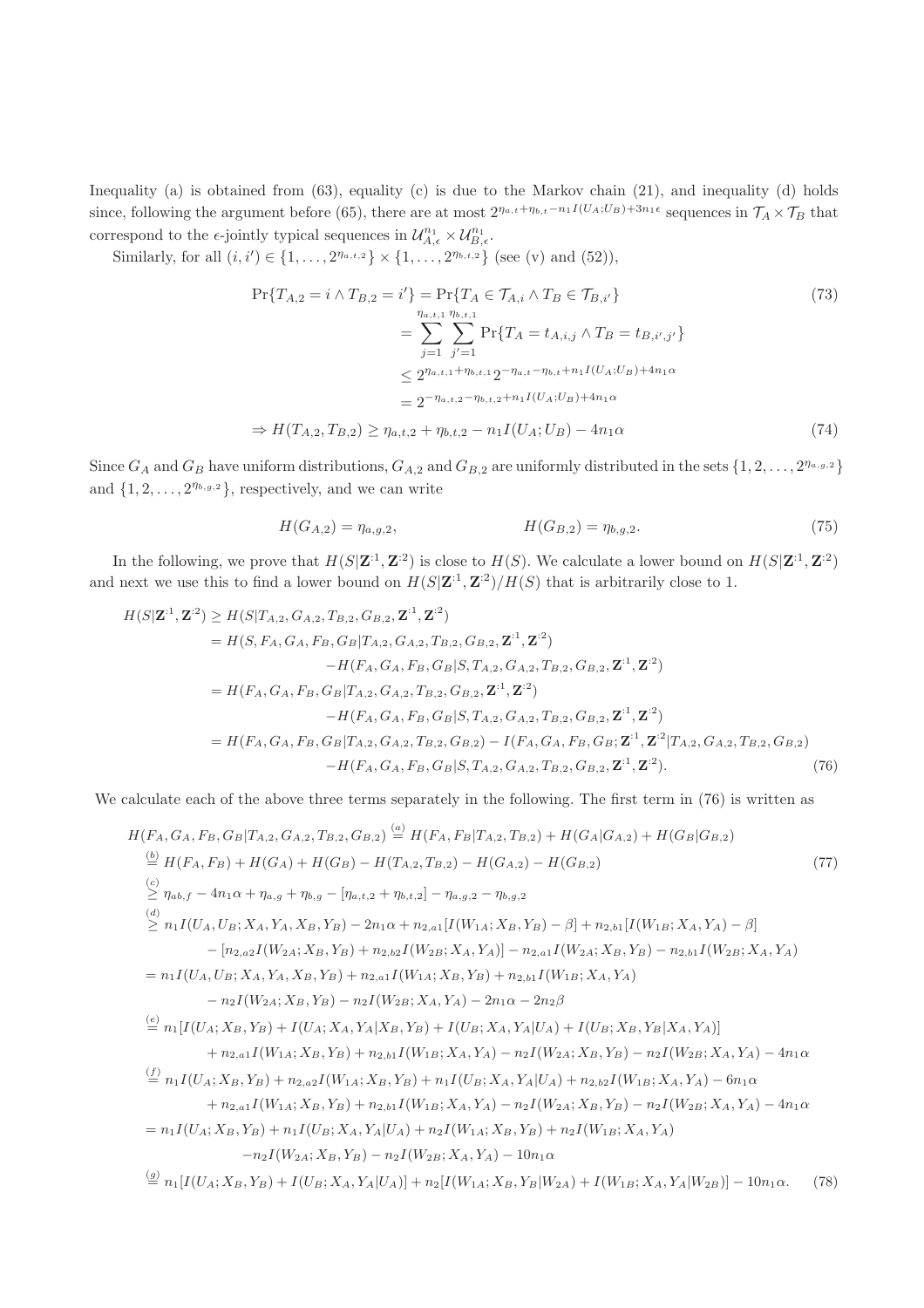Equality (a) holds since  $(F_A, F_B, T_{A,2}, T_{B,2}), (G_A, G_{A,2}),$  and  $(G_B, G_{B,2})$  are independent of each other, and equality (b) is due to the fact that  $T_{A,2}$ ,  $T_{B,2}$ ,  $G_{A,2}$ ,  $G_{B,2}$  are deterministic functions of  $F_A$ ,  $F_B$ ,  $G_A$ ,  $G_B$ , respectively (see the encoding phase). Inequality (c) follows from (67), (68), (69), (74), and (75). Inequality (d) follows from (52), equality (e) relies on the Markov chain (21), equality (f) follows from (50) and (51), and equality  $(g)$  is due to the Markov chains  $(22)$  and  $(23)$ . The second term in  $(76)$  can be written as

$$
I(F_A, G_A, F_B, G_B; \mathbf{Z}^1, \mathbf{Z}^2 | T_{A,2}, G_{A,2}, T_{B,2}, G_{B,2})
$$
\n
$$
= I(F_A, G_A, F_B, G_B; \mathbf{Z}^1 | T_{A,2}, G_{A,2}, T_{B,2}, G_{B,2}) + I(F_A, G_A, F_B, G_B; \mathbf{Z}^2 | \mathbf{Z}^1, T_{A,2}, G_{A,2}, T_{B,2}, G_{B,2})
$$
\n
$$
\stackrel{(a)}{=} I(U_A^{n_1}, G_A, U_B^{n_1}, G_B; \mathbf{Z}^1 | T_{A,2}, G_{A,2}, T_{B,2}, G_{B,2}) + I(U_A^{n_1}, T_A, G_A, U_B^{n_1}, T_B, G_B; \mathbf{Z}^2 | \mathbf{Z}^1, T_{A,2}, G_{A,2}, T_{B,2}, G_{B,2})
$$
\n
$$
\stackrel{(b)}{=} I(U_A^{n_1}, G_A, U_B^{n_1}, G_B; \mathbf{Z}^1 | T_{A,2}, G_{A,2}, T_{B,2}, G_{B,2}) + I(T_A, G_A, T_B, G_B; \mathbf{Z}^2 | \mathbf{Z}^1, T_{A,2}, G_{A,2}, T_{B,2}, G_{B,2})
$$
\n
$$
\stackrel{(c)}{=} I(U_A^{n_1}, G_A, U_B^{n_1}; \mathbf{Z}^1) + I(T_A, G_A, T_B, G_B; \mathbf{Z}^2 | T_{A,2}, G_{A,2}, T_B, G_B; \mathbf{Z}^2 | T_{A,2}, G_{A,2}, T_{B,2}, G_{B,2})
$$
\n
$$
= I(U_A^{n_1}, U_B^{n_1}; \mathbf{Z}^1) + \min\{H(T_A, G_A, T_B, G_B; \mathbf{Z}^2 | T_{A,2}, G_{A,2}, T_B, G_B, 2)\}
$$
\n
$$
= I(U_A^{n_1}, U_B^{n_1}; \mathbf{Z}^1) + \min\{H(T_A, G_A, T_B, G_B; \mathbf{Z}^2 | T_{A,2}, G_{A,2}, T_B, G_B, 2)\}
$$
\n
$$
= I(U_A^{n_1}, U_B^{n_1}; \mathbf{Z}^1) + \min\
$$

$$
\stackrel{(h)}{=} I(U_A^{n_1}, U_B^{n_1}; \mathbf{Z}^{1}) + \min\{ \\
 [n_2 (I(W_{1A}; X_B, Y_B) + I(W_{1B}; X_A, Y_A) - 2\beta) - n_2 (I(W_{2A}; X_B, Y_B) + I(W_{2B}; X_A, Y_A)) + 5n_1\alpha] \\
 [H(\mathbf{Z}^{12}|T_{A,2}, G_{A,2}, T_{B,2}, G_{B,2}) - H(\mathbf{Z}^{12}|T_A, G_A, T_B, G_B)]\} \\
\stackrel{(i)}{\leq} n_1 I(U_A, U_B; Z) + \min\{[n_2 (I(W_{1A}; X_B, Y_B|W_{2A}) + I(W_{1B}; X_A, Y_A|W_{2B})) + 3n_1\alpha] \\
 [n_2 H(Z|W_{2A}, W_{2B}) - n_2 H(Z|W_{1A}, W_{1B})]\} \\
 \stackrel{(j)}{\leq} n_1 I(U_A, U_B; Z) + \min\{[n_2 (I(W_{1A}; X_B, Y_B|W_{2A}) + I(W_{1B}; X_A, Y_A|W_{2B})) + 3n_1\alpha] \\
 [n_2 I(W_{1A}, W_{1B}; Z|W_{2A}, W_{2B})]\}.
$$
\n
$$
(80)
$$

 $\{[H({\bf Z}^{:2}|T_{A,2},G_{A,2},T_{B,2},G_{B,2})-H({\bf Z}^{:2}|T_{A},G_{A},T_{B},G_{B})]\}$ 

(79)

Equality (a) holds since  $F_A$  and  $F_B$  (resp.  $T_A$  and  $T_B$ ) are bijective (resp. deterministic) functions of  $U_A^{n_1}$ and  $U_B^{n_1}$ , respectively. Equality (b) and inequality (c) are due to  $(\mathbf{Z}^{:1}, U_A^{n_1}, U_B^{n_1}) \leftrightarrow (T_A, G_A, T_B, G_B) \leftrightarrow \mathbf{Z}^{:2}$ , and inequality (d) is due to  $(T_{A,2}, G_{A,2}, T_{B,2}, G_{B,2}, G_A, G_B) \leftrightarrow (U_A^{n_1}, U_B^{n_1}) \leftrightarrow \mathbf{Z}^{\text{-}1}$ . Equality (e) holds since  $(T_A, T_B, T_{A,2}, T_{B,2}), (G_A, G_{A,2}),$  and  $(G_B, G_{B,2})$  are independent of each other, and equality (b) holds since  $T_{A,2}, T_{B,2}, G_{A,2}, G_{B,2}$  are deterministic functions of  $T_A, T_B, G_A, G_B$ , respectively. Inequality (g) follows from (68), (69), (72), (74), and (75), and equality (h) follows from (52). Inequality (i) follows from AEP and the Markov chains (22) and (23), and inequality (j) is due to  $(W_{2A}, W_{2B}) \leftrightarrow (W_{1A}, W_{1B}) \leftrightarrow Z$ .

We discuss the third term in (76), i.e.,  $H(F_A, G_A, F_B, G_B | S, T_{A,2}, G_{A,2}, T_{B,2}, G_{B,2}, \mathbf{Z}^{:1}, \mathbf{Z}^{:2})$  as follows. The knowledge of  $S = s$  determines  $\mathcal{K}_s$  where  $(F_A, G_A, F_B, G_B)$  is located. Furthermore, the knowledge of  $(T_{A,2}, G_{A,2})$  $(i, i')$  and  $(T_{B,2}, G_{B,2}) = (j, j')$  gives respectively the codewords  $w_{2A,i,i'}^{n_2} \in C_{2A}$  and  $w_{2B,j,j'}^{n_2} \in C_{2B}$  that are used in the encoding phase. Define the code book

$$
\mathcal{C}^e_s = \{(u^{n_1}_A, u^{n_1}_B, w^{n_2}_{1A}, w^{n_2}_{1B}) : (\mathfrak{f}_A(u^{n_1}_A), g_A, \mathfrak{f}_B(u^{n_1}_B), g_B) \in \mathcal{K}_s,
$$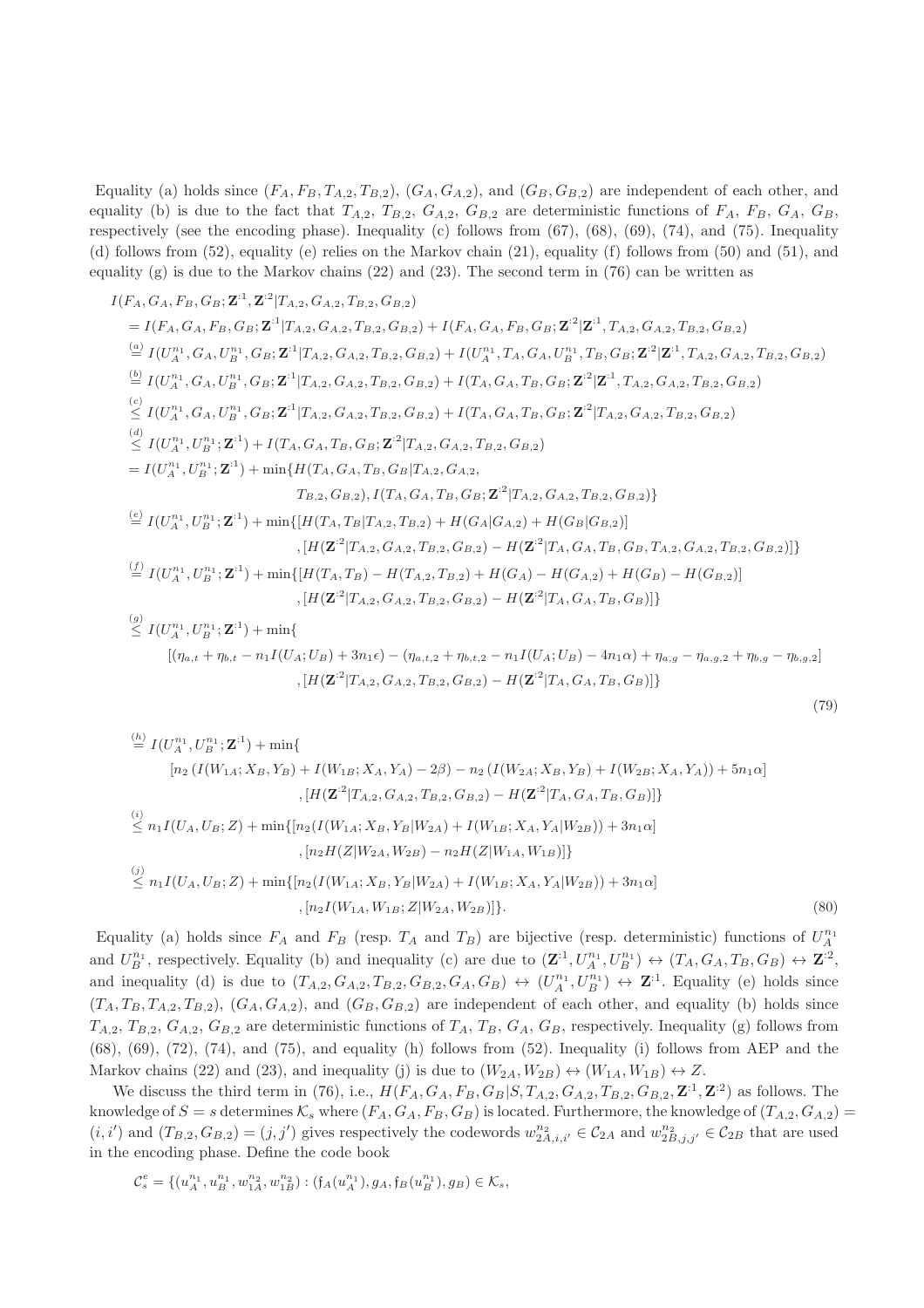$$
w_{1A}^{n_2} = Enc_A(t_A(u_A^{n_1}), g_A), \quad w_{1B}^{n_2} = Enc_B(t_B(u_B^{n_1}), g_B), \quad t_{A,2} = i, g_{A,2} = i', \quad t_{B,2} = j, g_{B,2} = j' \}.
$$

Given  $(\mathbf{Z}^{1}, \mathbf{Z}^{2})$ , one can search in  $\mathcal{C}_{s}^{e}$  for a unique codeword  $(\check{U}_{A}^{n_1}, \check{U}_{B}^{n_1}, \check{W}_{1A}^{n_2}, \check{W}_{1B}^{n_2})$  that is  $(\epsilon, n_1)$ -bipartite jointly typical [5, Definition 8] to  $(\mathbf{Z}^{\cdot 1}, \mathbf{Z}^{\cdot 2})$  w.r.t.  $(P_{(U_A, U_B), Z}, P_{(W_{1A}, W_{1B}), Z})$ ; and return a NULL if no such a codeword is found. We have

$$
|\mathcal{C}_s^e| = \frac{|\mathcal{K}_s|}{2^{\eta_{a,g,2} + \eta_{a,t,2} + \eta_{b,g,2} + \eta_{b,t,2}}} = 2^{\gamma - \eta_2},
$$

where  $\eta_2 = \eta_{a,g,2} + \eta_{a,t,2} + \eta_{b,g,2} + \eta_{b,t,2}$ . If  $\gamma - \eta_2$  is less than  $n_1I(U_A, U_B; Z) + n_2I(W_{1A}, W_{1B}; Z)$ , then from bipartite joint-AEP [5, Theorem 4], the error probability in the above jointly-typical decoding becomes arbitrarily small. We use the expression for  $\eta$  in (60) to calculate  $\eta - \eta_2$  as follows.

$$
\eta - \eta_2 = \eta - \eta_{a,g,2} - \eta_{a,t,2} - \eta_{b,g,2} - \eta_{b,t,2}
$$
\n
$$
\leq n_2[I(W_{1A}; X_B, Y_B) + I(W_{1B}; X_A, Y_A)] + n_1[I(U_A; X_B, Y_B) + I(U_B; X_A, Y_A | U_A)] - 4n_1\alpha
$$
\n
$$
- n_{2,a1}I(W_{2A}; X_B, Y_B) - n_{2,a2}I(W_{2A}; X_B, Y_B) - n_{2,b1}I(W_{2B}; X_A, Y_A) - n_{2,b2}I(W_{2B}; X_A, Y_A)
$$
\n
$$
= n_2[I(W_{1A}; X_B, Y_B) + I(W_{1B}; X_A, Y_A)] + n_1[I(U_A; X_B, Y_B) + I(U_B; X_A, Y_A | U_A)] - 4n_1\alpha
$$
\n
$$
- n_2I(W_{2A}; X_B, Y_B) - n_2I(W_{2B}; X_A, Y_A)
$$
\n
$$
\stackrel{(b)}{=} n_2[I(W_{1A}; X_B, Y_B | W_{2A}) + I(W_{1B}; X_A, Y_A | W_{2B})] + n_1[I(U_A; X_B, Y_B) + I(U_B; X_A, Y_A | U_A)] - 4n_1\alpha. \tag{81}
$$

Inequality (a) follows from (52) and (60), and equality (b) is due to the Markov chains (22) and (23). We use (81) to calculate  $\gamma - \eta_2$  as follows.

$$
\gamma - \eta_2 = \eta - \kappa - \eta_2 = [\eta - \eta_2] - (n_1 + n_2)R_{sk}
$$
  
\n
$$
\stackrel{(a)}{=} n_2[I(W_{1A}; X_B, Y_B|W_{2A}) + I(W_{1B}; X_A, Y_A|W_{2B})] + n_1[I(U_A; X_B, Y_B) + I(U_B; X_A, Y_A|U_A)] - 4n_1\alpha
$$
  
\n
$$
- n_1[I(U_A; X_B, Y_B) + I(U_B; X_A, Y_A|U_A) - I(U_A, U_B; Z)]
$$
  
\n
$$
- n_2[I(W_{1B}; X_A, Y_A|W_{2B}) + I(W_{1A}; X_B, Y_B|W_{2A}) - I(W_{1A}, W_{1B}; Z|W_{2A}, W_{2B})] +
$$
  
\n
$$
\le n_1I(U_A, U_B; Z) + n_2I(W_{1A}, W_{1B}; Z|W_{2A}, W_{2B}) - 4n_1\alpha
$$
  
\n
$$
\stackrel{(b)}{=} n_1I(U_A, U_B; Z) + n_2I(W_{1A}, W_{1B}; Z) - 12n\epsilon.
$$
 (82)

The second and the third lines in equality (a) come from (47), and inequality (b) is due to  $(W_{2A}, W_{2B}) \leftrightarrow$  $(W_{1A}, W_{1B}) \leftrightarrow Z$ . Let  $\check{F}_A = \mathfrak{f}_A(\check{U}_A^{n_1}), \check{F}_B = \mathfrak{f}_B(\check{U}_B^{n_1}),$  and  $\check{G}_A$  and  $\check{G}_B$  be chosen such that

$$
\check{W}_{1A}^{n_2} = Enc_A(\mathfrak{t}_A(\check{U}_A^{n_1}), \check{G}_A), \quad \text{and} \quad \check{W}_{1B}^{n_2} = Enc_B(\mathfrak{t}_B(\check{U}_B^{n_1}), \check{G}_B).
$$

From (82), we conclude that given  $(S, T_{A,2}, G_{A,2}, T_{B,2}, G_{B,2}, \mathbf{Z}^{:1}, \mathbf{Z}^{:2}),$ 

$$
\Pr\{(\check{F}_A, \check{F}_B, \check{G}_A, \check{G}_B) \neq (F_A, G_A, F_B, G_B)\} \leq 2\epsilon,
$$

and Fano's inequality gives

(b)

$$
H(F_A, G_A, F_B, G_B | S, T_{A,2}, G_{A,2}, T_{B,2}, G_{B,2}, \mathbf{Z}^{11}, \mathbf{Z}^{22}) \le H(F_A, G_A, F_B, G_B | \check{F}_A, \check{F}_B, \check{G}_A, \check{G}_B)
$$
  
 
$$
\le h(2\epsilon) + 2\epsilon\eta = h(2\epsilon) + 2\epsilon\eta,
$$
 (83)

where  $h(\epsilon) = -\epsilon \log(\epsilon) - (1 - \epsilon) \log(1 - \epsilon)$  is the binary entropy function.

Combining (76), (78), (80), and (83), one can write

$$
H(S|\mathbf{Z}^{:1},\mathbf{Z}^{:2})
$$
  
\n
$$
\ge n_1[I(U_A; X_B, Y_B) + I(U_B; X_A, Y_A | U_A)] + n_2[I(W_{1A}; X_B, Y_B | W_{2A}) + I(W_{1B}; X_A, Y_A | W_{2B})] - 8n_1\alpha
$$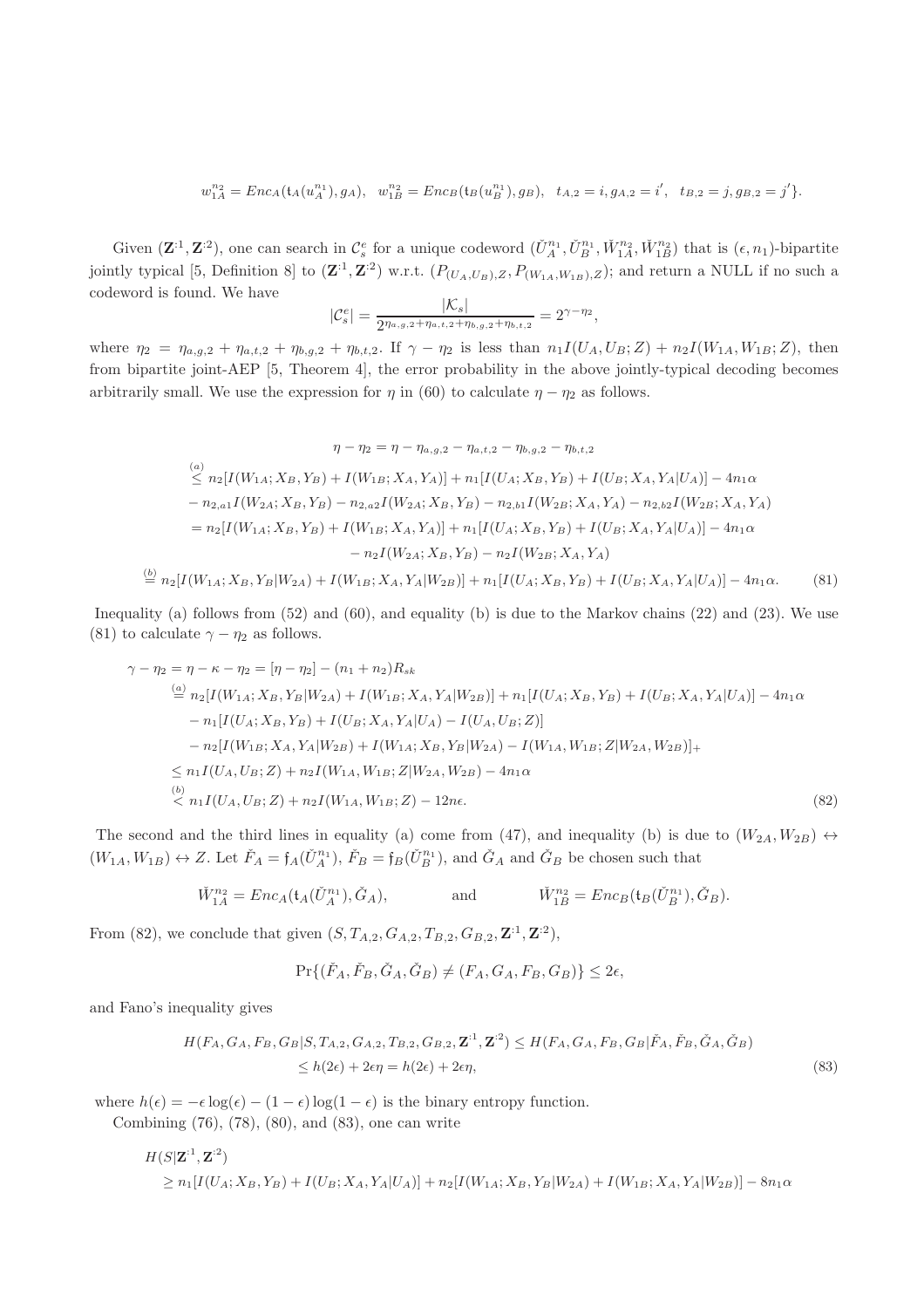$$
- n_1 I(U_A, U_B; Z)
$$
  
\n
$$
- \min \{ [n_2(I(W_{1A}; X_B, Y_B | W_{2A}) + I(W_{1B}; X_A, Y_A | W_{2B})) + 3n_1 \alpha], [n_2 I(W_{1A}, W_{1B}; Z | W_{2A}, W_{2B})] \}
$$
  
\n
$$
- h(2\epsilon) - 2\epsilon \eta
$$
  
\n
$$
\ge n_1 [I(U_A; X_B, Y_B) + I(U_B; X_A, Y_A | U_A) - I(U_A, U_B; Z)]
$$
  
\n
$$
+ n_2 [I(W_{1A}; X_B, Y_B | W_{2A}) + I(W_{1B}; X_A, Y_A | W_{2B}) - I(W_{1A}, W_{1B}; Z | W_{2A}, W_{2B})] + - 11n_1 \alpha
$$
  
\n
$$
- h(2\epsilon) - 2\epsilon \eta
$$
  
\n
$$
\stackrel{(a)}{=} (n_1 + n_2)R_{sk} - 11n_1 \alpha - h(2\epsilon) - 2\epsilon \eta
$$
  
\n
$$
\stackrel{(b)}{=} \kappa - 11n_1 \alpha - h(2\epsilon) - 2\epsilon \eta
$$
  
\n
$$
\Rightarrow \frac{H(S|Z^1, Z^2)}{H(S)} > 1 - \delta,
$$

by appropriately selecting the small constants  $\alpha$  and  $\epsilon$ . Equalities (a) and (b) are due to (47) and (59), respectively.  $\Box$ 

# B Proving Theorems 2 and 5

We prove Theorem 5 in the TWDMWC setup. The proof of Theorem 2 is followed as a special case when there is no adversary, i.e.,  $Z = 0$ , and hence there is no secrecy condition like  $(8)$ .

The idea is to give an upper bound on the SK rate that any possible SKE protocol can achieve. Let Π be a t-round protocol that achieves the SK rate  $R_{sk}$ . According to Definition 3, the three conditions (6)-(8) are satisfied. Using Fano's inequality for (7), we have

$$
H(S|S_A) \le h(\delta) + \delta H(S), \qquad H(S|S_B) \le h(\delta) + \delta H(S) \tag{84}
$$

Furthermore, the secrecy condition in (8) can be written as

$$
I(S; V_E^{:t}) = H(S) - H(S|V_E^{:t}) \le \delta H(S). \tag{85}
$$

Considering  $(84)$  and  $(85)$ , we write the entropy of S as

$$
H(S) = I(S; S_B) + H(S|S_B) + I(S; V_E^{it}) - I(S; V_E^{it})
$$
  
\n
$$
\leq I(S; S_B | V_E^{it}) + H(S|S_B) + I(S; V_E^{it})
$$
  
\n
$$
\leq I(S, S_A; S_B | V_E^{it}) + H(S|S_B) + I(S; V_E^{it})
$$
  
\n
$$
= I(S_A; S_B | V_E^{it}) + I(S; S_B | S_A, V_E^{it}) + H(S|S_B) + I(S; V_E^{it})
$$
  
\n
$$
\leq I(S_A; S_B | V_E^{it}) + H(S|S_A) + H(S|S_B) + I(S; V_E^{it})
$$
  
\n
$$
\leq I(V_A^{it}; V_B^{it} | V_E^{it}) + 2h(\delta) + 3\delta H(S).
$$
 (86)

The first term above is written as follows (see (1) and (5) and Fig. 2(b)).

$$
I(V_{A}^{,t}, V_{B}^{,t}|V_{E}^{,t}) = I(\mathbf{X}_{A}^{,t}, \mathbf{Y}_{A}^{,t}, V_{A}^{,t-1}; \mathbf{X}_{B}^{,t}, \mathbf{Y}_{B}^{,t}, V_{B}^{,t-1}|V_{E}^{,t})
$$
\n
$$
= I(\mathbf{X}_{A}^{,t}, V_{A}^{,t-1}; \mathbf{X}_{B}^{,t}, \mathbf{Y}_{B}^{,t}, V_{B}^{,t-1}|V_{E}^{,t}) + I(\mathbf{Y}_{A}^{,t}, \mathbf{X}_{B}^{,t}, \mathbf{Y}_{B}^{,t}, V_{B}^{,t-1}|\mathbf{X}_{A}^{,t}, V_{A}^{,t-1}, V_{E}^{,t})
$$
\n
$$
\stackrel{(a)}{\leq} I(\mathbf{X}_{A}^{,t}, V_{A}^{,t-1}; \mathbf{X}_{B}^{,t}, \mathbf{Y}_{B}^{,t}, V_{B}^{,t-1}|V_{E}^{,t}) + I(\mathbf{Y}_{A}^{,t}; \mathbf{X}_{B}^{,t}, \mathbf{Y}_{B}^{,t}|\mathbf{X}_{A}^{,t}, \mathbf{Z}^{,t})
$$
\n
$$
= I(\mathbf{X}_{A}^{,t}, V_{A}^{,t-1}; \mathbf{X}_{B}^{,t}, V_{B}^{,t-1}|V_{E}^{,t}) + I(\mathbf{X}_{A}^{,t}, V_{A}^{,t-1}; \mathbf{Y}_{B}^{,t}|\mathbf{X}_{B}^{,t}, V_{B}^{,t-1}, V_{E}^{,t}) + I(\mathbf{Y}_{A}^{,t}; \mathbf{X}_{B}^{,t}, \mathbf{Y}_{B}^{,t}|\mathbf{X}_{A}^{,t}, \mathbf{Z}^{,t})
$$
\n
$$
\stackrel{(b)}{\leq} I(\mathbf{X}_{A}^{,t}, V_{A}^{,t-1}; \mathbf{X}_{B}^{,t}, V_{B}^{,t-1}|V_{E}^{,t}) + I(\mathbf{X}_{A}^{,t}; \mathbf{Y}_{B}^{,t}|\mathbf{X}_{B}^{,t}, \mathbf{Z}^{,t}) + I(\mathbf{Y}_{A}^{,t}; \mathbf{X}_{B}^{,t}, \mathbf{Y}_{B}^{,t}|\mathbf{X}_{A}^{,
$$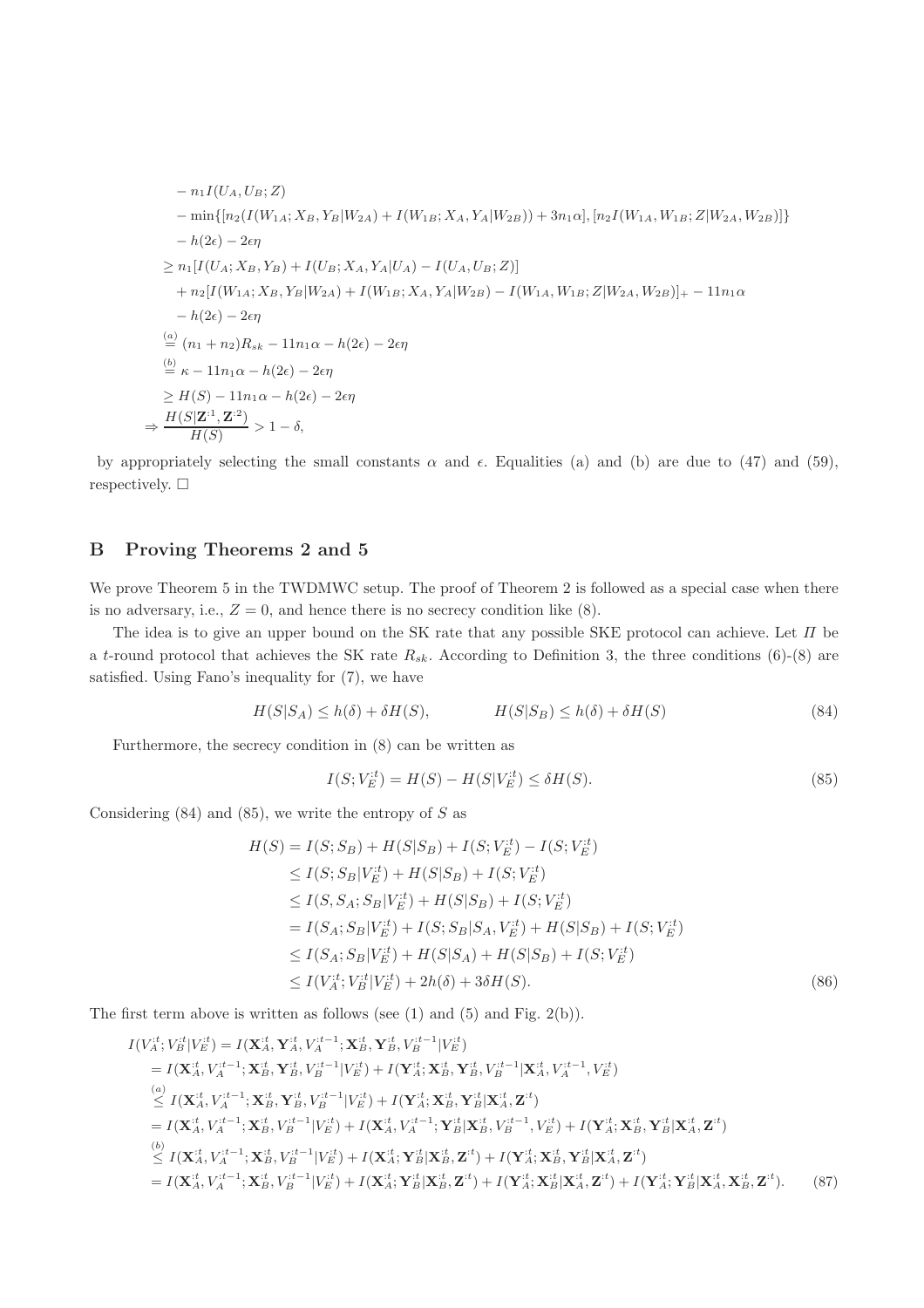Inequalities (a) and (b) are respectively due to the Markov chains

$$
\begin{aligned} (V_A^{it-1}, V_B^{it-1}, V_E^{it-1}) &\leftrightarrow (\mathbf{X}_A^{it}, \mathbf{X}_B^{it}, \mathbf{Y}_B^{it}, \mathbf{Z}^{it}) \leftrightarrow \mathbf{Y}_A^{it}, \\ (V_A^{it-1}, V_B^{it-1}, V_E^{it-1}) &\leftrightarrow (\mathbf{X}_A^{it}, \mathbf{X}_B^{it}, \mathbf{Z}^{it}) \leftrightarrow \mathbf{Y}_B^{it}. \end{aligned}
$$

The first term in (87) can be rephrased as the following three terms

$$
I(\mathbf{X}_{A}^{t}, V_{A}^{t-1}; \mathbf{X}_{B}^{t}, V_{B}^{t-1} | V_{E}^{t}) = I(\mathbf{X}_{A}^{t}, V_{A}^{t-1}; \mathbf{X}_{B}^{t}, V_{B}^{t-1} | V_{E}^{t-1}, \mathbf{Z}^{t})
$$
\n
$$
= I(\mathbf{X}_{A}^{t}, V_{A}^{t-1}; \mathbf{X}_{B}^{t}, V_{B}^{t-1}, \mathbf{Z}^{t} | V_{E}^{t-1}) - I(\mathbf{X}_{A}^{t}, V_{A}^{t-1}; \mathbf{Z}^{t} | V_{E}^{t-1})
$$
\n
$$
= I(\mathbf{X}_{A}^{t}, V_{A}^{t-1}; \mathbf{X}_{B}^{t}, V_{B}^{t-1} | V_{E}^{t-1}) + I(\mathbf{X}_{A}^{t}, V_{A}^{t-1}; \mathbf{Z}^{t} | \mathbf{X}_{B}^{t}, V_{B}^{t-1}, V_{E}^{t-1}) - I(\mathbf{X}_{A}^{t}, V_{A}^{t-1}; \mathbf{Z}^{t} | V_{E}^{t-1})
$$
\n
$$
\stackrel{(a)}{=} I(V_{A}^{t-1}; V_{B}^{t-1} | V_{E}^{t-1}) + I(\mathbf{X}_{A}^{t}, V_{A}^{t-1}; \mathbf{Z}^{t} | \mathbf{X}_{B}^{t}, V_{B}^{t-1}, V_{E}^{t-1}) - I(\mathbf{X}_{A}^{t}, V_{A}^{t-1}; \mathbf{Z}^{t} | V_{E}^{t-1})
$$
\n
$$
\stackrel{(b)}{\leq} I(V_{A}^{t-1}; V_{B}^{t-1} | V_{E}^{t-1}) + I(\mathbf{X}_{A}^{t}; \mathbf{Z}^{t} | \mathbf{X}_{B}^{t}, V_{E}^{t-1}) - I(\mathbf{X}_{A}^{t}; V_{A}^{t-1}; \mathbf{Z}^{t} | V_{E}^{t-1})
$$
\n
$$
\leq I(V_{A}^{t-1}; V_{B}^{t-1} | V_{E}^{t-1}) + I(\mathbf{X}_{A}^{t}; \mathbf{Z}^{t} | \mathbf{X}_{B}^{t}, V_{E}^{t-1}) - I(\mathbf{X}_{A
$$

Equality (a) is due to the Markov chains  $\mathbf{X}_A^{\cdot t} \leftrightarrow V_A^{\cdot t-1} \leftrightarrow V_B^{\cdot t-1}$  and  $\mathbf{X}_B^{\cdot t} \leftrightarrow V_B^{\cdot t-1} \leftrightarrow V_A^{\cdot t-1}$ , and inequality (b) is due to  $(V_A^{t-1}, V_B^{t-1}) \leftrightarrow (\mathbf{X}_A^{t}, \mathbf{X}_B^{t}) \leftrightarrow \mathbf{Z}^{t}$ . By recursively continuing the above steps in (87) and (88) t times, we reach

$$
I(V_A^{,t}; V_B^{,t}|V_E^{,t}) \leq \sum_{r=1}^t I(\mathbf{X}_A^{,r}; \mathbf{Y}_B^{,r}| \mathbf{X}_B^{,r}, \mathbf{Z}^{,r}) + I(\mathbf{X}_B^{,r}; \mathbf{Y}_A^{,r}| \mathbf{X}_A^{,r}, \mathbf{Z}^{,r}) + I(\mathbf{Y}_A^{,r}; \mathbf{Y}_B^{,r}| \mathbf{X}_A^{,r}, \mathbf{X}_B^{,r}, \mathbf{Z}^{,r}) + I(\mathbf{X}_A^{,r}; \mathbf{Z}^{,r}| \mathbf{X}_B^{,r}, V_E^{,r-1}) - I(\mathbf{X}_A^{,r}; \mathbf{Z}^{,r}|V_E^{,r-1}) \n\leq \sum_{r=1}^t \sum_{i=1}^{n_r} I(X_{A,i}^{,r}; Y_{B,i}^{,r}| X_{B,i}^{,r}, Z_i^{,r}) + I(X_{B,i}^{,r}; Y_{B,i}^{,r}| X_{A,i}^{,r}, Z_i^{,r}) + I(Y_{A,i}^{,r}; Y_{B,i}^{,r}| X_{A,i}^{,r}, X_{B,i}^{,r}, Z_i^{,r}) + I(X_{A,i}^{,r}; Z_i^{,r}| X_{B,i}^{,r}, V_E^{,r-1}, Z_1^{i-1:r}) - I(X_{A,i}^{,r}; Z_i^{,r}|V_E^{,r-1}, Z_1^{i-1:r}),
$$
\n(89)

where the last inequality holds since the channel is memoryless. Let  $Q_i^{r} = (V_E^{r-1}, Z_1^{i-1:r})$ . We choose the RVs  $X_A = X_{\overline{A}, \tilde{i}}^{,\tilde{r}}, X_B = Y_{\overline{A}, \tilde{i}}^{,\tilde{r}}, Y_B = Y_{\overline{B}, \tilde{i}}^{,\tilde{r}}, Z = Z_{\tilde{i}}^{;\tilde{r}}$  and  $Q = Q_{\tilde{i}}^{;\tilde{r}},$  where  $\tilde{i}$  and  $\tilde{j}$  are chosen such that  $I(X_A; Y_B | X_B, Z) + I(X_B; Y_A | X_A, Z) + I(Y_A; Y_B | X_A, X_B, Z) + I(X_A; Z | X_B, Q) - I(X_A; Z | Q) = \max_{1 \leq r \leq t, 1 \leq i \leq n} I(X_T; Y_B | X_A, Z) + I(X_B; Z) + I(X_B; Z) + I(X_B; Z)$  $I(X_{A,i}^{:r}; Y_{B,i}^{:r}| X_{B,i}^{:r}, Z_i^{:r}) + I(X_{B,i}^{:r}; Y_{B,i}^{:r}| X_{A,i}^{:r}, Z_i^{:r}) + I(Y_{A,i}^{:r}; Y_{B,i}^{:r}| X_{A,i}^{:r}, X_{B,i}^{:r}, Z_i^{:r}) + I(X_{A,i}^{:r}; Z_i^{:r}| X_{B,i}^{:r}, Q_i^{:r}) - I(X_{A,i}^{:r}; Z_i^{:r}| Q_i^{:r})].$ 

It is easy to see that  $X_A, X_B, Y_A, Y_B$ , and Z correspond to the TWDMC distribution  $(P_{Y_A, Y_B, Z|X_A, X_B})$ , and the Markov chain

$$
Q \leftrightarrow (X_A, X_B) \leftrightarrow (Y_A, Y_B, Z)
$$

holds. We continue (89) as

$$
I(V_A^{,t}; V_B^{,t}|V_E^{,t})
$$
  
\n
$$
\leq n[I(X_A; Y_B|X_B, Z) + I(X_B; Y_A|X_A, Z) + I(Y_A; Y_B|X_A, X_B, Z) + I(X_A; Z|X_B, Q) - I(X_A; Z|Q)]
$$
  
\n
$$
= n[I(X_A; Y_B|X_B, Z) + I(X_B; Y_A|X_A, Z) + I(Y_A; Y_B|X_A, X_B, Z)
$$
  
\n
$$
+ H(X_A|X_B, Q) - H(X_A|X_B, Q, Z) - H(X_A|Q) + H(X_A|Q, Z)]
$$
  
\n
$$
= n[I(X_A; Y_B|X_B, Z) + I(X_B; Y_A|X_A, Z) + I(Y_A; Y_B|X_A, X_B, Z) + I(X_A; X_B|Z, Q) - I(X_A; X_B|Q)].
$$
 (90)

Using (6), (86) and (90), we have the following upper bound on  $R_{sk}$ 

$$
R_{sk} < \frac{1}{n}H(S) + \delta
$$
\n
$$
\langle \frac{n[I(X_A; Y_B | X_B, Z) + I(X_B; Y_A | X_A, Z) + I(Y_A; Y_B | X_A, X_B, Z) + I(X_A; X_B | Z, Q) - I(X_A; X_B | Q)] + h(\delta)}{n(1 - \delta)} + \delta
$$
\n
$$
\leq I(X_A; Y_B | X_B, Z) + I(X_B; Y_A | X_A, Z) + I(Y_A; Y_B | X_A, X_B, Z) + I(X_A; X_B | Z, Q) - I(X_A; X_B | Q),
$$

where the last inequality follows from the fact that  $\delta$  is arbitrarily small. This proves the upper bound in (28).  $\Box$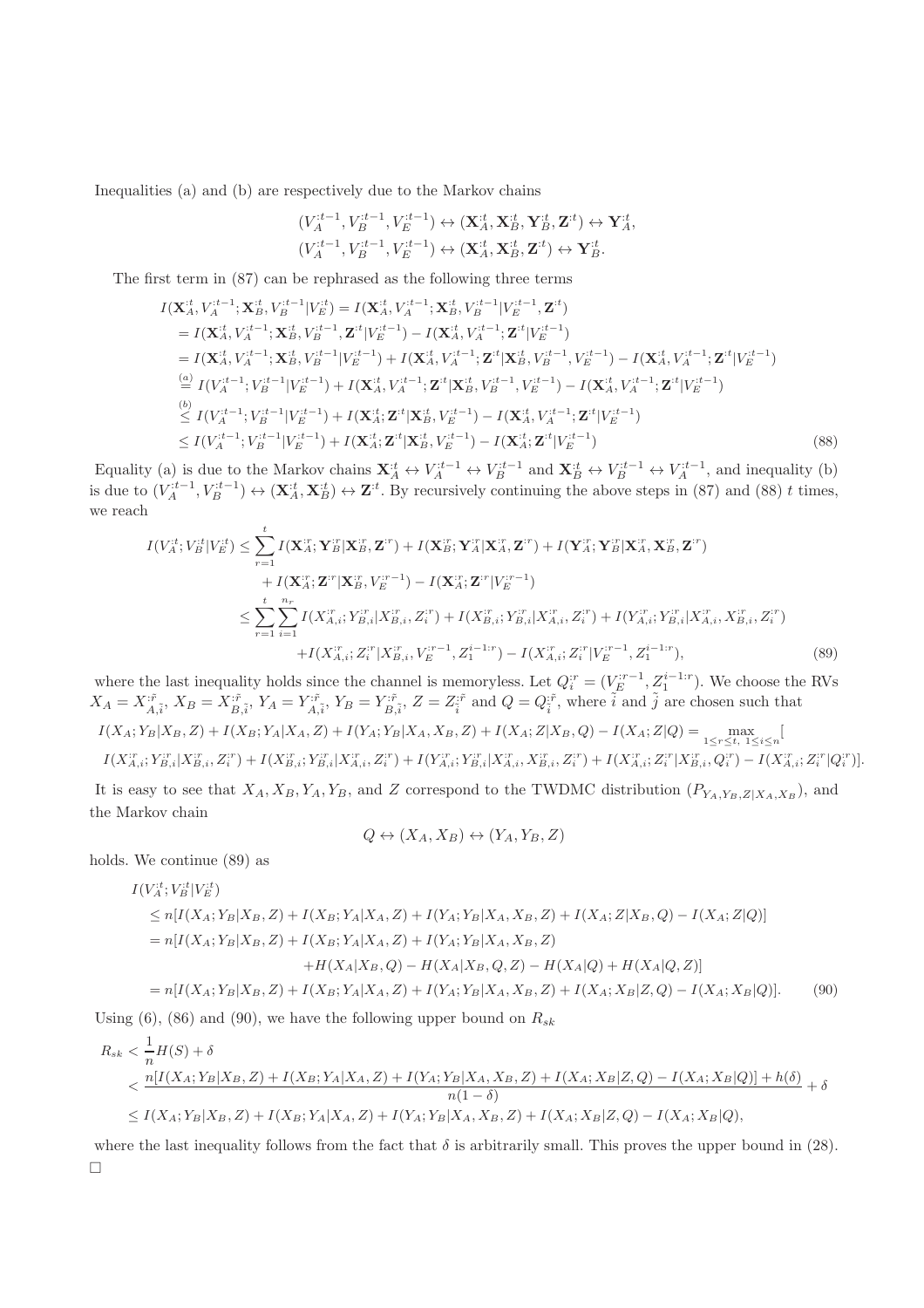# C Proving Theorem 3

The proof is similar to that in Appendix A, but we replace the two-level coding construction by the one-level ICC method. Let  $R_{cr}$  be the argument to be maximized in (15), i.e.,

$$
R_{cr} = \frac{n_1[I(U_A; X_B, Y_B) + I(U_B; X_A, Y_A | U_A)] + n_2[I(X_A; Y_B | X_B) + I(X_B; Y_A | X_A)]}{n_1 + n_2}.
$$

We rephrase (17) and (18) respectively as

$$
n_1[I(U_A; X_A, Y_A | X_B, Y_B) + 3\alpha] \le n_2 I(X_A; X_B, Y_B),\tag{91}
$$

$$
n_1[I(U_B; X_B, Y_B | X_A, Y_A) + 3\alpha] \le n_2 I(X_B; X_A, Y_A),\tag{92}
$$

where  $\alpha > 0$  is a sufficiently small constant to be determined from  $\delta$ . Let  $n_{2,a1} + n_{2,a2} = n_{2,b1} + n_{2,b2} = n_2$ , where  $n_{2,a1}$  and  $n_{2,b1}$  are chosen to satisfy

$$
n_{2,a1}H(X_A) = n_2I(X_A; X_B, Y_B) - n_1[I(U_A; X_A, Y_A | X_B, Y_B) + 3\alpha],
$$
\n(93)

$$
n_{2,b1}H(X_B) = n_2I(X_B; X_A, Y_A) - n_1[I(U_B; X_B, Y_B | X_A, Y_A) + 3\alpha],
$$
\n(94)

respectively.

- (i) Let  $n = n_1 + n_2$  and  $\epsilon$  be a small constant such that  $3n\epsilon < n_1\alpha$ .
- (ii) Let  $\mathcal{X}_{A,\epsilon}^{n_{2,a1}}$  and  $\mathcal{X}_{B,\epsilon}^{n_{2,b1}}$  be the sets of all  $\epsilon$ -typical sequences in  $\mathcal{X}_{A}^{n_{2,a1}}$  and  $\mathcal{X}_{B}^{n_{2,b1}}$  w.r.t. the distributions  $P_{X_A}$ , and  $P_{X_B}$ , respectively.
- (iii) Define

$$
\eta_{a,f} = n_1[I(U_A; X_A, Y_A) + \alpha], \qquad \eta_{a,g} = \log |\mathcal{X}_{A,\epsilon}^{n_{2,a1}}|, \qquad \eta_a = \eta_{a,g} + \eta_{a,f}, \qquad (95)
$$

$$
\eta_{b,f} = n_1[I(U_B; X_B, Y_B) + \alpha], \qquad \eta_{b,g} = \log |\mathcal{X}_{B,\epsilon}^{n_2, b_1}|, \qquad \eta_b = \eta_{b,g} + \eta_{b,f}, \qquad (96)
$$

$$
\eta_{ab,f} = n_1[I(U_A, U_B; X_A, Y_A, X_B \qquad , Y_B) + 2\alpha].
$$
\n(97)

- (iv) Let  $\mathcal{U}_{A,\epsilon}^{n_1}$  (resp.  $\mathcal{U}_{B,\epsilon}^{n_1}$ ) be obtained by randomly and independently choosing  $2^{n_{a,f}}$  (resp.  $2^{n_{b,f}}$ )  $\epsilon$ -typical sequences from  $\mathcal{U}_A^{n_1}$  (resp.  $\mathcal{U}_B^{n_1}$ ).
- (v) Let  $\phi_A: \mathcal{U}_{A,\epsilon}^{n_1} \times \mathcal{X}_{A,\epsilon}^{n_2,a_1} \to \{1,2,\ldots,2^{n_a}\}$  and  $\phi_B: \mathcal{U}_{B,\epsilon}^{n_1} \times \mathcal{X}_{B,\epsilon}^{n_2,a_1} \to \{1,2,\ldots,2^{n_b}\}$  be arbitrary bijective mappings.
- (vi) Define the parity-check book  $\mathcal{P}_A$  as the collection of  $2^{\eta_a}$  words  $\{x_{A,i}^{n_{2,a_2}}: i=1,2,\ldots,2^{\eta_a}\}$ , where each parity-check word  $x_{A,i}^{n_{2,a2}}$  is of length  $n_{2,a2}$  and is independently generated according to the distribution

$$
\prod_{l=1}^{n_{2,a2}} p(X_A = x_{A,i}(l)).
$$

Similarly, define the parity-check book  $\mathcal{P}_B = \{x_{B,i}^{n_{2,b_2}} : i = 1, 2, ..., 2^{n_b}\}.$ 

(vii) Let  $Enc_A: \mathcal{U}_{A,\epsilon}^{n_1} \times \mathcal{X}_{A,\epsilon}^{n_2,1} \to \mathcal{U}_{A,\epsilon}^{n_1} \times \mathcal{X}_{A,\epsilon}^{n_2}$  be a (bipartite) systematic encoding function such that  $Enc(u_A^{n_1}, x_A^{n_2,1}) = (u_A^{n_1}, x_A^{n_2}),$  using the parity-check book  $P_A$  where  $x_A^{n_2} = (x_A^{n_2,1}, x_{A,\varphi}^{n_2,1})$  and  $\varphi =$  $\phi_A(u_A^{n_1}, x_A^{n_{2,a_1}})$ . Similarly, define the encoding function  $Enc_B: \mathcal{U}_{B,\epsilon}^{n_1} \times \mathcal{X}_{B,\epsilon}^{n_{2,b_1}} \to \mathcal{U}_{B,\epsilon}^{n_1} \times \mathcal{X}_{B,\epsilon}^{n_2}$ .

**Encoding.** Alice and Bob generate i.i.d.  $n_1$ -sequences  $\mathbf{X}_A^{:1}$  and  $\mathbf{X}_B^{:1}$  according to the distributions  $P_{X_A}$  and  $P_{X_B}$ , respectively, and send them in the first communication round. They receive the  $n_1$ -sequences  $\mathbf{Y}_A^{\cdot 1}$  and  $\mathbf{Y}_B^{\cdot 1}$ , respectively. Alice searches in  $\mathcal{U}_{A,\epsilon}^{n_1}$  to find a sequence  $U_A^{n_1}$  such that  $(\mathbf{X}_A^{\cdot 1}, \mathbf{Y}_A^{\cdot 1})$  and  $U_A^{n_1}$  are  $\epsilon$ -jointly typical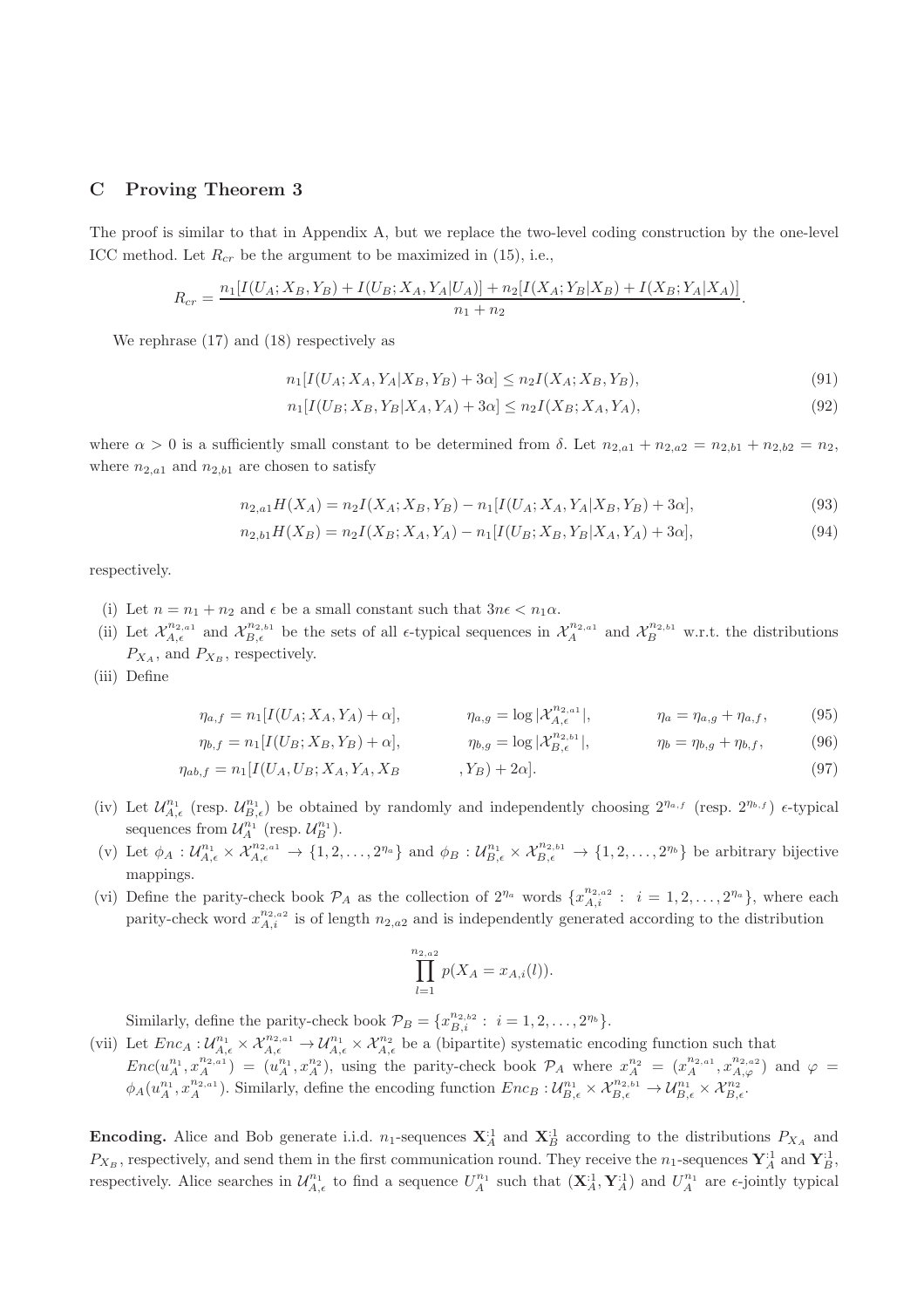w.r.t.  $P_{(X_A,Y_A),U_A}$ . Similarly, Bob searches for a sequence  $U_A^{n_1}$  such that  $(\mathbf{X}_{B}^{:1}, \mathbf{Y}_{B}^{:1})$  and  $U_B^{n_1}$  are  $\epsilon$ -jointly typical w.r.t.  $P_{(X_B,Y_B),U_B}$ .

If any of the parties fail in finding such a sequence, they return a NULL; otherwise, Alice chooses uniformly at random an  $n_{2,a}$ -sequence  $X_A^{n_{2,a1}}$  from  $\mathcal{X}_{A,\epsilon}^{n_{2,a1}}$ , calculates  $\Phi_A = \phi_A(U_A^{n_1}, X_A^{n_{2,a1}})$ , and uses it to obtain  $(U_A^{n_1}, \mathbf{X}_A^{i_2}) = Enc_A(U_A^{n_1}, X_A^{n_2, a_1})$ . Similarly, Bob chooses an  $n_{2,b1}$ -sequence  $X_B^{n_2, b_1}$ , and calculates  $\Phi_B$  =  $\phi_B(U_B^{n_1}, X_B^{n_2, b_1})$  and then  $(U_B^{n_1}, \mathbf{X}_B^{i_2}) = Enc_B(U_B^{n_1}, X_B^{n_2, b_1})$ . Alice and Bob send the n<sub>2</sub>-sequences  $\mathbf{X}_A^{i_2}$  and  $\mathbf{X}_B^{i_2}$ in the second round, and receive  $\mathbf{Y}_{A}^{:2}$  and  $\mathbf{Y}_{B}^{:2}$ , respectively.

**Decoding.** Alice decodes  $(\hat{U}_{B}^{n_1}, \hat{X}_{B}^{n_{2,b1}}) = Dec((\mathbf{X}_{A}^{:1}, \mathbf{Y}_{A}^{:1}), (\mathbf{X}_{A}^{:2}, \mathbf{Y}_{A}^{:2}))$  using bipartite jointly typical decoding: she searches through the  $2^{n_b}$  words in  $\mathcal{U}_{B,\epsilon}^{n_1} \times \mathcal{X}_{B,\epsilon}^{n_2,\delta_1}$  to find a unique  $(\hat{U}_{B}^{n_1}, \hat{X}_{B}^{n_2,\delta_1})$  such that  $Enc(\hat{U}_{B}^{n_1}, \hat{X}_{B}^{n_2,\delta_1})$ and  $((\mathbf{X}_A^{\cdot 1}, \mathbf{Y}_A^{\cdot 1}), (\mathbf{X}_A^{\cdot 2}, \mathbf{Y}_A^{\cdot 2})$  are  $(n_1, \epsilon)$ -bipartite jointly typical (see [6, Definition 8]) w.r.t. the distribution pair  $(P_{U_B, U_A}, P_{X_B, (X_A Y_A)})$ ; otherwise returns a NULL. Similarly, Bob decodes  $(\hat{U}_A^{n_1}, \hat{X}_A^{n_{2, a_1}}) = Dec(U_B^{n_1}, \mathbf{X}_B^{\cdot 2}, \mathbf{Y}_B^{\cdot 2})$ using bipartite jointly typical decoding.

**Common Randomness.** The common randomness is  $S = (\Phi_A, \Phi_B)$ . Alice computes  $S_A = (\Phi_A, \hat{\Phi}_B)$ , where  $\hat{\Phi}_B = \phi_B(\hat{U}_B^{n_1}, \hat{X}_B^{n_2, \text{th}})$ . Bob computes  $S_B = (\hat{\Phi}_A, \Phi_B)$ , where  $\hat{\Phi}_A = \phi_A(\hat{U}_A^{n_1}, \hat{X}_B^{n_2, \text{th}})$ .

### C.1 Randomness analysis, proving (3)

Following the proof in Appendix A, the quantity  $H(U_A, U_B)$  is lower bounded as in (64), i.e.,

$$
H(U_A, U_B) > \eta_{ab,f} - 4n_1\alpha = n_1I(U_A, U_B; X_A, Y_A, X_B, Y_B) - 2n_1\alpha.
$$
\n(98)

We use this to calculate  $H(S)$  as follows.

$$
H(S) = H(\Phi_A, \Phi_B) \stackrel{(a)}{=} H(U_A^{n_1}, X_A^{n_2, a_1}, U_B^{n_1}, X_B^{n_2, b_1})
$$
  
\n
$$
\stackrel{(b)}{=} H(X_A^{n_2, a_1}) + H(X_B^{n_2, b_1}) + H(U_A^{n_1}, U_B^{n_1})
$$
  
\n
$$
\stackrel{(c)}{\geq} n_{2, a_1}[H(X_A) - \epsilon] + n_{2, b_1}[H(X_B) - \epsilon] + n_1I(U_A, U_B; X_A, Y_A, X_B, Y_B) - 2n_1\alpha
$$
  
\n
$$
\stackrel{(d)}{=} n_{2, a_1}H(X_A) + n_{2, b_1}H(X_B)
$$
  
\n
$$
+ n_1[I(U_A; X_B, Y_B) + I(U_A; X_A, Y_A | X_B, Y_B) + I(U_B; Y_A, X_A | U_A) + I(U_B; Y_B, X_B | X_A, Y_A)] - 2n_1\alpha - 2n_2\epsilon
$$
  
\n
$$
\stackrel{(e)}{=} n_2I(X_A; X_B, Y_B) + n_2I(X_B; X_A, Y_A) + n_1I(U_A; Y_B, X_B) + n_1I(U_B; Y_A, X_A | U_A) - 8n_1\alpha - 6n\epsilon
$$
  
\n
$$
> n_1[I(U_A; X_B, Y_B) + I(U_B; X_A, Y_A | U_A)] + n_2[I(X_A; X_B, Y_B) + I(X_B; X_A; Y_A)] - 9n\alpha.
$$

Equality (a) holds since  $\phi_A$  and  $\phi_B$  are bijective functions, equality (b) holds since  $X_A^{n_{2,a1}}$  and  $X_B^{n_{2,b1}}$  are chosen independently by the parties. Inequality (c) follows from AEP, for sufficiently large  $n_{2,a1}$ ,  $n_{2,b1}$ , and (98), equality (d) is due to the Markov chain (21), and equality (e) follows from (93) and (94). This gives

$$
\frac{H(S)}{n} = \frac{H(S)}{n_1 + n_2} > \frac{n_1[I(U_A; X_B, Y_B) + I(U_B; X_A, Y_A | U_A)] + n_2[I(X_A; X_B, Y_B) + I(X_B; X_A; Y_A)]}{n_1 + n_2} - 9\alpha > R_{cr} - \delta,
$$

by selecting  $\alpha < \delta/9$ .

# C.2 Reliability analysis, proving (4)

Likewise to the reliability Analysis in Appendix A, since  $\log|\mathcal{U}_{A,\epsilon}| = \eta_{a,f} > n_1 I(U_A; X_A, Y_A)$  and  $\log|\mathcal{U}_{B,\epsilon}| =$  $\eta_{b,f} > n_1 I(U_B; X_B, Y_B)$ , the encoding phase is successful. For the decoding phase, Alice and Bob use the jointly typical decoding method. From joint-AEP for bipartite sequences [5, Appendix D], if  $\eta_a$  and  $\eta_b$  are less than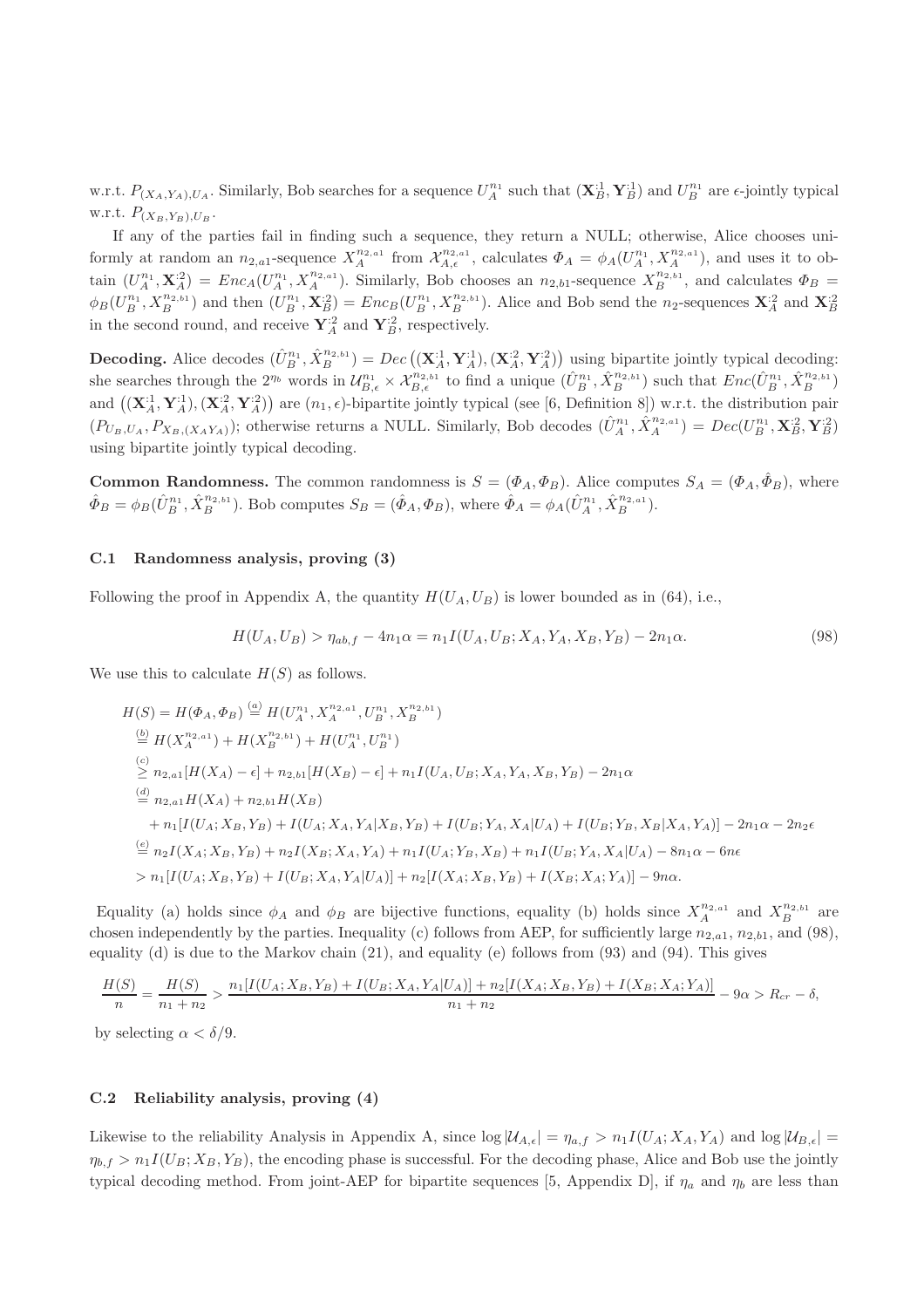$n_1I(U_A; X_B, Y_B) + n_2I(X_A; X_B, Y_B)$  and  $n_1I(U_B; X_A, Y_A) + n_2I(X_B; X_A, Y_A)$ , respectively, then the decoding error probability becomes arbitrarily close to zero. We calculate  $\eta_a$  as follows.

$$
\eta_a = \eta_{a,g} + \eta_{a,f} = \log |\mathcal{X}_{A,\epsilon}^{n_{2,a1}}| + n_1[I(U_A; X_A, Y_A) + \alpha]
$$
  
\n
$$
\leq n_{2,a1}(H(X_A) + \epsilon) + n_1[I(U_A; X_A, Y_A) + \alpha]
$$
  
\n
$$
\stackrel{(b)}{=} n_{2,a1}(H(X_A) + \epsilon) + n_1[I(U_A; X_A, Y_A | X_B, Y_B) + I(U_A; X_B, Y_B) + \alpha]
$$
  
\n
$$
\stackrel{(c)}{=} n_1I(U_A; X_B, Y_B) + n_2I(X_A; X_B, Y_B) + n\epsilon - 2n_1\alpha
$$
  
\n
$$
< n_1I(U_A; X_B, Y_B) + n_2I(X_A; X_B, Y_B) - 5n\epsilon.
$$
  
\n(99)

Inequality (a) follows from AEP, for large enough  $n_{2,a}$ , equality (b) is due to the Markov chain (21), and equality (c) follows from (93). In a similar way, one can show that

$$
\eta_b < n_1 I(U_B; X_A, Y_A) + n_2 I(X_B; X_A, Y_A) - 5n\epsilon. \tag{100}
$$

This proves that, by appropriately selecting  $\alpha$  and  $\epsilon$ ,

$$
\Pr(S_A = S_B = S) = \Pr\left(\hat{\Phi}_A = \Phi_A \wedge \hat{\Phi}_B = \Phi_B\right) > 1 - \delta. \tag{101}
$$

 $\Box$ 

# D Proving Propositions 1 and 2

We prove Proposition 2 and the proof of Proposition 1 follows as a special case when no adversary exists, i.e.,  $Z_1 = 0$  and  $Z_2 = 0$ .

For the 2DMWC  $(X_A, X_B) \to (Y_A, Y_B, Z)$  with  $Z = (Z_1, Z_2)$  and degraded one-way DMWCs  $X_A \to (Y_B, Z_1)$ and  $X_B \to (Y_A, Z_2)$ , the following Markov chain holds.

$$
Z_1 \leftrightarrow Y_B \leftrightarrow X_A \leftrightarrow X_B \leftrightarrow Y_A \leftrightarrow Z_2,\tag{102}
$$

Recalling (24), we have the SK capacity is lower bounded by the maximum of the rates

$$
\frac{1}{n_1+n_2}( n_1[I(U_A; X_B, Y_B) + I(U_B; X_A, Y_A | U_A) - I(U_A, U_B; Z)] + n_2[I(W_{1A}; X_B, Y_B | W_{2A}) + I(W_{1B}; X_A, Y_A | W_{2B}) - I(W_{1A}, W_{1B}; Z | W_{2A}, W_{2B})]_{+}),
$$

provided that  $X_A$  and  $X_B$  are independent and the conditions (26) and (27) are satisfied. By selecting  $U_A = 0$ and  $U_B = 0$ , we ensure that the two conditions (26) and (27) hold. Further, by choosing  $n_1 = 0$ ,  $W_{2A} = W_{2B} = 0$ ,  $W_{1A} = X_A$ , and  $W_{1B} = X_B$ , we continue lower bounding the SK capacity as

$$
C_{sk}^{2DMWC} \ge \max_{P_{X_A}, P_{X_B}} [I(X_A; X_B, Y_B) + I(X_B; X_A, Y_A) - I(X_A, X_B; Z)]_+
$$
  
\n
$$
\stackrel{(a)}{=} \max_{P_{X_A}, P_{X_B}} [I(X_A; Y_B) + I(X_B; Y_A) - I(X_A, X_B; Z_1, Z_2)]_+
$$
  
\n
$$
\stackrel{(b)}{=} \max_{P_{X_A}, P_{X_B}} [I(X_A; Y_B) + I(X_B; Y_A) - I(X_A; Z_1) - I(X_B; Z_2)]_+
$$
  
\n
$$
\stackrel{(c)}{=} \max_{P_{X_A}, P_{X_B}} [I(X_A; Y_B | Z_1) + I(X_B; Y_A | Z_2)]
$$
\n(103)

Equalities (a) and (b) hold since when  $X_A$  and  $X_B$  are independent, from (102)  $(X_A, Y_B, Z_1)$  and  $(X_B, Y_A, Z_2)$ become independent. Equality (c) is due to the Markov chain (102).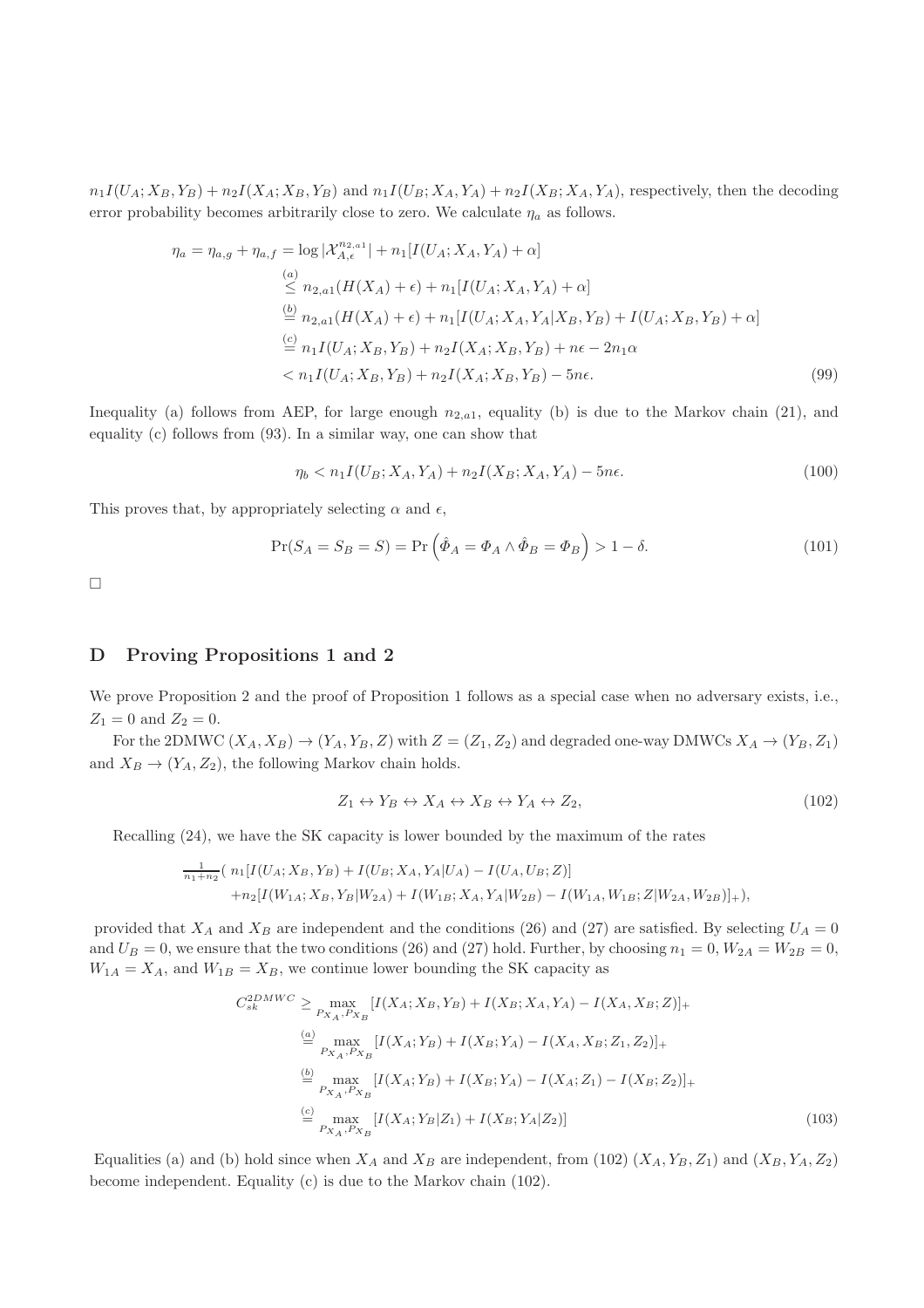We continue the upper bound (28) on the SK capacity as

$$
C_{sk}^{2DMWC} \leq \max_{P_{X_A}, P_{X_B}} [I(X_A; Y_B | X_B, Z_1, Z_2) + I(X_B; Y_A | X_A, Z_1, Z_2) + I(Y_A; Y_B | X_A, X_B, Z_1, Z_2)
$$

$$
+ I(X_A; X_B | Z_1, Z_2, Q) - I(X_A; X_B | Q)]
$$

$$
\leq \max_{P_{X_A}, P_{X_B}} [I(X_A; Y_B | Z_1) + I(X_B; Y_A | Z_2) + I(Y_A; Y_B | X_A, X_B, Z_1, Z_2)
$$

$$
+ I(X_A; X_B | Z_1, Z_2, Q) - I(X_A; X_B | Q)]
$$

$$
\leq \max_{P_{X_A}, P_{X_B}} [I(X_A; Y_B | Z_1) + I(X_B; Y_A | Z_2) + I(X_A; X_B | Z_1, Z_2, Q) - I(X_A; X_B | Q)]
$$

$$
\leq \max_{P_{X_A}, P_{X_B}} [I(X_A; Y_B | Z_1) + I(X_B; Y_A | Z_2) + I(X_A; X_B | Q) - I(X_A; X_B | Q)]
$$

$$
= \max_{P_{X_A}, P_{X_B}} [I(X_A; Y_B | Z_1) + I(X_B; Y_A | Z_2)]
$$

$$
(104)
$$

Inequality (a) is due to  $(Z_2, X_B) \leftrightarrow X_A \leftrightarrow Y_B$  and  $(Z_1, X_A) \leftrightarrow X_B \leftrightarrow Y_A$ , and equality (b) us due to  $Y_B \leftrightarrow (X_A, X_B) \leftrightarrow Y_A$  (see the Markov chain (102)). Inequality (c) is due to  $Q \leftrightarrow (X_A, X_B) \leftrightarrow (Y_A, Y_B, Z_1, Z_2)$ (see Theorem 5 in Section 3.3, where  $Z = (Z_1, Z_2)$ ). Combining (103) and (104) proves the theorem. Note that since  $n_1 = 0$ , the protocol contains only one round of communication with  $n_2$  channel uses.  $\Box$ 

# E Proof of Lemma 1

We shall prove the two inequalities (37) and (38). Depending on the values of x and y, we consider the following four cases, and prove these two inequalities in each case separately.

Case 1:  $x \le 0.5, y \le 0.5$ .

In this case,  $x \star y \leq 0.5$  also holds. This is shown below.

$$
x \star y = x + y - 2xy = x + 2y(0.5 - x) \le x + (0.5 - x) \le 0.5,\tag{105}
$$

where the first inequality holds since  $y \le 0.5$ . This allows us to rewrite the claimed inequality (37) as

$$
0.5 - x \star y \le \min\{0.5 - x, 0.5 - y\}.\tag{106}
$$

To prove this, we shall show that  $x \star y$  is greater then or equal to both x and y. We show the former as

$$
x \star y = x + y - 2xy = x + y(1 - 2x) \ge x,\tag{107}
$$

where the inequality holds since  $x \leq 0.5$ . Similarly, one can show

$$
x \star y = x + y - 2xy = y + x(1 - 2y) \ge y.
$$
\n(108)

This completes the proof of (37) for Case 1. Since the binary entropy function  $h(p)$  is increasing for  $0 \le p \le 0.5$ , we have from  $(107)-(108)$  that

$$
h(x \star y) \ge \max\{h(x), h(y)\}.\tag{109}
$$

Case 2:  $x \le 0.5, y \ge 0.5$ . In this case, we show  $x \star y \geq 0.5$  as follows.

$$
x \star y = x + y - 2xy = x + 2y(0.5 - x) \ge x + (0.5 - x) \ge 0.5,\tag{110}
$$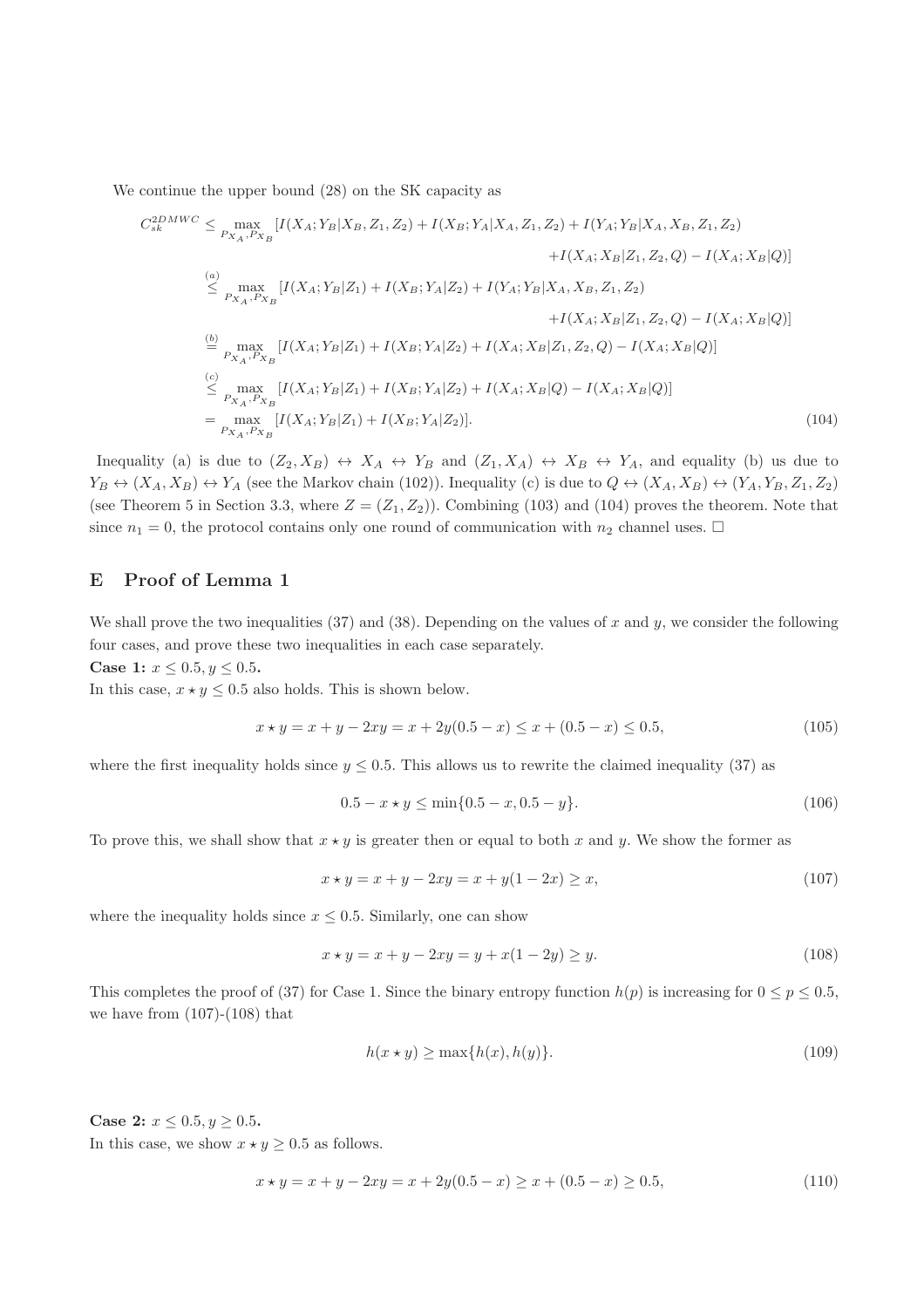where the first inequality holds since  $y \geq 0.5$ . Therefore, we write (37) as

$$
x \star y - 0.5 \le \min\{0.5 - x, y - 0.5\},\tag{111}
$$

which is equivalent to proving  $x \star y + x \leq 1$  and  $x \star y \leq y$ . The former is shown as

$$
x \star y + x = x + y - 2xy + x = 2x + y(1 - 2x) \le 2x + (1 - 2x) \le 1,
$$
\n(112)

where the first inequality holds since  $y \leq 1$ . The latter is shown as

$$
x \star y = x + y - 2xy = y + x(1 - 2y) \le y,\tag{113}
$$

where the inequality holds since  $y \ge 0.5$ . This completes the proof of (37) in Case 2. We prove (38) as follows. The binary entropy function  $h(p)$  is decreasing for  $0.5 \le p \le 1$ . This gives that, using (113),

$$
h(x \star y) \ge h(y). \tag{114}
$$

Similarly, since  $1 - x \ge 0.5$ , we use (112) to write  $x \star y \le 1 - x$ ; hence,

$$
h(x \star y) \ge h(1-x) = h(x),\tag{115}
$$

since  $h(p) = h(1-p)$  holds for all  $0 \le p \le 1$ .

Case 3:  $x > 0.5, y \le 0.5$ .

Proving inequalities (37) and (38) in this case follows from that in Case 2, by symmetry.

Case 4:  $x \ge 0.5, y \ge 0.5$ .

We can always write  $x \star y$  as

$$
x \star y = x + y - 2xy = (1 - x) + (1 - y) - 2(1 - x)(1 - y) = x' + y' - 2x'y' = x' \star y',
$$
(116)

where  $x' = 1 - x$  and  $y' = 1 - y$ . Observe that x' and y' are both less than or equal to 0.5. Thus, we can use the lemma results proved for Case 1 (above), and write

$$
|0.5 - x' \star y'| \le \min\{|0.5 - x'|, |0.5 - y'|\}. \tag{117}
$$

The fact that  $x' \star y' = x \star y$ ,  $|0.5 - x'| = |0.5 - x|$ , and  $|0.5 - y'| = |0.5 - y|$  proves (37) as

$$
|0.5 - x \star y| \le \min\{|0.5 - x|, |0.5 - y|\}.
$$
\n(118)

To prove (38),

$$
h(x \star y) = h(x' \star y') \stackrel{(a)}{\geq} \max\{h(x'), h(y')\} \stackrel{(b)}{=} \max\{h(x), h(y)\}.
$$
 (119)

Inequality (a) follows from (109), and equality (b) holds since, for any  $0 \le p \le 1$ , we have that  $h(p) = h(1-p)$ .  $\Box$ 

# F Proof of Lemma 2

For the TWBWC setup, we follow the lower bound (24) by letting  $W_{2A} = W_{2B} = 0$  and  $X_A$  and  $X_B$  be independent, uniformly-distributed bits; hence, to write the lower bound as

$$
C_{sk}^{TWBWC} \ge \max_{n_1, n_2, P_{W_{1A}, U_A}, P_{W_{1B}, U_B}} \left[ \frac{n_1 L_1 + n_2 [L_2]_+}{n_1 + n_2}, \text{ s.t. } \right] \tag{120}
$$

$$
n_1 I(U_A; X_A, Y_A | X_B, Y_B) < n_2 I(W_{1A}; X_B, Y_B),\tag{121}
$$

$$
n_1 I(U_B; X_B, Y_B | X_A, Y_A) < n_2 I(W_{1B}; X_A, Y_A)],\tag{122}
$$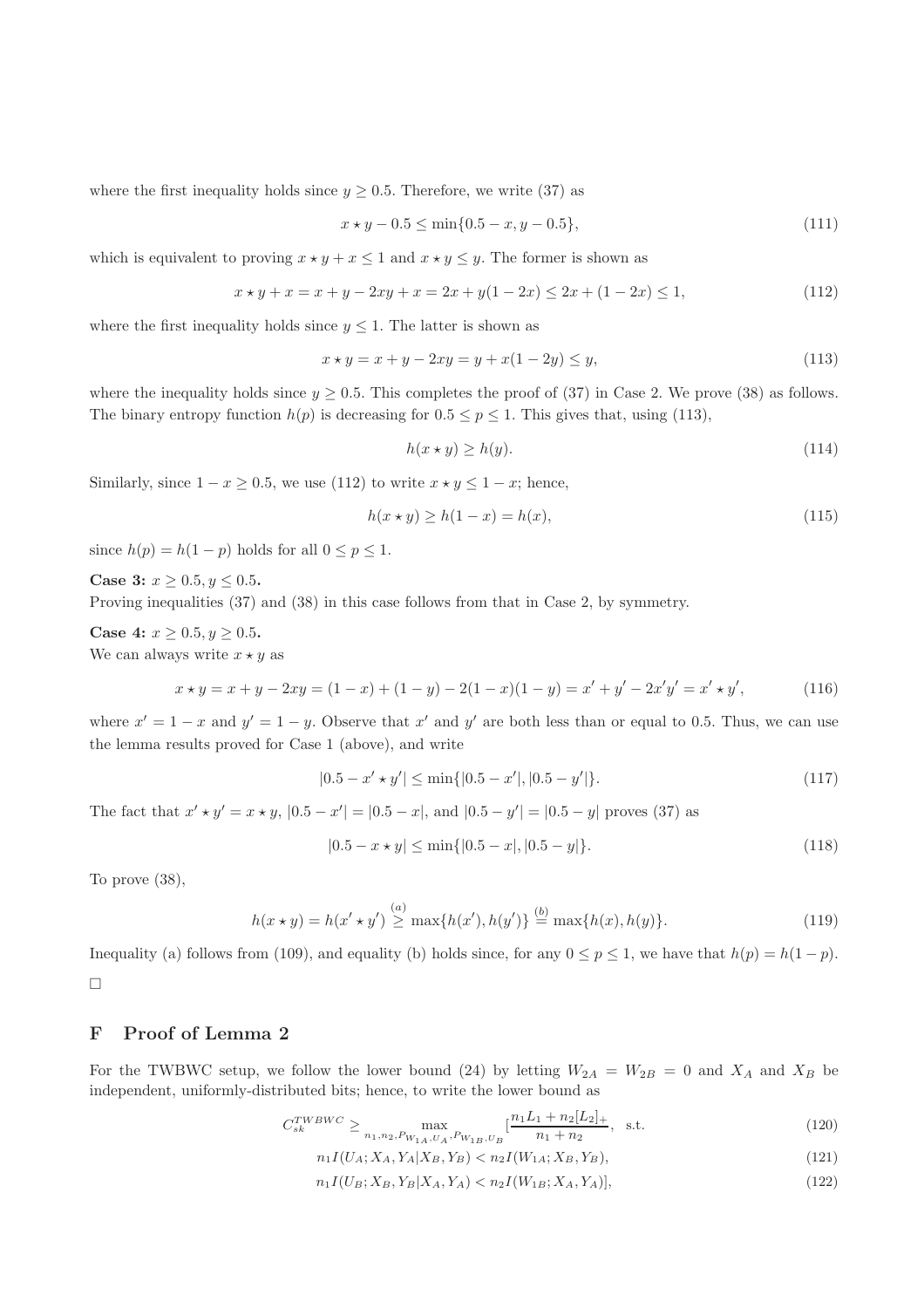where

$$
L_1 = I(U_A; X_B, Y_B) + I(U_B; X_A, Y_A | U_A) - I(U_A, U_B; Z), \tag{123}
$$

$$
L_2 = I(W_{1A}; X_B, Y_B) + I(W_{1B}; X_A, Y_A) - I(W_{1A}, W_{1B}; Z). \tag{124}
$$

The two terms,  $L_1$  and  $L_2$ , in the lower bound argument depend on the distributions of  $(U_A, U_B)$  and  $(W_{1A}, W_{1B})$ , respectively. In the following, we continue the lower bound only for the following case among all possible distributions for  $[(U_A, U_B), (W_{1A}, W_{1B})]$  (see (21)-(23)):

$$
[(U_A, U_B), (W_{1A}, W_{1B})] \in \{ [(X_A + Y_A + N'_{sA}, X_B + Y_B + N'_{sB}), (X_A + N_{sA}, X_B + N_{sB})] : 0 \le p_1, p_2 \le 1 \},
$$

where  $N_{sA}, N_{sB}, N'_{sA}$ , and  $N'_{sB}$  are independent BSC noises with error probabilities

$$
Pr(N'_{sA} = 1) = Pr(N_{sB} = 1) = p_1, \qquad Pr(N'_{sB} = 1) = Pr(N_{sA} = 1) = p_2.
$$

In this case, we calculate the first term  $L_1$ , given noise variables  $N'_{sA}$  and  $N'_{sB}$  as follows.

$$
L_{1} \stackrel{\triangle}{=} L_{1}^{*} = I(X_{A} + Y_{A} + N'_{sA}; X_{B}, Y_{B}) + I(X_{B} + Y_{B} + N'_{sB}; X_{A}, Y_{A}) - I(X_{A} + Y_{A} + N'_{sA}, X_{B} + Y_{B} + N'_{sB}; Z)
$$
  
\n
$$
\stackrel{(a)}{=} 1 - H(X_{A} + Y_{A} + N'_{sA} | X_{B}, Y_{B}) + 1 - H(X_{B} + Y_{B} + N'_{sB} | X_{A}, Y_{A})
$$
  
\n
$$
- (1 - H(Z | X_{A} + Y_{A} + N'_{sA}, X_{B} + Y_{B} + N'_{sB}))
$$
  
\n
$$
\stackrel{(b)}{=} 1 - H(X_{B} + N_{rA} + N'_{sA} | X_{B}, Y_{B}) - H(X_{A} + N_{rB} + N'_{sB} | X_{A}, Y_{A})
$$
  
\n
$$
+ H(X_{A} + X_{B} + N_{E} | X_{B} + N_{rA} + N'_{sA}, X_{A} + N_{rB} + N'_{sB})
$$
  
\n
$$
\stackrel{(c)}{=} 1 - H(X_{B} + N_{rA} + N'_{sA} | X_{B}) - H(X_{A} + N_{rB} + N'_{sB} | X_{A})
$$
  
\n
$$
+ H(X_{A} + X_{B} + N_{E} | X_{A} + X_{B} + N_{rA} + N_{rB} + N'_{sA} + N'_{sB})
$$
  
\n
$$
\stackrel{(d)}{=} 1 - h(p_{1} * p_{r_{a}}) - h(p_{2} * p_{r_{b}}) + h(p_{1} * p_{2} * p_{r_{a}} * p_{r_{b}} * p_{e}).
$$
  
\n(125)

Equalities (a)-(d) hold due to the following: (a) holds since  $X_A$ ,  $X_B$ , and Z have uniform distributions, (b) follows from (34)-(36), (c) holds because  $Y_B$  is independent of  $(X_B, X_B + N_{rA} + N'_{sA})$  and  $Y_A$  is independent of  $(X_A, X_A + N_{rB} + N'_{sB})$ , and (d) is due to the BSC property. Similarly, we obtain the second term  $L_2$  given noise variables  $N_{sA}$ , and  $N_{sB}$  as

$$
L_2 \stackrel{\triangle}{=} L_2^* = I(X_A + N_{sA}; X_B, Y_B) + I(X_B + N_{sB}; X_A, Y_A) - I(X_A + N_{sA}, X_B + N_{sB}; Z)
$$
  
\n
$$
= 1 - H(X_A + N_{sA}|X_B, Y_B) + 1 - H(X_B + N_{sB}|X_A, Y_A) - (1 - H(Z|X_A + N_{sA}, X_B + N_{sB}))
$$
  
\n
$$
= 1 - H(X_A + N_{sA}|X_B, X_B + Y_B) + 1 - H(X_B + N_{sB}|X_A, X_A + Y_A) - (1 - H(Z|X_A + N_{sA}, X_B + N_{sB}))
$$
  
\n
$$
= 1 - H(X_A + N_{sA}|X_B, X_A + N_{rB}) - H(X_B + N_{sB}|X_A, X_B + N_{rA})
$$
  
\n
$$
+ H(X_A + X_B + N_E|X_A + N_{sA}, X_B + N_{sB})
$$
  
\n
$$
= 1 - H(X_A + N_{sA}|X_A + N_{rB}) - H(X_B + N_{sB}|X_B + N_{rA})
$$
  
\n
$$
+ H(X_A + X_B + N_E|X_A + X_B + N_{sA} + N_{sB})
$$
  
\n
$$
= 1 - h(p_2 * p_{r_b}) - h(p_1 * p_{r_a}) + h(p_1 * p_2 * p_e).
$$
 (126)

We write the conditions (121) and (122), respectively, as

$$
n_1 < n_1' \stackrel{\triangle}{=} n_2 \frac{I(X_A + N_{sA}; X_B, Y_B)}{I(X_A + Y_A + N_{sA}'; X_A, Y_A | X_B, Y_B)} = n_2 \frac{1 - H(X_A + N_{sA} | X_B, Y_B)}{H(X_A + Y_A + N_{sA} | X_B, Y_B)} = n_2 \frac{1 - H(X_A + N_{sA} | X_A + N_{rB})}{H(X_B + N_{rA} + N_{sA} | X_B, Y_B)} = n_2 \frac{1 - h(p_2 \star p_{r_b})}{h(p_1 \star p_{r_a})},\tag{127}
$$

and

$$
n_1 < n_1'' \stackrel{\Delta}{=} n_2 \frac{I(X_B + N_{sB}; X_A, Y_A)}{I(X_B + Y_B + N_{sB}'; X_B, Y_B | X_A, Y_A)} = n_2 \frac{1 - H(X_B + N_{sB} | X_A, Y_A)}{H(X_B + Y_B + N_{sB} | X_A, Y_A)} = n_2 \frac{1 - H(X_B + N_{sB} | X_B + N_{rA})}{H(X_A + N_{rB} + N_{sB} | X_A, Y_A)} = n_2 \frac{1 - h(p_1 \star p_{r_a})}{h(p_2 \star p_{r_b})}.
$$
\n
$$
(128)
$$